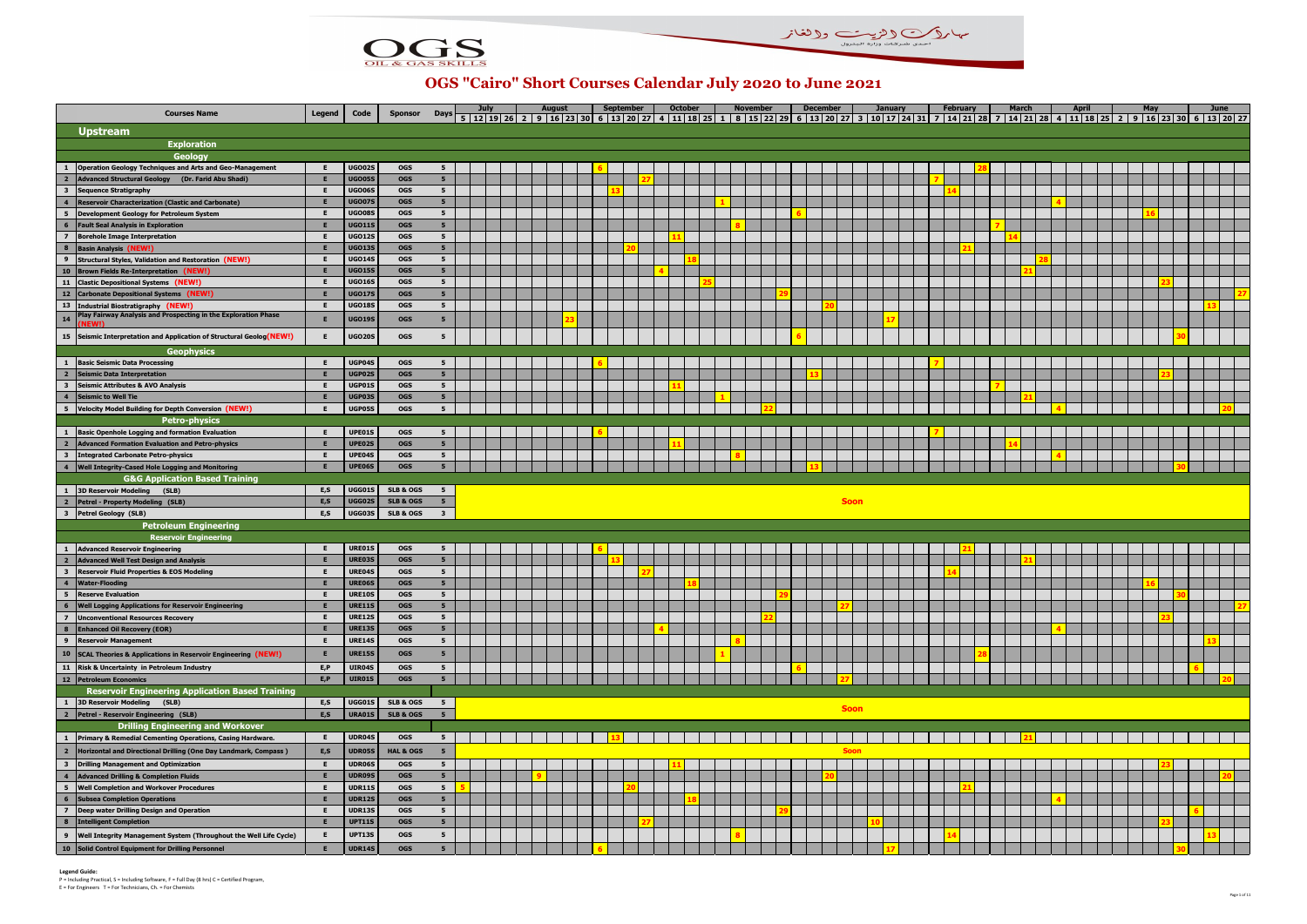|                                           | <b>Courses Name</b>                                                                                                             | Legend | Code                    | <b>Sponsor</b>           | <b>Days</b>                      | July | <b>August</b> | 5   12   19   26   2   9   16   23   30   6   13   20   27   4   11   18   25   1   8   15   22   29 | <b>September</b> | <b>October</b> |  | <b>November</b> | <b>December</b> |             | <b>January</b> |  | <b>February</b> | <b>March</b> | <b>April</b> | 6 13 20 27 3 10 17 24 31 7 14 21 28 7 14 21 28 4 11 18 25 2 9 16 23 30 6 13 20 27 | May | <b>June</b> |
|-------------------------------------------|---------------------------------------------------------------------------------------------------------------------------------|--------|-------------------------|--------------------------|----------------------------------|------|---------------|------------------------------------------------------------------------------------------------------|------------------|----------------|--|-----------------|-----------------|-------------|----------------|--|-----------------|--------------|--------------|-----------------------------------------------------------------------------------|-----|-------------|
|                                           | 11 Surface Well Testing Operations (NEW!)                                                                                       | E.     | <b>UDR15S</b>           | <b>OGS</b>               | 5 <sub>1</sub>                   |      |               |                                                                                                      |                  |                |  |                 |                 |             |                |  |                 |              |              |                                                                                   |     |             |
|                                           | <b>Simulator Based Training NEW</b>                                                                                             |        |                         |                          |                                  |      |               |                                                                                                      |                  |                |  |                 |                 |             |                |  |                 |              |              |                                                                                   |     |             |
| $\mathbf{1}$                              | Advanced Drilling Engineering (One Day Simulator DS-5000)                                                                       | E.P    | USB01S                  | <b>OGS</b>               | 5                                |      |               |                                                                                                      |                  |                |  |                 |                 |             |                |  |                 |              |              |                                                                                   |     |             |
| $\overline{2}$                            | Drilling Problems (One Day Simulator DS-5000)                                                                                   | E.P    | <b>USB02S</b>           | <b>OGS</b>               | 5 <sub>5</sub>                   |      |               |                                                                                                      |                  |                |  |                 |                 |             |                |  |                 |              |              |                                                                                   |     |             |
| $\overline{\mathbf{3}}$                   | Stuck Pipe and Fishing Operation (One Day Simulator DS-5000)<br>Advanced Practical well control (5 days simulator DS-5000) P.S: | E, P   | <b>USB03S</b>           | <b>OGS</b>               | 5 <sub>1</sub>                   |      |               |                                                                                                      |                  |                |  |                 |                 |             |                |  |                 |              |              |                                                                                   |     |             |
| $\overline{4}$                            | maximum 10 trainees<br>Reducing NPT & Unscheduled Events During Drilling Operation (One                                         | E.P    | <b>USB07S</b>           | <b>OGS</b>               | 5                                |      |               |                                                                                                      |                  |                |  |                 |                 |             |                |  |                 |              |              |                                                                                   |     |             |
| 5                                         | Day Simulator DS-5000)                                                                                                          | E, P   | USB05S                  | <b>OGS</b>               | 3                                |      |               |                                                                                                      |                  |                |  |                 |                 |             |                |  |                 |              |              |                                                                                   |     |             |
|                                           | <b>Upstream Accredited Courses</b>                                                                                              |        |                         |                          |                                  |      |               |                                                                                                      |                  |                |  |                 |                 |             |                |  |                 |              |              |                                                                                   |     |             |
|                                           | 1  IWCF - Well Control (Level 2)                                                                                                | C.P    | UCC01S                  | <b>IWCF</b>              | 5                                |      |               |                                                                                                      |                  |                |  |                 |                 |             |                |  |                 |              |              |                                                                                   |     |             |
| $\overline{2}$                            | <b>IWCF - Well Control (Driller/Supervisor) Level 3&amp; 4 (Surface)</b>                                                        | C, P   | UCC02S                  | <b>IWCF</b>              | 5                                |      |               |                                                                                                      |                  |                |  |                 |                 |             |                |  |                 |              |              |                                                                                   |     |             |
| $\overline{\mathbf{3}}$                   | IWCF - Well Control (Driller/Supervisor) Level 3& 4 (Surface) Eng.<br><b>Ahmed Samir</b>                                        | C, P   | UCC03S                  | <b>IWCF</b>              | - 5                              |      |               |                                                                                                      |                  |                |  |                 |                 |             |                |  |                 |              |              |                                                                                   |     |             |
| $\overline{4}$                            | IWCF - Well Control (Driller/Supervisor) Level 3& 4 (Combined                                                                   | C, P   | UCC04S                  | <b>IWCF</b>              | 5                                |      |               |                                                                                                      |                  |                |  |                 |                 |             |                |  |                 |              |              |                                                                                   |     |             |
| 5 <sub>5</sub>                            | <b>Surface and Subsea) NEW</b><br><b>IWCF - Well Intervention (Level 2)</b>                                                     | C, P   | UCC05S                  | <b>IWCF</b>              | 5 <sub>1</sub>                   |      |               |                                                                                                      |                  |                |  |                 |                 |             |                |  |                 |              |              |                                                                                   |     |             |
| 6                                         | <b>IWCF - Well Intervention (Level 3&amp;4)</b>                                                                                 | C.P    | <b>UCC06S</b>           | <b>IWCF</b>              | 5 <sub>5</sub>                   |      |               |                                                                                                      |                  |                |  |                 |                 |             |                |  |                 |              |              |                                                                                   |     |             |
| $\overline{7}$                            | IADC - Well Sharp / Well Control (Driller) Level                                                                                | C, P   | UCC07S                  | <b>IADC</b>              | 6                                |      |               |                                                                                                      |                  |                |  |                 |                 |             |                |  |                 |              |              |                                                                                   |     |             |
| 8                                         | IADC - Well Sharp / Well Control (Supervisor) Level (Surface Stack)                                                             | C, P   | UCC08S                  | <b>IADC</b>              |                                  |      |               |                                                                                                      |                  |                |  |                 |                 |             |                |  |                 |              |              |                                                                                   |     |             |
|                                           | IADC - Well Sharp / Well Control (Supervisor) Level (Surface Stack)                                                             |        |                         |                          |                                  |      |               |                                                                                                      |                  |                |  |                 |                 |             |                |  |                 |              |              |                                                                                   |     |             |
| 9                                         | <b>Eng.Ahmed Samir</b><br>IADC - Well Servicing Oil and Gas Operator Representative Workover                                    | C, P   | <b>JCC09S</b>           | <b>IADC</b>              | 6                                |      |               |                                                                                                      |                  |                |  |                 |                 |             |                |  |                 |              |              |                                                                                   |     |             |
| 10                                        | and Intervention New                                                                                                            | C, P   | <b>UCC010</b>           | <b>IADC</b>              | 6                                |      |               |                                                                                                      |                  |                |  |                 |                 |             |                |  |                 |              |              |                                                                                   |     |             |
| 11                                        | IADC-Drilling Problems, Stuck Pipe prevention and Fishing Operations<br>(one Day Simulator)                                     | C, P   | <b>UCC11S</b>           | <b>IADC</b>              | 5                                |      |               |                                                                                                      |                  |                |  |                 |                 |             |                |  |                 |              |              |                                                                                   |     |             |
|                                           | 12   IADC-Drilling Technology (one Day Simulator)                                                                               | C.P    | <b>UCC10S</b>           | <b>IADC</b>              | 5.                               |      |               |                                                                                                      |                  |                |  |                 |                 |             |                |  |                 |              |              |                                                                                   |     |             |
|                                           | <b>Production Engineering</b>                                                                                                   |        |                         |                          |                                  |      |               |                                                                                                      |                  |                |  |                 |                 |             |                |  |                 |              |              |                                                                                   |     |             |
| -1                                        | <b>Surface Field Production Engineering</b>                                                                                     |        | UPU01S                  | <b>OGS</b>               | 5                                |      |               |                                                                                                      |                  |                |  |                 |                 |             |                |  |                 |              |              |                                                                                   |     |             |
| $\overline{2}$<br>$\overline{\mathbf{3}}$ | <b>Cased-Hole Logging</b>                                                                                                       |        | UPU02S<br>UPU03S        | <b>OGS</b><br><b>OGS</b> | 5 <sub>5</sub><br>$5^{\circ}$    |      |               |                                                                                                      |                  |                |  |                 |                 |             |                |  |                 |              |              |                                                                                   |     |             |
| $\overline{4}$                            | <b>Production Problem Solving</b><br><b>Integrated Production Optimization using NODAL Analysis</b>                             |        | UPU04S                  | <b>OGS</b>               | 5 <sub>1</sub>                   |      |               |                                                                                                      |                  |                |  |                 |                 |             |                |  |                 |              |              |                                                                                   |     |             |
| - 5                                       | Beam Pump "Sucker Rod" (Design, Implementation and                                                                              |        | <b>UPU05S</b>           | <b>OGS</b>               | 5                                |      |               |                                                                                                      |                  |                |  |                 |                 |             |                |  |                 |              |              |                                                                                   |     |             |
| 6                                         | Troubleshooting)<br><b>Artificial Lift Technology</b>                                                                           |        | UPU06S                  | <b>OGS</b>               | 5 <sub>5</sub>                   |      |               |                                                                                                      |                  |                |  |                 |                 |             |                |  |                 |              |              |                                                                                   |     |             |
| $\overline{z}$                            | <b>ESP (Design, Implementation and Troubleshooting)</b>                                                                         |        | UPU07S                  | <b>OGS</b>               | 5                                |      |               |                                                                                                      |                  |                |  |                 |                 |             |                |  |                 |              |              |                                                                                   |     |             |
| 8                                         | Gas Lifting (Design and Implementation)                                                                                         |        | UPU08S                  | <b>OGS</b>               | 5 <sub>5</sub>                   |      |               |                                                                                                      |                  |                |  |                 |                 |             |                |  |                 |              |              |                                                                                   |     |             |
| 9                                         | Formation Damage (Evaluation and Control Strategies) (Eng.                                                                      | E.     | <b>UDR17S</b>           | <b>OGS</b>               | 5                                |      |               |                                                                                                      |                  |                |  |                 |                 |             |                |  |                 |              |              |                                                                                   |     |             |
|                                           | <b>Yousry Zayed)</b><br>10 Well Integrity-Cased Hole Logging and Monitoring                                                     |        | UPE06S                  | <b>OGS</b>               | 5 <sub>5</sub>                   |      |               |                                                                                                      |                  |                |  |                 |                 |             |                |  |                 |              |              |                                                                                   |     |             |
|                                           | 11   Well Integrity Management System (Throughout the Well Life Cycle)                                                          | E.     | <b>UPT13S</b>           | <b>OGS</b>               | 5                                |      |               |                                                                                                      |                  |                |  |                 |                 |             |                |  |                 |              |              |                                                                                   |     |             |
|                                           | <b>Production Technology</b>                                                                                                    |        |                         |                          |                                  |      |               |                                                                                                      |                  |                |  |                 |                 |             |                |  |                 |              |              |                                                                                   |     |             |
| $\mathbf{1}$                              | <b>Basic Wireline Operations</b>                                                                                                |        | UPT01S                  | <b>OGS</b>               | 5                                |      |               |                                                                                                      |                  |                |  |                 |                 |             |                |  |                 |              |              |                                                                                   |     |             |
| $\overline{\mathbf{2}}$                   | <b>Advanced Wireline Operations</b>                                                                                             |        | UPT02S                  | <b>OGS</b>               | 5 <sub>1</sub>                   |      |               |                                                                                                      |                  |                |  |                 |                 |             |                |  |                 |              |              |                                                                                   |     |             |
| $\overline{\mathbf{3}}$                   | <b>Wellhead Operation and Maintenance</b>                                                                                       | Е.     | UPT03S                  | <b>OGS</b>               | 5 <sub>1</sub>                   |      |               |                                                                                                      |                  |                |  |                 |                 |             |                |  |                 |              |              |                                                                                   |     |             |
| $\overline{4}$                            | <b>Hydraulic Fracturing</b>                                                                                                     |        | UPT05S                  | <b>OGS</b>               | 5 <sub>1</sub>                   |      |               |                                                                                                      |                  |                |  |                 |                 |             |                |  |                 |              |              |                                                                                   |     |             |
| 5 <sub>5</sub>                            | <b>Coiled Tubing</b>                                                                                                            |        | UCC05S                  | <b>OGS</b>               | 5 <sub>5</sub>                   |      |               |                                                                                                      |                  |                |  |                 |                 |             |                |  |                 |              |              |                                                                                   |     |             |
| 6<br>$\overline{z}$                       | <b>Well Stimulation</b><br><b>Well Production Technology</b>                                                                    | Е      | UPT08S<br><b>UPT10S</b> | <b>OGS</b><br><b>OGS</b> | 5 <sub>5</sub><br>5 <sub>5</sub> |      |               |                                                                                                      |                  |                |  |                 |                 |             |                |  |                 |              |              |                                                                                   |     |             |
|                                           | 8   Intelligent Completion                                                                                                      |        | <b>UPT11S</b>           | <b>OGS</b>               | 5 <sub>1</sub>                   |      |               |                                                                                                      |                  |                |  |                 |                 |             |                |  |                 |              |              |                                                                                   |     |             |
| $\overline{9}$                            | Formation Damage (Evaluation and Control Strategies) (Eng.                                                                      |        | <b>UDR17S</b>           | <b>OGS</b>               | 5                                |      |               |                                                                                                      |                  |                |  |                 |                 |             |                |  |                 |              |              |                                                                                   |     |             |
|                                           | <b>Yousry Zayed)</b><br>10 Perforation Technology                                                                               |        | <b>UPT13S</b>           | <b>OGS</b>               | 5                                |      |               |                                                                                                      |                  |                |  |                 |                 |             |                |  |                 |              |              |                                                                                   |     |             |
|                                           | 11   Well Integrity Management System (Throughout the Well Life Cycle)                                                          | Е      | <b>UPT13S</b>           | <b>OGS</b>               | 5                                |      |               |                                                                                                      |                  |                |  |                 |                 |             |                |  |                 |              |              |                                                                                   |     |             |
|                                           |                                                                                                                                 |        |                         |                          |                                  |      |               |                                                                                                      |                  |                |  |                 |                 |             |                |  |                 |              |              |                                                                                   |     |             |
|                                           | <b>Midstream</b>                                                                                                                |        |                         |                          |                                  |      |               |                                                                                                      |                  |                |  |                 |                 |             |                |  |                 |              |              |                                                                                   |     |             |
|                                           | <b>Pipeline and Piping Systems</b><br>Pipeline Design, Construction, Inspection & Maintenance (ASME 31.4                        |        |                         |                          |                                  |      |               |                                                                                                      |                  |                |  |                 |                 |             |                |  |                 |              |              |                                                                                   |     |             |
|                                           | & ASME 31.8)                                                                                                                    | E.     | <b>MPI01S</b>           | <b>OGS</b>               | 5                                |      |               |                                                                                                      |                  |                |  |                 |                 |             |                |  |                 |              |              |                                                                                   |     |             |
| $\overline{\mathbf{2}}$                   | Pipeline and Piping System Inspection and Troubleshooting                                                                       | E,T    | <b>MPI02S</b>           | <b>OGS</b>               | 5 <sub>5</sub>                   |      |               |                                                                                                      |                  |                |  |                 |                 |             |                |  |                 |              |              |                                                                                   |     |             |
| $\overline{\mathbf{3}}$<br>$\overline{4}$ | Piping stress analysis by Caesar (Basic)<br>Flow Assurance "Fundamentals"                                                       | E, S   | MPI03S<br><b>MPI05S</b> | <b>OGS</b><br><b>OGS</b> | 5 <sub>5</sub><br>5 <sub>5</sub> |      |               |                                                                                                      |                  |                |  |                 |                 |             |                |  |                 |              |              |                                                                                   |     |             |
| 5                                         | <b>OLGA Flow Assurance using Software</b>                                                                                       | E,S    | <b>MPI06S</b>           | Schlumberger             | 5                                |      |               |                                                                                                      |                  |                |  |                 |                 | <b>Soon</b> |                |  |                 |              |              |                                                                                   |     |             |
| $6\overline{6}$                           | Flange Integrity Management (2 daysPractical) NEW !                                                                             | E, P   | <b>MPI08S</b>           | <b>OGS</b>               | $5^{\circ}$                      |      |               |                                                                                                      |                  |                |  |                 |                 |             |                |  |                 |              |              |                                                                                   |     |             |
| $\overline{7}$                            | تكنولوجيا تنظيم الفلانشات (يومين عملي) جديد !!!!                                                                                | T,P    | <b>MPI09S</b>           | <b>OGS</b>               | 5                                |      |               |                                                                                                      |                  |                |  |                 |                 |             |                |  |                 |              |              |                                                                                   |     |             |
| 8                                         | Oil & Gas, Storage and Transportation                                                                                           | E,T    | <b>MPI07S</b>           | <b>OGS</b>               | 5                                |      |               |                                                                                                      |                  |                |  |                 |                 |             |                |  |                 |              |              |                                                                                   |     |             |
|                                           | <b>Material, Corrosion and Inspection</b>                                                                                       |        |                         |                          |                                  |      |               |                                                                                                      |                  |                |  |                 |                 |             |                |  |                 |              |              |                                                                                   |     |             |
| $\mathbf{1}$                              | ASME "PCC-2" (Repair of Pressure Equipment and Piping) NEW!                                                                     | E.     | <b>MMN089</b>           | <b>OGS</b>               | $\overline{\mathbf{3}}$          |      |               |                                                                                                      |                  |                |  |                 |                 |             |                |  |                 |              |              |                                                                                   |     |             |
| $\overline{\mathbf{2}}$                   | ASME "BPVC-VIII-1" ( Design, Fabrication and Inspection of Pressure                                                             |        | MMN09S                  | <b>OGS</b>               | $\overline{\mathbf{3}}$          |      |               |                                                                                                      |                  |                |  |                 |                 |             |                |  |                 |              |              |                                                                                   |     |             |
| $\overline{\mathbf{3}}$                   | <b>Vessels</b> ) NEW!<br>Introduction to ASME code (IX, B 31.3, and B 16.5)                                                     | E.     | MMN019                  | <b>OGS</b>               | 5                                |      |               |                                                                                                      |                  |                |  |                 |                 |             |                |  |                 |              |              |                                                                                   |     |             |
| $\overline{4}$                            | Material Selection For Oil & Gas Applications (ASTM, ASME II, API 5L)                                                           |        | MMN02S                  | <b>OGS</b>               | 5                                |      |               |                                                                                                      |                  |                |  |                 |                 |             |                |  |                 |              |              |                                                                                   |     |             |
| 5                                         | Corrosion inspection, Monitoring and CorrosionControl in Petroleum                                                              | Е      | MMN03S                  | <b>OGS</b>               | 5                                |      |               |                                                                                                      |                  |                |  |                 |                 |             |                |  |                 |              |              |                                                                                   |     |             |
| 6                                         | <b>Applications</b><br><b>Cathodic Protection Technology</b>                                                                    |        | MMN04S                  | <b>OGS</b>               | 5 <sub>5</sub>                   |      |               |                                                                                                      |                  |                |  |                 |                 |             |                |  |                 |              |              |                                                                                   |     |             |
| $\overline{7}$                            | Coating and Painting Technology (Containing One Day Practical)                                                                  | E.     | MMN05S                  | <b>OGS</b>               | 5                                |      |               |                                                                                                      |                  |                |  |                 |                 |             |                |  |                 |              |              |                                                                                   |     |             |
|                                           | 8 Pipeline Corrosion (Internal & External)                                                                                      |        | <b>MMN06S</b>           | <b>OGS</b>               | 5                                |      |               |                                                                                                      |                  |                |  |                 |                 |             |                |  |                 |              |              |                                                                                   |     |             |
|                                           |                                                                                                                                 |        |                         |                          |                                  |      |               |                                                                                                      |                  |                |  |                 |                 |             |                |  |                 |              |              |                                                                                   |     |             |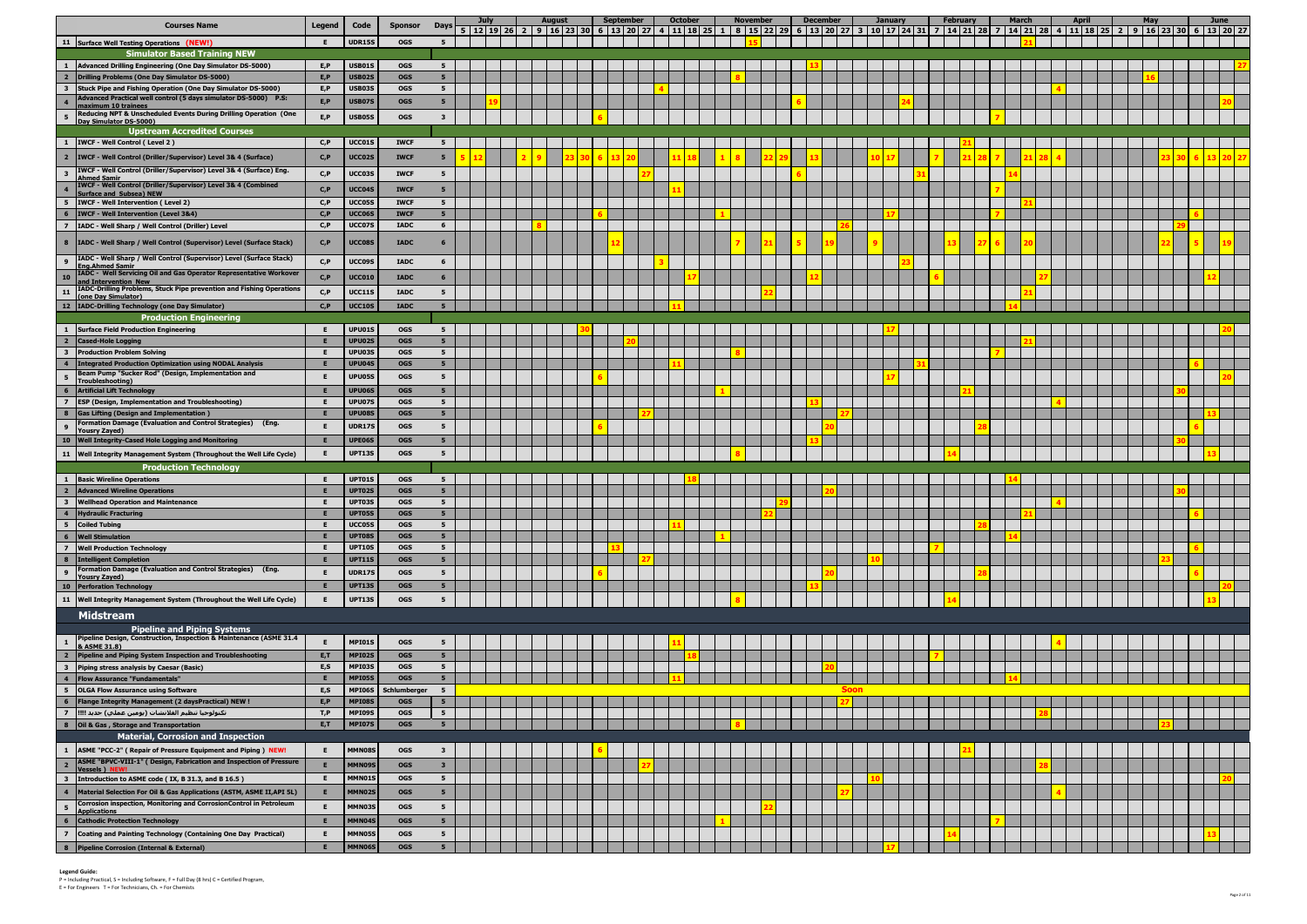| <b>Courses Name</b>                                                                                                                          | Legend       | Code                           | <b>Sponsor</b>             | <b>Days</b>                   | 5 <sup>5</sup><br> 12  19  26  2  9  16  23  30  6  13  20  27  4  11  18  25  1  8  15  22  29  6  13  20  27  3  10  17  24  31  7  14  21  28  7  14  21  28  4  11  18  25  2  9  16  23  30  6  13  20  27 | August |  | <b>September</b> | <b>October</b> | <b>November</b> | <b>December</b>              | <b>January</b> |  | February | March |                             | April | May | June |  |
|----------------------------------------------------------------------------------------------------------------------------------------------|--------------|--------------------------------|----------------------------|-------------------------------|-----------------------------------------------------------------------------------------------------------------------------------------------------------------------------------------------------------------|--------|--|------------------|----------------|-----------------|------------------------------|----------------|--|----------|-------|-----------------------------|-------|-----|------|--|
| 9 Corrosion Inhibitors                                                                                                                       | E.           | MMN07S                         | <b>OGS</b>                 | $\overline{\mathbf{3}}$       |                                                                                                                                                                                                                 |        |  |                  |                |                 |                              |                |  |          |       |                             |       |     |      |  |
| Welding                                                                                                                                      |              |                                |                            |                               |                                                                                                                                                                                                                 |        |  |                  |                |                 |                              |                |  |          |       |                             |       |     |      |  |
| 1 Plastic Welding Inspection                                                                                                                 |              | MWL04S                         | <b>OGS</b>                 | $\mathbf{3}$                  |                                                                                                                                                                                                                 |        |  |                  |                |                 |                              |                |  |          |       |                             |       |     |      |  |
| $\overline{2}$<br><b>NON metallic Material equipment &amp; component Application</b>                                                         | E,T          | <b>MWL05S</b><br>MWL03S        | <b>OGS</b><br><b>OGS</b>   | 5 <sub>1</sub><br>5           |                                                                                                                                                                                                                 |        |  |                  |                |                 |                              |                |  |          |       |                             |       |     |      |  |
| 3 Welding Technology For Basic Welding Process<br><b>Midstream Accredited Courses</b>                                                        |              |                                |                            |                               |                                                                                                                                                                                                                 |        |  |                  |                |                 |                              |                |  |          |       |                             |       |     |      |  |
| <b>API 584 " Integrity Operating Windows " NEW!</b><br>1                                                                                     |              | <b>MMI01S</b>                  | <b>OGS</b>                 | $\mathbf{3}$                  |                                                                                                                                                                                                                 |        |  |                  |                |                 |                              |                |  |          |       |                             |       |     |      |  |
| $\overline{2}$<br><b>API 598 " Valve Inspection &amp; Testing \</b>                                                                          |              | <b>MMI02S</b>                  | <b>OGS</b>                 | 3 <sup>2</sup>                |                                                                                                                                                                                                                 |        |  |                  |                |                 |                              |                |  |          |       |                             |       |     |      |  |
| $\overline{\mathbf{3}}$<br>API 579 " Fitness-For-Service "                                                                                   |              | <b>MMI07S</b>                  | <b>OGS</b>                 | 5 <sub>1</sub>                |                                                                                                                                                                                                                 |        |  |                  |                |                 |                              |                |  |          |       |                             |       |     |      |  |
| API 570 " Certified Piping Inspector " Preparation Course + Exam<br>$\overline{\mathbf{4}}$                                                  | E,C          | <b>MMI03S</b>                  | <b>API</b>                 | 10                            |                                                                                                                                                                                                                 |        |  |                  |                |                 |                              |                |  |          |       |                             |       |     |      |  |
| API 510 " Certified Pressure Vessel Inspector " Preparation Course +<br>-5<br>xam Registration                                               | E,C          | <b>MMI04S</b>                  | <b>API</b>                 | 10                            |                                                                                                                                                                                                                 |        |  |                  |                |                 |                              |                |  |          |       |                             |       |     |      |  |
| API 653 " Certified Tank Inspector " Preparation Course + Exam<br>- 6                                                                        | E, C         | <b>MMI059</b>                  | <b>API</b>                 | 10                            |                                                                                                                                                                                                                 |        |  |                  |                |                 |                              |                |  |          |       |                             |       |     |      |  |
| API 571 " Damage Mechanisms Affecting Fixed Equipment In The<br>Refining Industry " Preparation Course + Exam Registration                   | E,C          | <b>MMI06S</b>                  | <b>API</b>                 | 5                             |                                                                                                                                                                                                                 |        |  |                  |                |                 |                              |                |  |          |       |                             |       |     |      |  |
| API 580 " RBI " Preparation Course + Exam Registration<br>-8                                                                                 | E,C          | MMI08S                         | <b>API</b>                 | 5 <sub>5</sub>                |                                                                                                                                                                                                                 |        |  |                  |                |                 |                              |                |  |          |       |                             |       |     |      |  |
| API 1169 " Recommended Practice for Basic Inspection<br>Requirements-New Pipeline Construction " Preparation Course + Exam<br>9              | E,C          | MMI23S                         | <b>API</b>                 | -5                            |                                                                                                                                                                                                                 |        |  |                  |                |                 |                              |                |  |          |       |                             |       |     |      |  |
| egistration<br>API 936 " Refractory Inspection Code Installation, Inspection, Testing                                                        |              |                                |                            |                               |                                                                                                                                                                                                                 |        |  |                  |                |                 |                              |                |  |          |       |                             |       |     |      |  |
| 10<br>nd Repair " Preparation Course + Exam Registration                                                                                     | E, C         | <b>MMI24S</b>                  | <b>API</b>                 | 5                             |                                                                                                                                                                                                                 |        |  |                  |                |                 |                              |                |  |          |       |                             |       |     |      |  |
| <b>11   Basic Corrosion</b> (Course + Exam Registration)                                                                                     | E,C          | MMI09S                         | <b>NACE</b>                | $5^{\circ}$                   |                                                                                                                                                                                                                 |        |  |                  |                |                 |                              |                |  |          |       |                             |       |     |      |  |
| 12 Corrosion Control In The Refining Industry (Course Only)<br>13   Designing For Corrosion Control (Course + Exam Registration)             | E, C<br>E, C | <b>MMI10S</b><br><b>MMI129</b> | <b>NACE</b><br><b>NACE</b> | 5 <sub>5</sub><br>$5^{\circ}$ |                                                                                                                                                                                                                 |        |  |                  |                |                 |                              |                |  |          |       |                             |       |     |      |  |
| CP2 - Cathodic Protection Technician (Course + Exam Registration<br>14                                                                       | E, C         | <b>MMI139</b>                  | <b>NACE</b>                | 5                             |                                                                                                                                                                                                                 |        |  |                  |                |                 |                              |                |  |          |       |                             |       |     |      |  |
| Practical & CBT))<br>CP3 - Cathodic Protection Technologist (Course + Exam Registration (2)                                                  |              |                                |                            |                               |                                                                                                                                                                                                                 |        |  |                  |                |                 |                              |                |  |          |       |                             |       |     |      |  |
| 15<br>$($ RT)                                                                                                                                | E,C          | MMI14S                         | <b>NACE</b>                | 5                             |                                                                                                                                                                                                                 |        |  |                  |                |                 |                              |                |  |          |       |                             |       |     |      |  |
| <b>16   CP4 - Cathodic Protection Specialist</b> (Course $+$ Exam Registration (2 CBT))                                                      | E, C         | MMI15S                         | <b>NACE</b>                | 5 <sub>5</sub>                |                                                                                                                                                                                                                 |        |  |                  |                |                 |                              |                |  |          |       | <b>AS Per Nace Schedule</b> |       |     |      |  |
| Internal Corrosion For Pipelines - Advanced (Course + Exam Registration<br>17                                                                | E,C          | MMI16S                         | <b>NACE</b>                | 5                             |                                                                                                                                                                                                                 |        |  |                  |                |                 |                              |                |  |          |       |                             |       |     |      |  |
| CIP level 1 - Coating Inspector Program (Course + Exam Registration<br>18<br>Practical & CBT)                                                | E, C         | <b>MMI17S</b>                  | <b>NACE</b>                | 6                             |                                                                                                                                                                                                                 |        |  |                  |                |                 |                              |                |  |          |       |                             |       |     |      |  |
| CIP level 2 - Coating Inspector Program (Course + Exam Registration<br>19<br>(Practical & CBT))                                              | E, C         | <b>MMI18S</b>                  | <b>NACE</b>                | 6                             |                                                                                                                                                                                                                 |        |  |                  |                |                 |                              |                |  |          |       |                             |       |     |      |  |
| <b>20 Direct Assessment</b> (Course + Exam Registration)                                                                                     | E, C         | <b>MMI19S</b>                  | <b>NACE</b>                | 5                             |                                                                                                                                                                                                                 |        |  |                  |                |                 |                              |                |  |          |       |                             |       |     |      |  |
| <b>21   Marine Coating Technology</b> (Course $+$ Exam Registration)                                                                         | E,C          | <b>MMI209</b>                  | <b>NACE</b>                | $\overline{4}$                |                                                                                                                                                                                                                 |        |  |                  |                |                 |                              |                |  |          |       |                             |       |     |      |  |
| 22   CSWIP Welding Inspector Level 2 $(3.1)$ (Course + Exam Registration)                                                                    | E,C          | <b>MMI21S</b>                  | <b>TWI</b>                 | 5 <sub>5</sub>                |                                                                                                                                                                                                                 |        |  |                  |                |                 |                              |                |  |          |       |                             |       |     |      |  |
| CSWIP Senior Welding Inspector Level 3 (3.2) (Course + Exam<br>23<br>egistration)                                                            | E,C          | MMI22S                         | <b>TWI</b>                 | 5                             |                                                                                                                                                                                                                 |        |  |                  |                |                 |                              |                |  |          |       |                             |       |     |      |  |
| 24<br>BGAS-CSWIP Painting Inspector Grade1 (Course + Exam Registration)                                                                      | E,C          | MMI25S                         | <b>TWI</b>                 | 5                             |                                                                                                                                                                                                                 |        |  |                  |                |                 |                              |                |  |          |       |                             |       |     |      |  |
| <b>25 BGAS-CSWIP Painting Inspector Grade2</b> (Course $+$ Exam Registration)                                                                | E,C          | MMI26S                         | <b>TWI</b>                 | 5                             |                                                                                                                                                                                                                 |        |  |                  |                |                 |                              |                |  |          |       | <b>As Per TWI Schedule</b>  |       |     |      |  |
| CSWIP 3.4U - Under Water Inspection Controller (Course + Exam<br>26                                                                          | E,C          | <b>MMI27S</b>                  | <b>TWI</b>                 | 12                            |                                                                                                                                                                                                                 |        |  |                  |                |                 |                              |                |  |          |       |                             |       |     |      |  |
| Phased Array Ultrasonic Testing (PAUT) - Welds (Course + Exam                                                                                |              |                                |                            |                               |                                                                                                                                                                                                                 |        |  |                  |                |                 |                              |                |  |          |       |                             |       |     |      |  |
| 27<br>egistration                                                                                                                            | E,C          | <b>MMI28S</b>                  | <b>TWI</b>                 | 15                            |                                                                                                                                                                                                                 |        |  |                  |                |                 |                              |                |  |          |       |                             |       |     |      |  |
| Midstream "Offshore and Subsea" Facilities<br>$\mathbf{1}$<br><b>Subsea Pipeline Design and Construction</b>                                 |              | <b>MOS01S</b>                  | <b>OGS</b>                 | 5                             |                                                                                                                                                                                                                 |        |  |                  |                |                 |                              |                |  |          |       |                             |       |     |      |  |
| $\overline{\mathbf{2}}$<br>Offshore Structure System Design, Fabrication & Installation                                                      |              | <b>MOS02S</b>                  | <b>OGS</b>                 | 5 <sub>5</sub>                |                                                                                                                                                                                                                 |        |  |                  |                |                 |                              |                |  |          |       |                             |       |     |      |  |
| $\overline{\mathbf{3}}$<br>Offshore Facilities Inspection, Maintenance and Repair                                                            |              | <b>MOS03S</b>                  | <b>OGS</b>                 | 5 <sub>1</sub>                |                                                                                                                                                                                                                 |        |  |                  |                |                 |                              |                |  |          |       |                             |       |     |      |  |
| $\overline{\mathbf{4}}$<br><b>Fundamentals of Subsea System Technology</b>                                                                   |              | <b>MOS04S</b>                  | <b>OGS</b>                 | 5 <sub>5</sub>                |                                                                                                                                                                                                                 |        |  |                  |                |                 |                              |                |  |          |       |                             |       |     |      |  |
| 5 <sub>5</sub><br><b>Topside Operations for Subsea system</b>                                                                                |              | <b>MOS05S</b>                  | <b>OGS</b>                 | 5 <sub>1</sub>                |                                                                                                                                                                                                                 |        |  |                  |                |                 |                              |                |  |          |       |                             |       |     |      |  |
| Subsea Systems Pre-Commissioning, Commissioning and Start up<br>6                                                                            |              | <b>MOS06S</b>                  | <b>OGS</b>                 | 5                             |                                                                                                                                                                                                                 |        |  |                  |                |                 |                              |                |  |          |       |                             |       |     |      |  |
| <b>Downstream</b>                                                                                                                            |              |                                |                            |                               |                                                                                                                                                                                                                 |        |  |                  |                |                 |                              |                |  |          |       |                             |       |     |      |  |
| Oil & Gas Process Technologies & Operations                                                                                                  |              |                                |                            |                               |                                                                                                                                                                                                                 |        |  |                  |                |                 |                              |                |  |          |       |                             |       |     |      |  |
| <b>Process Plant design &amp; Simulation</b>                                                                                                 |              |                                |                            |                               |                                                                                                                                                                                                                 |        |  |                  |                |                 |                              |                |  |          |       |                             |       |     |      |  |
| <b>Steady State Basic Process Modelling using ASPEN HYSYS</b><br>$\mathbf{1}$                                                                | E, C, S      | DPC01S                         | <b>Aspentech</b>           | $\overline{\mathbf{3}}$       |                                                                                                                                                                                                                 |        |  |                  |                |                 |                              |                |  |          |       |                             |       |     |      |  |
| $\overline{2}$<br>Dynamic Modeling and Advanced Process Modeling using Aspen HYSYS                                                           | E, C, S      | DPC02S                         | <b>Aspentech</b>           | 5                             |                                                                                                                                                                                                                 |        |  |                  |                |                 |                              |                |  |          |       |                             |       |     |      |  |
| $\overline{\mathbf{3}}$<br>Flare Network Design & Rating using ASPEN HYSYS<br>Heat Exchangers Modeling Using the Exchanger Design and Rating | E, C, S      | <b>DPC03S</b>                  | Aspentech                  | $\overline{2}$                |                                                                                                                                                                                                                 |        |  |                  |                |                 | as per onspec schedule       |                |  |          |       |                             |       |     |      |  |
| $\overline{\mathbf{4}}$<br>uite (EDR)<br>Introduction to energy optimization using ASPEN utilities planner                                   | E, C, S      | DPC04S                         | <b>Aspentech</b>           | $\overline{\mathbf{3}}$       |                                                                                                                                                                                                                 |        |  |                  |                |                 |                              |                |  |          |       |                             |       |     |      |  |
| 5<br>lew!                                                                                                                                    |              |                                |                            |                               |                                                                                                                                                                                                                 |        |  |                  |                |                 |                              |                |  |          |       |                             |       |     |      |  |
|                                                                                                                                              | E, C, S      | <b>DPC06S</b>                  | Aspentech                  | $\overline{\mathbf{2}}$       |                                                                                                                                                                                                                 |        |  |                  |                |                 |                              |                |  |          |       |                             |       |     |      |  |
| <b>DCS Simulator for Process Panel operation</b><br>6                                                                                        | E, T, S      | DPC05S                         | <b>OGS</b>                 | 5 <sub>5</sub>                |                                                                                                                                                                                                                 |        |  |                  |                |                 |                              |                |  |          |       |                             |       |     |      |  |
| 7 Basic design steps for Industrial plants up to the safe operation New                                                                      | Е.           | DPC07S                         | <b>OGS</b>                 | 5                             |                                                                                                                                                                                                                 |        |  |                  |                |                 |                              |                |  |          |       |                             |       |     |      |  |
| <b>Oil &amp; Gas Process Technologies &amp; Operations</b>                                                                                   |              |                                |                            |                               |                                                                                                                                                                                                                 |        |  |                  |                |                 |                              |                |  |          |       |                             |       |     |      |  |
| (Process Safety)<br>$\mathbf{1}$                                                                                                             | - E          |                                | <b>OGS</b>                 | 5 <sup>5</sup>                |                                                                                                                                                                                                                 |        |  |                  |                |                 |                              |                |  |          |       |                             |       |     |      |  |
| Process Safety management" OSHA Standard "<br>Process Hazard Analysis "PHA"and Hazop Study workshop<br>$\overline{2}$                        |              | DPC08S<br>DPC09S               | <b>OGS</b>                 | 5 <sub>1</sub>                |                                                                                                                                                                                                                 |        |  |                  |                |                 |                              |                |  |          |       |                             |       |     |      |  |
| $\overline{\mathbf{3}}$<br>Brriers based risk management (BowtieXP and Incident XP)                                                          | E, C, S      | DPC10S                         | <b>TÜV Rheinland</b>       | $5^{\circ}$                   |                                                                                                                                                                                                                 |        |  |                  |                |                 | as per Tuv Rheinland schedul |                |  |          |       |                             |       |     |      |  |
| <b>Certified PHA-HAZOP Leader New!</b><br>$\overline{4}$                                                                                     | E, C         | DPC11S                         | <b>TUV Nord</b>            | 5 <sub>5</sub>                |                                                                                                                                                                                                                 |        |  |                  |                |                 | as per Tuv Nord schedule     |                |  |          |       |                             |       |     |      |  |
| Safety Instrumented System SIS Design and applications<br>5                                                                                  |              | <b>DMS15S</b>                  | <b>OGS</b>                 | 5                             |                                                                                                                                                                                                                 |        |  |                  |                |                 |                              |                |  |          |       |                             |       |     |      |  |
| Oil & Gas Process Technologies & Operations                                                                                                  |              |                                |                            |                               |                                                                                                                                                                                                                 |        |  |                  |                |                 |                              |                |  |          |       |                             |       |     |      |  |
| (Process Operation)<br>precommissioning, commissioning and start-up activities for process<br>$\mathbf{1}$                                   | E,T          | DPC12S                         | <b>OGS</b>                 | 5                             |                                                                                                                                                                                                                 |        |  |                  |                |                 |                              |                |  |          |       |                             |       |     |      |  |
| ılant<br>$\overline{\mathbf{2}}$<br><b>Natural Gas production and processing facilities</b>                                                  | E, T         | DPC20S                         | <b>OGS</b>                 | 5 <sub>5</sub>                |                                                                                                                                                                                                                 |        |  |                  |                |                 |                              |                |  |          |       |                             |       |     |      |  |
| Natural gas Plant startup, shutdown, troubleshooting and special<br>$\overline{\mathbf{3}}$<br><b>oroblems (Advanced)</b>                    | E.           | <b>DPC21S</b>                  | <b>OGS</b>                 | 5 <sub>1</sub>                |                                                                                                                                                                                                                 |        |  |                  |                |                 |                              |                |  |          |       |                             |       |     |      |  |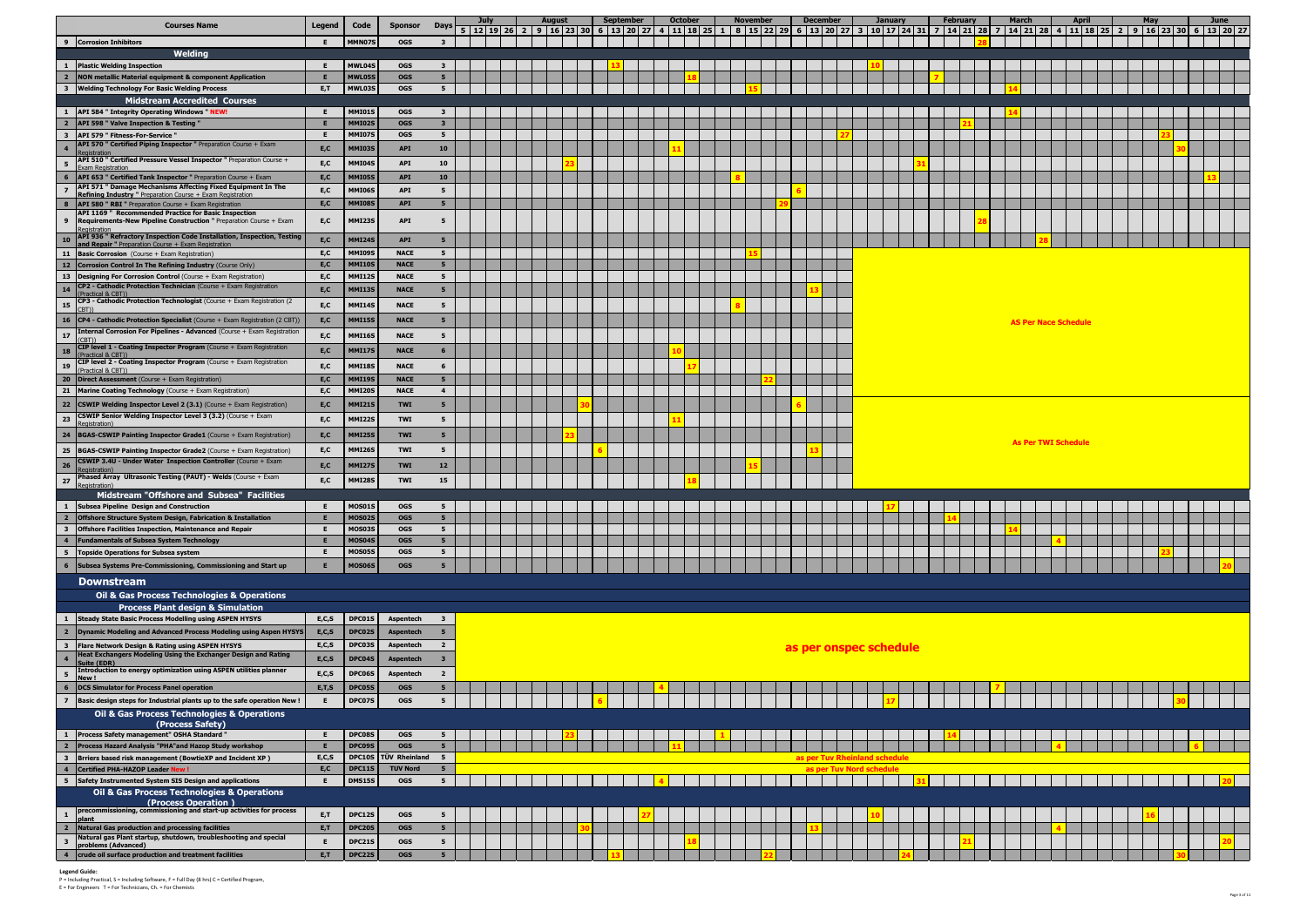|                                                    | <b>Courses Name</b>                                                                                                            | Legend             | Code             | <b>Sponsor</b>                       | <b>Days</b>                       | July | 12 19 26 | August | 16 23 30 | September<br>13 20 | 127 | <b>October</b><br>  11   18   25   1 |  | <b>November</b><br>8 15 22 29 | <b>December</b><br>6 13 20 27 |                                          | <b>January</b><br>3   10   17   24   31   7 |  | <b>February</b><br>14212877 | <b>March</b> | <b>April</b> |  | May | 14   21   28   4   11   18   25   2   9   16   23   30 | June<br>$6 \mid 13 \mid 20 \mid 27$ |  |
|----------------------------------------------------|--------------------------------------------------------------------------------------------------------------------------------|--------------------|------------------|--------------------------------------|-----------------------------------|------|----------|--------|----------|--------------------|-----|--------------------------------------|--|-------------------------------|-------------------------------|------------------------------------------|---------------------------------------------|--|-----------------------------|--------------|--------------|--|-----|--------------------------------------------------------|-------------------------------------|--|
|                                                    | Heat Transfer Equipment, Commissioning, Startup, Operation and                                                                 | E,T                | DPC25S           | <b>OGS</b>                           | 5                                 |      |          |        |          |                    |     |                                      |  |                               |                               |                                          |                                             |  |                             |              |              |  |     |                                                        |                                     |  |
| $6\phantom{1}$                                     | Shutdown<br>Oill Movement, Storage tank measuremnts, Shipping &                                                                | E,T                | <b>DPC279</b>    | <b>OGS</b>                           | 5 <sup>5</sup>                    |      |          |        |          |                    |     |                                      |  |                               |                               |                                          |                                             |  |                             |              |              |  |     |                                                        |                                     |  |
| $\overline{z}$                                     | process control for process engineers New!                                                                                     |                    | <b>DPC13S</b>    | <b>OGS</b>                           | $\mathbf{3}$                      |      |          |        |          |                    |     |                                      |  |                               |                               |                                          |                                             |  |                             |              |              |  |     |                                                        |                                     |  |
| $\bf{8}$                                           | Pressure Relieving System Components, Design, Commissioning,                                                                   |                    | <b>DPC289</b>    | <b>OGS</b>                           | 5                                 |      |          |        |          |                    |     |                                      |  |                               |                               |                                          |                                             |  |                             |              |              |  |     |                                                        |                                     |  |
| 9                                                  | <b>Startup, Troubleshooting and Shutdow</b><br>Chemical treatment in oil & gas field                                           | E,T                | DPC29S           | <b>OGS</b>                           | 5                                 |      |          |        |          |                    |     |                                      |  |                               |                               |                                          |                                             |  |                             |              |              |  |     |                                                        |                                     |  |
| 10                                                 | Water treatment and Effluent Waste water treatment facilities                                                                  | E,T                | <b>DPC14S</b>    | <b>OGS</b>                           | $5^{\circ}$                       |      |          |        |          |                    |     |                                      |  |                               |                               |                                          |                                             |  |                             |              |              |  |     |                                                        |                                     |  |
| 11                                                 | اساسيات عمليات المعالجة و بدء وايقاف التشغيل ومعالجة مشاكل التشغيل                                                             | $\mathbf{T}$       | DPC34S           | <b>OGS</b>                           | 5                                 |      |          |        |          |                    |     |                                      |  |                               |                               |                                          |                                             |  |                             |              |              |  |     |                                                        |                                     |  |
| 12                                                 | يوحدات الغاز الطبيعم<br>اساسيات عمليات انتاج ومعالجة البترول ومعالجة مشاكل التشغيل بوحدات                                      | $\mathbf{r}$       |                  |                                      | 5                                 |      |          |        |          |                    |     |                                      |  |                               |                               |                                          |                                             |  |                             |              |              |  |     |                                                        |                                     |  |
|                                                    | الانتاج البترولية<br>اساسيات عمليات تكرير البترول ، تشغيل، تطفئة ومعالجة مشاكل التشغيل                                         |                    | <b>DPC35S</b>    | <b>OGS</b>                           |                                   |      |          |        |          |                    |     |                                      |  |                               |                               |                                          |                                             |  |                             |              |              |  |     |                                                        |                                     |  |
| <b>13</b>                                          |                                                                                                                                |                    | <b>DPC15S</b>    | <b>OGS</b>                           | 5                                 |      |          |        |          |                    |     |                                      |  |                               |                               |                                          |                                             |  |                             |              |              |  |     |                                                        |                                     |  |
|                                                    | المعدات والاجهزة المستخدمة في معالجة البترول والغاز الطبيعي  14<br>Oil & Gas Process Technologies & Operations                 |                    | <b>DPC16S</b>    | <b>OGS</b>                           | 5 <sup>5</sup>                    |      |          |        |          |                    |     |                                      |  |                               |                               |                                          |                                             |  |                             |              |              |  |     |                                                        |                                     |  |
|                                                    | (laboratory)                                                                                                                   |                    |                  |                                      |                                   |      |          |        |          |                    |     |                                      |  |                               |                               |                                          |                                             |  |                             |              |              |  |     |                                                        |                                     |  |
| $\mathbf{1}$                                       | توعية للمتطلبات العامة لكفاءة مختبرات القياس والمعايرة طبقا لنظام الجودة<br>ISO 17025 - T . IV                                 | Ch., T             | DPC40S           | <b>OGS</b>                           | 5                                 |      |          |        |          |                    |     |                                      |  |                               |                               |                                          |                                             |  |                             |              |              |  |     |                                                        |                                     |  |
| $\overline{2}$                                     | Laboratory Quality Management (ISO 17025:2017) Internal Auditor                                                                | Ch., T             | <b>DPC41S</b>    | <b>OGS</b>                           | 5                                 |      |          |        |          |                    |     |                                      |  |                               |                               |                                          |                                             |  |                             |              |              |  |     |                                                        |                                     |  |
| $\overline{\mathbf{3}}$                            | Lab Safety, Hazards, Risk Assessment and COSHH                                                                                 | Ch., T             | <b>DPC39S</b>    | <b>OGS</b>                           | 5                                 |      |          |        |          |                    |     |                                      |  |                               |                               |                                          |                                             |  |                             |              |              |  |     |                                                        |                                     |  |
| $\overline{4}$                                     | <b>Gas Chromatography and Gas Sampling (practical)</b>                                                                         | Ch., T             | DPC42S           | <b>EPRI</b>                          | 5 <sub>1</sub>                    |      |          |        |          |                    |     |                                      |  |                               |                               |                                          |                                             |  |                             |              |              |  |     |                                                        |                                     |  |
| 5                                                  | Crude oil analysis and sampling (practical)                                                                                    | Ch., T             | DPC43S           | <b>EPRI</b>                          | 5 <sub>5</sub>                    |      |          |        |          |                    |     |                                      |  |                               |                               |                                          |                                             |  |                             |              |              |  |     |                                                        |                                     |  |
| 6                                                  | water and waster water treatment analysis (practical)<br>Mercury: Detection, Analysis, and Speciation in Oil, Gas, and Water   | Ch., T             | DPC44S           | <b>EPRI</b>                          | 5 <sub>1</sub>                    |      |          |        |          |                    |     |                                      |  |                               |                               |                                          |                                             |  |                             |              |              |  |     |                                                        |                                     |  |
| $\overline{z}$                                     | New!                                                                                                                           | Ch., T             | DPC45S           | <b>EPRI</b>                          | 5                                 |      |          |        |          |                    |     |                                      |  |                               |                               | <b>Soon</b>                              |                                             |  |                             |              |              |  |     |                                                        |                                     |  |
| $\bf{8}$                                           | Fundamentals of Natural gas Analysis and processing (practical) New                                                            | Ch., T             | <b>DPC46S</b>    | <b>EPRI</b>                          | 5 <sup>5</sup>                    |      |          |        |          |                    |     |                                      |  |                               |                               |                                          |                                             |  |                             |              |              |  |     |                                                        |                                     |  |
| $\overline{9}$                                     | Lubricant oil Analysis (practical) New                                                                                         | Ch., T             | DPC47S           | <b>EPRI</b>                          | $5^{\circ}$                       |      |          |        |          |                    |     |                                      |  |                               |                               |                                          |                                             |  |                             |              |              |  |     |                                                        |                                     |  |
| 10                                                 | Sulphur: Chemistry, Analysis, and Distribution in Oil, Gas, and water                                                          | Ch., T             | <b>DPC489</b>    | <b>EPRI</b>                          | 5 <sub>1</sub>                    |      |          |        |          |                    |     |                                      |  |                               |                               |                                          |                                             |  |                             |              |              |  |     |                                                        |                                     |  |
| 11                                                 | practical ) New                                                                                                                | Ch., T             | <b>DPC49S</b>    | <b>EPRI</b>                          | 5                                 |      |          |        |          |                    |     |                                      |  |                               |                               |                                          |                                             |  |                             |              |              |  |     |                                                        |                                     |  |
| <b>12</b>                                          | تصنيف البترول الخام ، التحاليل الكيماوية في صناعة البترول ومراقبة جوده  <br>المنتحات البترولية                                 | Ch., T             | DPC50S           | <b>OGS</b>                           | 5                                 |      |          |        |          |                    |     |                                      |  |                               |                               |                                          |                                             |  |                             |              |              |  |     |                                                        |                                     |  |
|                                                    | <b>Mechanical Engineering</b>                                                                                                  |                    |                  |                                      |                                   |      |          |        |          |                    |     |                                      |  |                               |                               |                                          |                                             |  |                             |              |              |  |     |                                                        |                                     |  |
|                                                    | <b>Maintenance &amp; Reliability and Asset Management</b><br>Certified Maintenance & Reliability Professional (CMRP) + Exam    |                    |                  |                                      |                                   |      |          |        |          |                    |     |                                      |  |                               |                               |                                          |                                             |  |                             |              |              |  |     |                                                        |                                     |  |
| $\mathbf{1}$                                       | New!                                                                                                                           | E, C               | DMC11S           | <b>CMRP</b>                          | - 6                               |      |          |        |          |                    |     |                                      |  |                               |                               | <b>Soon</b>                              |                                             |  |                             |              |              |  |     |                                                        |                                     |  |
| $\overline{\mathbf{2}}$                            | <b>Maintenance Management</b>                                                                                                  | E                  | DMC01S           | <b>OGS</b>                           | 5 <sub>5</sub>                    |      |          |        |          |                    |     |                                      |  |                               |                               |                                          |                                             |  |                             |              |              |  |     |                                                        |                                     |  |
| $\overline{\mathbf{3}}$                            | Computerized Maintenance Management System (CMMS) New!                                                                         | Е                  | <b>DMC12S</b>    | <b>OGS</b>                           | 5                                 |      |          |        |          |                    |     |                                      |  |                               |                               |                                          |                                             |  |                             |              |              |  |     |                                                        |                                     |  |
| $\overline{4}$                                     | <b>Maintenance Planning &amp; Scheduling &amp; Work Control</b>                                                                |                    | DMC02S           | <b>OGS</b>                           | $5^{\circ}$                       |      |          |        |          |                    |     |                                      |  |                               |                               |                                          |                                             |  |                             |              |              |  |     |                                                        |                                     |  |
| 5                                                  | <b>Root Cause Analysis and Root Cause Failure Analysis (RCA&amp;RCFA)</b>                                                      | Е                  | <b>DMC03S</b>    | <b>OGS</b>                           | 5                                 |      |          |        |          |                    |     |                                      |  |                               |                               |                                          |                                             |  |                             |              |              |  |     |                                                        |                                     |  |
| 6                                                  | Reliability, Availability, Maintainability and Safty (RAMs)                                                                    |                    | DMC04S           | <b>OGS</b>                           | 5                                 |      |          |        |          |                    |     |                                      |  |                               |                               |                                          |                                             |  |                             |              |              |  |     |                                                        |                                     |  |
| $\overline{z}$                                     | <b>Reliability Centered Maintenance (RCM)</b>                                                                                  |                    | DMC05S           | <b>OGS</b>                           | 5 <sub>1</sub>                    |      |          |        |          |                    |     |                                      |  |                               |                               |                                          |                                             |  |                             |              |              |  |     |                                                        |                                     |  |
| 8                                                  | Shutdown and Turnaround Planning                                                                                               |                    | DMC079<br>DMC08S | <b>OGS</b><br><b>OGS</b>             | 5 <sub>5</sub><br>5               |      |          |        |          |                    |     |                                      |  |                               |                               |                                          |                                             |  |                             |              |              |  |     |                                                        |                                     |  |
| 9                                                  | Asset Integrity Management System (ISO 55000 Workshop)<br>10 Plant Asset Management                                            |                    | DMC09S           | <b>OGS</b>                           |                                   |      |          |        |          |                    |     |                                      |  |                               |                               |                                          |                                             |  |                             |              |              |  |     |                                                        |                                     |  |
|                                                    | تخطيط وتنظيم وأداره اعمال الصيانة ] 11                                                                                         | E,T                | DMC10S           | <b>OGS</b>                           | 5                                 |      |          |        |          |                    |     |                                      |  |                               |                               |                                          |                                             |  |                             |              |              |  |     |                                                        |                                     |  |
|                                                    | <b>Condition Based Monitotring (CBM) Accredited</b>                                                                            |                    |                  |                                      |                                   |      |          |        |          |                    |     |                                      |  |                               |                               |                                          |                                             |  |                             |              |              |  |     |                                                        |                                     |  |
|                                                    | <b>Programs</b>                                                                                                                |                    |                  | <b>Vibration</b>                     |                                   |      |          |        |          |                    |     |                                      |  |                               |                               |                                          |                                             |  |                             |              |              |  |     |                                                        |                                     |  |
| $\mathbf{1}$                                       | Category I - Introduction to Machinery Vibration + workshop + Exam                                                             | E, T, C            | <b>DMC11S</b>    | <b>Institute</b><br><b>Vibration</b> | 5                                 |      |          |        |          |                    |     |                                      |  |                               |                               |                                          |                                             |  |                             |              |              |  |     |                                                        |                                     |  |
| $\overline{\mathbf{2}}$                            | Category II - Basic Machinery Vibration + workshop + Exam                                                                      | E,C                | <b>DMC12S</b>    | <b>Institute</b>                     | 6                                 |      |          |        |          |                    |     |                                      |  |                               |                               |                                          |                                             |  |                             |              |              |  |     |                                                        |                                     |  |
| $\overline{\mathbf{3}}$                            | Category III - Machinery Vibration Analysis + workshop + Exam                                                                  | E,C                | DMC13S           | <b>Vibration</b><br><u>Institute</u> | 6                                 |      |          |        |          |                    |     |                                      |  |                               |                               | <b>As per Ritec Schedule</b>             |                                             |  |                             |              |              |  |     |                                                        |                                     |  |
| $\overline{4}$                                     | Category IV - Rotordynamics & Balancing Course                                                                                 | E, C               | DMC14S           | Vibration<br><b>Institute</b>        | 5 <sub>1</sub>                    |      |          |        |          |                    |     |                                      |  |                               |                               |                                          |                                             |  |                             |              |              |  |     |                                                        |                                     |  |
| 5                                                  | Category IV Workshop + Category IV Exam                                                                                        | E,C                | DMC15S           | Vibration<br><b>Institute</b>        | $\mathbf{3}$                      |      |          |        |          |                    |     |                                      |  |                               |                               |                                          |                                             |  |                             |              |              |  |     |                                                        |                                     |  |
|                                                    | 6 Balancing of Rotating Machinery + Exam                                                                                       | E, T, C            | DMC16S           | Vibration<br><u>Institute</u>        | $\overline{4}$                    |      |          |        |          |                    |     |                                      |  |                               |                               |                                          |                                             |  |                             |              |              |  |     |                                                        |                                     |  |
| $\overline{z}$                                     | Machinery Lubrication Analysis - Level I + Exam                                                                                | E, T, C            | <b>DMC18S</b>    | Noria / ICML                         | 5                                 |      |          |        |          |                    |     |                                      |  |                               |                               |                                          |                                             |  |                             |              |              |  |     |                                                        |                                     |  |
| $\bf{8}$                                           | Machinery Lubrication Analysis - Level II + Exam                                                                               | E, T, C            | DMC19S           | Noria / ICML                         | 5 <sub>5</sub>                    |      |          |        |          |                    |     |                                      |  |                               |                               |                                          |                                             |  |                             |              |              |  |     |                                                        |                                     |  |
| $\overline{9}$                                     | Machinery Lubrication Analysis - Level III + Exam New!                                                                         | E, T, C            | DMC48S           | Noria / ICML                         | 6                                 |      |          |        |          |                    |     |                                      |  |                               |                               |                                          |                                             |  |                             |              |              |  |     |                                                        |                                     |  |
|                                                    | 10   Machinery Lubrication Engineer (MLE) + Exam New!<br>11   Machinery Lubrication Technician Level 1 + Exam New!             | E, T, C<br>E, T, C | DMC49S<br>DMC50S | Noria / ICML<br>Noria / ICML         | $6\overline{6}$<br>5 <sub>5</sub> |      |          |        |          |                    |     |                                      |  |                               |                               | <b>As per PrimeGear Academy Schedule</b> |                                             |  |                             |              |              |  |     |                                                        |                                     |  |
|                                                    | 12 Thermal Imaging $-$ Level 1 + Exam                                                                                          | E, T, C            | DMC20S           | <b>ITC</b>                           | $\overline{4}$                    |      |          |        |          |                    |     |                                      |  |                               |                               |                                          |                                             |  |                             |              |              |  |     |                                                        |                                     |  |
|                                                    | 13 Thermal Imaging - Level 2 + Exam                                                                                            | E, T, C            | DMC21S           | <b>ITC</b>                           | $\overline{4}$                    |      |          |        |          |                    |     |                                      |  |                               |                               |                                          |                                             |  |                             |              |              |  |     |                                                        |                                     |  |
|                                                    | 14 Ultrasound - Level $1 + Exam$                                                                                               | E,C                | DMC23S           | <b>UE System</b>                     | 5 <sub>1</sub>                    |      |          |        |          |                    |     |                                      |  |                               |                               |                                          |                                             |  |                             |              |              |  |     |                                                        |                                     |  |
|                                                    | 15 Ultrasound - Level 2 + Exam                                                                                                 | E,C                | DMC23S           | <b>UE System</b>                     | $\overline{4}$                    |      |          |        |          |                    |     |                                      |  |                               |                               |                                          |                                             |  |                             |              |              |  |     |                                                        |                                     |  |
|                                                    | <b>Rotating and Static Equipment</b><br>Centrifugal and Positive Displacement Pumps: Operation,                                |                    |                  |                                      |                                   |      |          |        |          |                    |     |                                      |  |                               |                               |                                          |                                             |  |                             |              |              |  |     |                                                        |                                     |  |
| $\mathbf{1}$                                       | maintenance and troubleshooting                                                                                                | E, T               | DMC24S           | <b>OGS</b>                           | 5                                 |      |          |        |          |                    |     |                                      |  |                               |                               |                                          |                                             |  |                             |              |              |  |     |                                                        |                                     |  |
| $\overline{\mathbf{2}}$<br>$\overline{\mathbf{3}}$ | Gas Compressors: Operation, maintenance and troubleshooting<br><b>Gas Turbines: Operation, maintenance and troubleshooting</b> | E,T<br>E,T         | DMC25S<br>DMC26S | <b>OGS</b><br><b>OGS</b>             | 5 <sub>1</sub><br>5 <sub>5</sub>  |      |          |        |          |                    |     |                                      |  |                               |                               |                                          |                                             |  |                             |              |              |  |     |                                                        |                                     |  |
| $\overline{4}$                                     | Diesel and Gas Engines: Operation, Maintenance and troubleshooting                                                             |                    | DMC29S           | <b>OGS</b>                           | 5                                 |      |          |        |          |                    |     |                                      |  |                               |                               |                                          |                                             |  |                             |              |              |  |     |                                                        |                                     |  |
| 5 <sub>5</sub>                                     | تشغيل وصيانة محركات الديزل ( فنيين )                                                                                           |                    | DMC30S           | <b>OGS</b>                           | 5                                 |      |          |        |          |                    |     |                                      |  |                               |                               |                                          |                                             |  |                             |              |              |  |     |                                                        |                                     |  |
| 6                                                  | <b>Gear Box Operation, Maintenance and Overhaul New!</b>                                                                       | E,T                | DMC39S           | <b>OGS</b>                           | 5 <sub>1</sub>                    |      |          |        |          |                    |     |                                      |  |                               |                               |                                          |                                             |  |                             |              |              |  |     |                                                        |                                     |  |
| $\overline{z}$                                     | <b>Basic Bearing Technology &amp; Maintenenace</b>                                                                             | E,T                | DMC31S           | OGS                                  | 5 <sub>5</sub>                    |      |          |        |          |                    |     |                                      |  |                               |                               |                                          |                                             |  |                             |              |              |  |     |                                                        |                                     |  |
| $\bf{8}$                                           | Advanced Bearing Technology & Maintenenace New!                                                                                |                    | DMC40S           | <b>OGS</b>                           | $\overline{4}$                    |      |          |        |          |                    |     |                                      |  |                               |                               |                                          |                                             |  |                             |              |              |  |     |                                                        |                                     |  |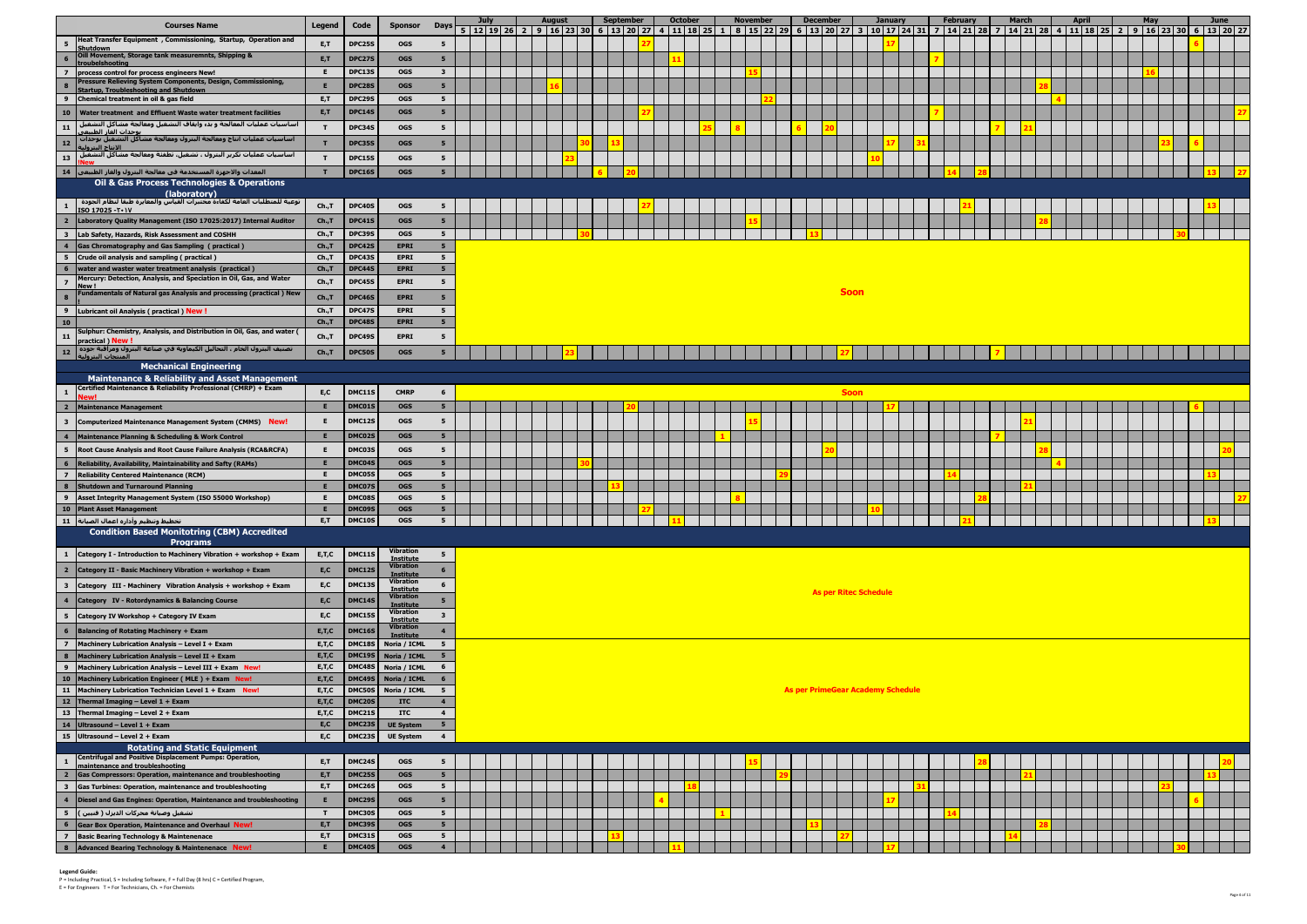|                                           | <b>Courses Name</b>                                                                                                                                              | <b>Legend</b> | Code                    | <b>Sponsor</b>           | <b>Days</b>                      | <b>July</b><br>$5   12   19   26   2   9   16   23   30$ | <b>August</b> | September<br>6 13 20 27 | <b>October</b><br>4   11   18   25   1 | <b>November</b> | 8 15 22 29 | <b>December</b><br>$6 \mid 13 \mid 20 \mid 27$ | <b>January</b><br>3 10 17 24 31 | <b>February</b><br>7 14 21 28 7 | March | 14   21   28   4   11   18   25   2 | <b>April</b> | May<br>9   16   23   30 | June<br>6 13 20 27 |  |
|-------------------------------------------|------------------------------------------------------------------------------------------------------------------------------------------------------------------|---------------|-------------------------|--------------------------|----------------------------------|----------------------------------------------------------|---------------|-------------------------|----------------------------------------|-----------------|------------|------------------------------------------------|---------------------------------|---------------------------------|-------|-------------------------------------|--------------|-------------------------|--------------------|--|
|                                           | 9 Shaft Alignment                                                                                                                                                | E,T           | DMC41S                  | <b>OGS</b>               | $\overline{\mathbf{3}}$          |                                                          |               |                         |                                        |                 |            |                                                |                                 |                                 |       |                                     |              |                         |                    |  |
|                                           | 10 Mechanical Seals for Rotating Equipments                                                                                                                      | E,T           | DMC32S                  | <b>OGS</b>               | 5 <sub>1</sub>                   |                                                          |               |                         |                                        |                 |            |                                                |                                 |                                 |       |                                     |              |                         |                    |  |
|                                           | 11 Valve Types: operation, maintenance and troubleshooting                                                                                                       | E,T           | DMC33S                  | <b>OGS</b>               | 5 <sub>1</sub>                   |                                                          |               |                         |                                        |                 |            |                                                |                                 |                                 |       |                                     |              |                         |                    |  |
|                                           | تشغيل وصيانة المعدات الدوارة ( فنيين) <mark>_ 12</mark> _                                                                                                        |               | <b>DMC349</b>           | <b>OGS</b>               | 5 <sub>5</sub>                   |                                                          |               |                         |                                        |                 |            |                                                |                                 |                                 |       |                                     |              |                         |                    |  |
|                                           | العدد و القياسات المستخدمة في الصيانة الميكانيكية  (فنيين)  13                                                                                                   | $\mathbf{T}$  | <b>DMC35S</b>           | <b>OGS</b>               | 5 <sub>1</sub>                   |                                                          |               |                         |                                        |                 |            |                                                |                                 |                                 |       |                                     |              |                         |                    |  |
| 14                                        | Heating, Ventilating and Air Conditioning systems "HVAC" Design                                                                                                  | E             | DMC36S                  | <b>OGS</b>               | 5 <sub>1</sub>                   |                                                          |               |                         |                                        |                 |            |                                                |                                 |                                 |       |                                     |              |                         |                    |  |
|                                           | 15 Fire Fighting systems Design in Administrative buildings                                                                                                      | E             | DMC37S                  | <b>OGS</b>               | 5 <sub>1</sub>                   |                                                          |               |                         |                                        |                 |            |                                                |                                 |                                 |       |                                     |              |                         |                    |  |
|                                           | أساسيات و صيانة وحدات التبريد و التكييف  (فنيين)   16                                                                                                            |               | <b>DMC38</b>            | <b>OGS</b>               | 5 <sub>1</sub>                   |                                                          |               |                         |                                        |                 |            |                                                |                                 |                                 |       |                                     |              |                         |                    |  |
|                                           | <b>Hydraulic and Pneumatic Systems</b><br><b>Basic Principals Of Hydraulic Systems (BPHS)</b>                                                                    | E,T           | DMC42S                  | <b>OGS</b>               | 5                                |                                                          |               |                         |                                        |                 |            |                                                |                                 |                                 |       |                                     |              |                         |                    |  |
| $\overline{2}$                            | <b>Advanced Hydraulic Systems (AHS)</b>                                                                                                                          | E, T          | <b>DMC43S</b>           | <b>OGS</b>               | 5 <sub>1</sub>                   |                                                          |               |                         |                                        |                 |            |                                                |                                 |                                 |       |                                     |              |                         |                    |  |
| $\mathbf{3}$                              | <b>Electro Hydraulic Control Systems (ELHS)</b>                                                                                                                  | E,T           | DMC44S                  | <b>OGS</b>               | 5 <sub>5</sub>                   |                                                          |               |                         |                                        |                 |            |                                                |                                 |                                 |       |                                     |              |                         |                    |  |
| $\overline{4}$                            | Maintenance And Fault Analysis Of Hydraulic Systems (MFHS)                                                                                                       | E,T           | <b>DMC45S</b>           | <b>OGS</b>               | 5 <sub>1</sub>                   |                                                          |               |                         |                                        |                 |            |                                                |                                 |                                 |       |                                     |              |                         |                    |  |
| 5                                         | Design And Manufacturing Of Hydraulic Systems (DMHS)                                                                                                             | E,T           | DMC46S                  | <b>OGS</b>               | 5 <sub>1</sub>                   |                                                          |               |                         |                                        |                 |            |                                                |                                 |                                 |       |                                     |              |                         |                    |  |
|                                           | <b>Basic Principals Of Pneumatic Systems (BPPS)</b>                                                                                                              | E.T.          | <b>DMC47S</b>           | <b>OGS</b>               | 5 <sup>1</sup>                   |                                                          |               |                         |                                        |                 |            |                                                |                                 |                                 |       |                                     |              |                         |                    |  |
|                                           | <b>Electrical Engineering &amp; Maintenance</b>                                                                                                                  |               |                         |                          |                                  |                                                          |               |                         |                                        |                 |            |                                                |                                 |                                 |       |                                     |              |                         |                    |  |
|                                           | <b>Electrical Power Generation and Distribution</b><br>Power Generation System Selection, Maintenance and                                                        |               |                         |                          |                                  |                                                          |               |                         |                                        |                 |            |                                                |                                 |                                 |       |                                     |              |                         |                    |  |
|                                           | <b>Troubleshooting</b>                                                                                                                                           | E,T           | DCA01S                  | <b>OGS</b>               | 5                                |                                                          |               |                         |                                        |                 |            |                                                |                                 |                                 |       |                                     |              |                         |                    |  |
| $\overline{2}$                            | صيانة المولدات و المولدات الأحتياطية                                                                                                                             |               | DCA02S                  | <b>OGS</b>               | 5 <sub>5</sub>                   |                                                          |               |                         |                                        |                 |            |                                                |                                 |                                 |       |                                     |              |                         |                    |  |
| $\overline{\mathbf{3}}$<br>$\overline{4}$ | Modern power management and smart system                                                                                                                         |               | DCA05S<br>DCA06S        | <b>OGS</b>               | 5 <sub>1</sub>                   |                                                          |               |                         |                                        |                 |            |                                                |                                 |                                 |       |                                     |              |                         |                    |  |
|                                           | صيانة و تشغيل المحولات الكهربائية و طرق حمايتها <br>الكابلات وخطوط النقل الهوائية إ ـ 5                                                                          | $\mathbf{r}$  | DCA07S                  | <b>OGS</b><br><b>OGS</b> | 5 <sub>5</sub><br>5 <sub>1</sub> |                                                          |               |                         |                                        |                 |            |                                                |                                 |                                 |       |                                     |              |                         |                    |  |
| 6                                         | MV and LV Distribution Design, Planning and Switchgear                                                                                                           | E,T           | DCA03S                  | <b>OGS</b>               | 5 <sub>1</sub>                   |                                                          |               |                         |                                        |                 |            |                                                |                                 |                                 |       |                                     |              |                         |                    |  |
| $\overline{z}$                            | مبادىء واساسيات الشبكات الكهربية                                                                                                                                 | E,T           | DCA04S                  | <b>OGS</b>               | $\overline{\mathbf{4}}$          |                                                          |               |                         |                                        |                 |            |                                                |                                 |                                 |       |                                     |              |                         |                    |  |
| $\bf{8}$                                  | Uninterruptible Power Supply (UPS), Batteries Maintenance and Power                                                                                              | E,T           | DCA08S                  | <b>OGS</b>               | 5                                |                                                          |               |                         |                                        |                 |            |                                                |                                 |                                 |       |                                     |              |                         |                    |  |
|                                           | <b>Electronics Applications</b><br><b>Electrical Equipment and Loads</b>                                                                                         |               |                         |                          |                                  |                                                          |               |                         |                                        |                 |            |                                                |                                 |                                 |       |                                     |              |                         |                    |  |
| $\mathbf{1}$                              | Electrical Submersible Pumps (ESP) Installation, Operation and                                                                                                   | E,T           | DCA12S                  | <b>OGS</b>               | 5                                |                                                          |               |                         |                                        |                 |            |                                                |                                 |                                 |       |                                     |              |                         |                    |  |
| $\overline{2}$                            | Maintenance<br>Variable Speed Drive VSD for Industrial Control                                                                                                   | E,T           | DCA13S                  | <b>OGS</b>               | $\overline{\mathbf{4}}$          |                                                          |               |                         |                                        |                 |            |                                                |                                 |                                 |       |                                     |              |                         |                    |  |
| $\overline{\mathbf{3}}$                   | Electrical Motor Control, Operation, Protection, Maintenance and                                                                                                 | E,T           | DCA14S                  | <b>OGS</b>               | $\overline{\mathbf{4}}$          |                                                          |               |                         |                                        |                 |            |                                                |                                 |                                 |       |                                     |              |                         |                    |  |
|                                           | vibration analysis                                                                                                                                               |               | DCA20S                  | <b>OGS</b>               | $\overline{\mathbf{4}}$          |                                                          |               |                         |                                        |                 |            |                                                |                                 |                                 |       |                                     |              |                         |                    |  |
| 5                                         | ورشة صيانة واصلاح وتشغيل المحركات الكهربية <br>صيانة المعدات بنظم الطاقة الكهربية                                                                                | T             | <b>DCA15S</b>           | <b>OGS</b>               | 5 <sub>1</sub>                   |                                                          |               |                         |                                        |                 |            |                                                |                                 |                                 |       |                                     |              |                         |                    |  |
| 6                                         | Electrical fault finding, equipment troubleshooting and maintenances                                                                                             | E,T           | <b>DCA16S</b>           | <b>OGS</b>               | 5                                |                                                          |               |                         |                                        |                 |            |                                                |                                 |                                 |       |                                     |              |                         |                    |  |
| $\overline{7}$                            | <b>Electrical Equipment Installation, Commissioning and startup</b>                                                                                              | E,T           | DCA17S                  | <b>OGS</b>               | 5 <sub>1</sub>                   |                                                          |               |                         |                                        |                 |            |                                                |                                 |                                 |       |                                     |              |                         |                    |  |
| 8                                         | <b>Electrical Equipment Design, specification, Drawings and Schemes</b>                                                                                          |               | DCA18S                  | <b>OGS</b>               | 5                                |                                                          |               |                         |                                        |                 |            |                                                |                                 |                                 |       |                                     |              |                         |                    |  |
|                                           | Electrical / Instrumentation Installation In hazard area and EX                                                                                                  |               |                         |                          |                                  |                                                          |               |                         |                                        |                 |            |                                                |                                 |                                 |       |                                     |              |                         |                    |  |
| $\overline{9}$                            | Equipment                                                                                                                                                        | E,T           | DCA10S                  | <b>OGS</b>               | 5                                |                                                          |               |                         |                                        |                 |            |                                                |                                 |                                 |       |                                     |              |                         |                    |  |
|                                           | <b>Electrical power system protection and quality</b>                                                                                                            |               |                         |                          |                                  |                                                          |               |                         |                                        |                 |            |                                                |                                 |                                 |       |                                     |              |                         |                    |  |
| $\mathbf{1}$<br>$\overline{2}$            | حماية النظم الكهربية <br>Electric power system protection and fault analysis                                                                                     | E,T           | DCA07S<br><b>DCA19S</b> | <b>OGS</b><br><b>OGS</b> | 5<br>5 <sub>5</sub>              |                                                          |               |                         |                                        |                 |            |                                                |                                 |                                 |       |                                     |              |                         |                    |  |
| $\mathbf{3}$                              | نظم السلامة الكهربية و التأريض الكهربائي إ                                                                                                                       |               | DCA21S                  | <b>OGS</b>               | $\overline{4}$                   |                                                          |               |                         |                                        |                 |            |                                                |                                 |                                 |       |                                     |              |                         |                    |  |
| $\overline{4}$                            | Power System Quality , Power factor correction and Earthing systems                                                                                              | E,T           | DCA22S                  | <b>OGS</b>               | 5                                |                                                          |               |                         |                                        |                 |            |                                                |                                 |                                 |       |                                     |              |                         |                    |  |
|                                           | 5 Low Voltage / Medium Voltage isolation and safety work procedure                                                                                               |               | DCA23S                  |                          | 5                                |                                                          |               |                         |                                        |                 |            |                                                |                                 |                                 |       |                                     |              |                         |                    |  |
|                                           |                                                                                                                                                                  | E,T           |                         | <b>OGS</b>               |                                  |                                                          |               |                         |                                        |                 |            |                                                |                                 |                                 |       |                                     |              |                         |                    |  |
| $\mathbf{1}$                              | Electrical power system studies & Software Programs<br>Short Circuit Study and Load Flow Analysis Using (ETAP)                                                   | E             | DCA24S                  | <b>OGS</b>               | 5                                |                                                          |               |                         |                                        |                 |            |                                                |                                 |                                 |       |                                     |              |                         |                    |  |
|                                           | Protection System ( Coordination STAR Analysis, Arc flash and                                                                                                    | Е.            | DCA25S                  | <b>OGS</b>               | 5 <sub>5</sub>                   |                                                          |               |                         |                                        |                 |            |                                                |                                 |                                 |       |                                     |              |                         |                    |  |
|                                           | <b>Grounding ) using ETAP NEW!!</b>                                                                                                                              | E.            | DCA26S                  | <b>OGS</b>               | $2^{\circ}$                      |                                                          |               |                         |                                        |                 |            |                                                |                                 |                                 |       |                                     |              |                         |                    |  |
| $\mathbf{3}$<br>$\overline{4}$            | Transient stability using ETAP NEW!!<br>Lighting System Design using Dialux                                                                                      |               | DCA27S                  | <b>OGS</b>               | 5 <sub>1</sub>                   |                                                          |               |                         |                                        |                 |            |                                                |                                 |                                 |       |                                     |              |                         |                    |  |
|                                           | <b>Instrumentation Engineering &amp; Control Systems</b>                                                                                                         |               |                         |                          |                                  |                                                          |               |                         |                                        |                 |            |                                                |                                 |                                 |       |                                     |              |                         |                    |  |
|                                           | <b>Instrumentation and Control Systems</b>                                                                                                                       |               |                         |                          |                                  |                                                          |               |                         |                                        |                 |            |                                                |                                 |                                 |       |                                     |              |                         |                    |  |
|                                           | Process Operation for Instrument and Electric Engineers New!!!                                                                                                   | E,T           | DMS01S                  | <b>OGS</b>               | $\overline{4}$                   |                                                          |               |                         |                                        |                 |            |                                                |                                 |                                 |       |                                     |              |                         |                    |  |
| $\overline{2}$                            | <b>Instrumentation and Control Fundamentals</b>                                                                                                                  | E,T           | DMS02S                  | <b>OGS</b>               | 5 <sub>1</sub>                   |                                                          |               |                         |                                        |                 |            |                                                |                                 |                                 |       |                                     |              |                         |                    |  |
| $\mathbf{3}$                              | Sensors and Transmitters (Design, operation, calibration and                                                                                                     | E,T           | DMS03S                  | <b>OGS</b>               | $\mathbf{3}$                     |                                                          |               |                         |                                        |                 |            |                                                |                                 |                                 |       |                                     |              |                         |                    |  |
| $\overline{4}$                            | maintenance) for Pressure and level Parameters<br>Sensors and Transmitters (Design, operation, calibration and<br>maintenance) for Flow & Tempearture Parameters | E,T           | DMS04S                  | <b>OGS</b>               | 5                                |                                                          |               |                         |                                        |                 |            |                                                |                                 |                                 |       |                                     |              |                         |                    |  |
|                                           | 5   Flow/Level Custody Transfer Measurement                                                                                                                      | E,T           | <b>DMS05S</b>           | <b>OGS</b>               | 5                                |                                                          |               |                         |                                        |                 |            |                                                |                                 |                                 |       |                                     |              |                         |                    |  |
| $6\overline{6}$                           | <b>Control Valve Engineering</b>                                                                                                                                 | E,T           | DMS06S                  | <b>OGS</b>               | 5 <sub>5</sub>                   |                                                          |               |                         |                                        |                 |            |                                                |                                 |                                 |       |                                     |              |                         |                    |  |
| $\overline{7}$                            | Safety Relief Valve Inspection, Maintenance, Operation,<br><b>Troubleshooting &amp; Repair</b>                                                                   | E,T           | <b>DMS14S</b>           | <b>OGS</b>               | 5                                |                                                          |               |                         |                                        |                 |            |                                                |                                 |                                 |       |                                     |              |                         |                    |  |
|                                           | 8   Instrumentation Engineering practices for project Engineers                                                                                                  |               | DMS07S                  | <b>OGS</b>               | 5 <sub>1</sub>                   |                                                          |               |                         |                                        |                 |            |                                                |                                 |                                 |       |                                     |              |                         |                    |  |
| 9                                         | Electrical / Instrumentation Installation In hazard area and EX                                                                                                  | E,T           | DCA10S                  | <b>OGS</b>               | 5                                |                                                          |               |                         |                                        |                 |            |                                                |                                 |                                 |       |                                     |              |                         |                    |  |
|                                           | Equipment<br>10 Advanced Process Control techniques                                                                                                              |               | <b>DMS089</b>           | <b>OGS</b>               | 5 <sub>1</sub>                   |                                                          |               |                         |                                        |                 |            |                                                |                                 |                                 |       |                                     |              |                         |                    |  |
| 11                                        | PLC Fundamentals for process control (Programming and                                                                                                            | E,T           | DMS09S                  | <b>OGS</b>               | 5                                |                                                          |               |                         |                                        |                 |            |                                                |                                 |                                 |       |                                     |              |                         |                    |  |
|                                           | Communication)<br>12 Advanced PLC (Internal Design and Operation)                                                                                                |               | <b>DMS10S</b>           | <b>OGS</b>               | 5 <sub>5</sub>                   |                                                          |               |                         |                                        |                 |            |                                                |                                 |                                 |       |                                     |              |                         |                    |  |
| 13                                        | Distributed Control Systems DCS (Communication protocols and                                                                                                     | E,T           | <b>DMS12S</b>           | <b>OGS</b>               | 5                                |                                                          |               |                         |                                        |                 |            |                                                |                                 |                                 |       |                                     |              |                         |                    |  |
|                                           | <b>Alarm Management System)</b><br>14 Supervisory Control and Data Acquisition (SCADA) System                                                                    | E,T           | <b>DMS11S</b>           | <b>OGS</b>               | 5 <sub>5</sub>                   |                                                          |               |                         |                                        |                 |            |                                                |                                 |                                 |       |                                     |              |                         |                    |  |
|                                           | 15 Control System communication protocols                                                                                                                        | E.            | <b>DMS16S</b>           | <b>OGS</b>               | 5 <sub>1</sub>                   |                                                          |               |                         |                                        |                 |            |                                                |                                 |                                 |       |                                     |              |                         |                    |  |
|                                           | 16 Foundation Field Bus                                                                                                                                          | E,T           | <b>DMS17S</b>           | <b>OGS</b>               | 5 <sub>5</sub>                   |                                                          |               |                         |                                        |                 |            |                                                |                                 |                                 |       |                                     |              |                         |                    |  |
|                                           | 17   Fiber Optic Networks (2 Days practical)                                                                                                                     | E,T           | <b>DMS18S</b>           | <b>OGS-EIS</b>           | 5                                |                                                          |               |                         |                                        |                 |            |                                                |                                 |                                 |       |                                     |              |                         |                    |  |
|                                           | 18 Safety Instrumented System SIS Design and applications                                                                                                        |               | <b>DMS15S</b>           | <b>OGS</b>               | 5 <sub>1</sub>                   |                                                          |               |                         |                                        |                 |            |                                                |                                 |                                 |       |                                     |              |                         |                    |  |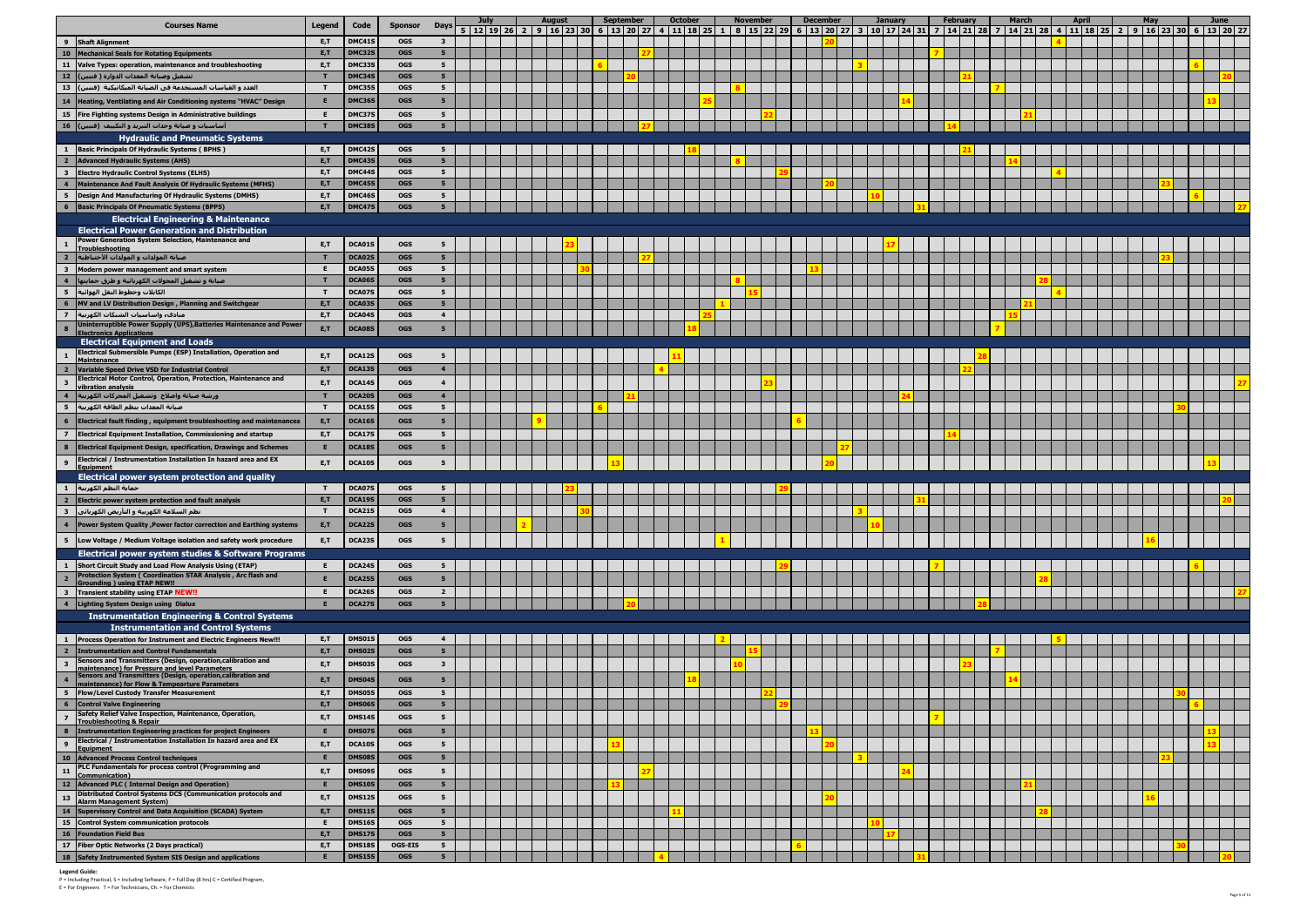|                                                                                                                                    |            |               |                                       |                         | <b>July</b>                                                                                                                                                                                                                     | <b>August</b> |  | <b>September</b> |  | <b>October</b> |  | <b>November</b> |  | <b>December</b> |                                             | <b>January</b> |  | <b>February</b> | <b>March</b> |  | <b>April</b> |  | May |  | June |  |
|------------------------------------------------------------------------------------------------------------------------------------|------------|---------------|---------------------------------------|-------------------------|---------------------------------------------------------------------------------------------------------------------------------------------------------------------------------------------------------------------------------|---------------|--|------------------|--|----------------|--|-----------------|--|-----------------|---------------------------------------------|----------------|--|-----------------|--------------|--|--------------|--|-----|--|------|--|
| <b>Courses Name</b>                                                                                                                | Legend     | Code          | <b>Sponsor</b>                        | <b>Davs</b>             | 5   12   19   26   2   9   16   23   30   6   13   20   27   4   11   18   25   1   8   15   22   29   6   13   20   27   3   10   17   24   31   7   14   21   28   7   14   21   28   4   11   18   25   2   9   16   23   30 |               |  |                  |  |                |  |                 |  |                 |                                             |                |  |                 |              |  |              |  |     |  |      |  |
| 19 Fire and Gas protection system                                                                                                  | E,T        | <b>DMS19S</b> | <b>OGS</b>                            | $5^{\circ}$             |                                                                                                                                                                                                                                 |               |  |                  |  |                |  |                 |  |                 |                                             |                |  |                 |              |  |              |  |     |  |      |  |
| 20 Subsea control system NEW!!                                                                                                     | E, T       | <b>DMS20S</b> | <b>OGS</b>                            | $\mathbf{3}$            |                                                                                                                                                                                                                                 |               |  |                  |  |                |  |                 |  |                 |                                             |                |  |                 |              |  |              |  |     |  |      |  |
| 21 Pipeline and Terminal Automation NEW!!                                                                                          | E, T       | <b>DMS21S</b> | <b>OGS</b>                            | $5^{\circ}$             |                                                                                                                                                                                                                                 |               |  |                  |  |                |  |                 |  |                 |                                             |                |  |                 |              |  |              |  |     |  |      |  |
| <b>Siemens Control Programs</b>                                                                                                    |            |               |                                       |                         |                                                                                                                                                                                                                                 |               |  |                  |  |                |  |                 |  |                 |                                             |                |  |                 |              |  |              |  |     |  |      |  |
| PLC Programing Level 1-(ST-PRO1)<br>$\mathbf{1}$                                                                                   | E, C, p    | <b>DMS20S</b> | <b>Siemens</b>                        | 5 <sub>1</sub>          |                                                                                                                                                                                                                                 |               |  |                  |  |                |  |                 |  |                 |                                             |                |  |                 |              |  |              |  |     |  |      |  |
| $\overline{2}$<br>PLC Programing Level 2- (ST-PRO2)                                                                                | E, C, p    | <b>DMS21S</b> | <b>Siemens</b>                        | 5 <sub>1</sub>          |                                                                                                                                                                                                                                 |               |  |                  |  |                |  |                 |  |                 |                                             |                |  |                 |              |  |              |  |     |  |      |  |
| <b>WINCC Flexible- (ST-WCCFSYS1)</b><br>$\overline{\mathbf{3}}$                                                                    | E, C, p    | <b>DMS22S</b> | <b>Siemens</b>                        | $\mathbf{3}$            |                                                                                                                                                                                                                                 |               |  |                  |  |                |  |                 |  |                 |                                             |                |  |                 |              |  |              |  |     |  |      |  |
| $\overline{4}$<br><b>WINCC V7.X- (ST-BWINCCS)</b>                                                                                  | E, C, p    | <b>DMS23S</b> | <b>Siemens</b>                        | 5 <sup>7</sup>          |                                                                                                                                                                                                                                 |               |  |                  |  |                |  |                 |  |                 |                                             |                |  |                 |              |  |              |  |     |  |      |  |
| $5\phantom{.0}$<br>PCS 7 (ST-PCS7SYS)                                                                                              | E, C, p    | <b>DMS24S</b> | <b>Siemens</b>                        | 10                      |                                                                                                                                                                                                                                 |               |  |                  |  |                |  |                 |  |                 |                                             |                |  |                 |              |  |              |  |     |  |      |  |
| 6<br>PLC Level1 - (ST-SERV 1)                                                                                                      | E, C, p    | <b>DMS25S</b> | <b>Siemens</b>                        | 5 <sub>5</sub>          |                                                                                                                                                                                                                                 |               |  |                  |  |                |  |                 |  |                 | <b>As per Nass Academy Schedule</b>         |                |  |                 |              |  |              |  |     |  |      |  |
| $\overline{7}$<br>PLC Level1-(TIA-PRO1)                                                                                            | E, C, p    | <b>DMS26S</b> | <b>Siemens</b>                        | $5^{\circ}$             |                                                                                                                                                                                                                                 |               |  |                  |  |                |  |                 |  |                 |                                             |                |  |                 |              |  |              |  |     |  |      |  |
| $\overline{\mathbf{a}}$<br>PLC Level2-(TIA-PRO2)                                                                                   | E, C, p    | <b>DMS27S</b> | <b>Siemens</b>                        | 5 <sub>1</sub>          |                                                                                                                                                                                                                                 |               |  |                  |  |                |  |                 |  |                 |                                             |                |  |                 |              |  |              |  |     |  |      |  |
| $\overline{9}$<br>PLC Level1-(TIA-SERV 1)                                                                                          | E, C, p    | <b>DMS28S</b> | <b>Siemens</b>                        | 5 <sub>5</sub>          |                                                                                                                                                                                                                                 |               |  |                  |  |                |  |                 |  |                 |                                             |                |  |                 |              |  |              |  |     |  |      |  |
| 10<br><b>WINCC-TIA (TIA-WCCS)</b>                                                                                                  | E, C, p    | <b>DMS299</b> | <b>Siemens</b>                        | 5 <sub>1</sub>          |                                                                                                                                                                                                                                 |               |  |                  |  |                |  |                 |  |                 |                                             |                |  |                 |              |  |              |  |     |  |      |  |
| 11  HMI-TIA Comport(TIA-WCCM)                                                                                                      | E, C, p    | <b>DMS30S</b> | <b>Siemens</b>                        | $\overline{\mathbf{3}}$ |                                                                                                                                                                                                                                 |               |  |                  |  |                |  |                 |  |                 |                                             |                |  |                 |              |  |              |  |     |  |      |  |
| <b>Allen Bradley Control Programs</b>                                                                                              |            |               |                                       |                         |                                                                                                                                                                                                                                 |               |  |                  |  |                |  |                 |  |                 |                                             |                |  |                 |              |  |              |  |     |  |      |  |
| ControlLogix Fundamentals, Maintenance & Troubleshooting<br>$\mathbf{1}$<br>(RSLogix5000)                                          | E, S, P    | <b>DMS31S</b> | <b>El Sewedy</b><br><b>Automation</b> | $5\overline{5}$         |                                                                                                                                                                                                                                 |               |  |                  |  |                |  |                 |  |                 |                                             |                |  |                 |              |  |              |  |     |  |      |  |
| 2 ControlLogix Advanced Programming                                                                                                | E, S, P    | <b>DMS32S</b> | <b>El Sewedy</b><br><b>Automation</b> | 5 <sub>5</sub>          |                                                                                                                                                                                                                                 |               |  |                  |  |                |  |                 |  |                 |                                             |                |  |                 |              |  |              |  |     |  |      |  |
| NetLinx Industrial Communication(EtherNet / IP Network, ControlNet<br>$\overline{\mathbf{3}}$<br><b>Q</b> DeviceNet Communication) | E, S, P    | <b>DMS33S</b> | <b>El Sewedy</b><br><b>Automation</b> | $5\phantom{.0}$         |                                                                                                                                                                                                                                 |               |  |                  |  |                |  |                 |  |                 |                                             |                |  |                 |              |  |              |  |     |  |      |  |
| <b>SLC500 Maintenance &amp; Troubleshooting.</b><br>$\overline{4}$                                                                 | E, S, P    | <b>DMS34S</b> | <b>El Sewedy</b><br><b>Automation</b> | $\overline{4}$          |                                                                                                                                                                                                                                 |               |  |                  |  |                |  |                 |  |                 | <b>As per El Sewedy Automation Schedule</b> |                |  |                 |              |  |              |  |     |  |      |  |
| $5^{\circ}$<br><b>SLC500 Advanced</b>                                                                                              | E, S, P    | <b>DMS35S</b> | <b>El Sewedy</b><br><b>Automation</b> | $\overline{\mathbf{4}}$ |                                                                                                                                                                                                                                 |               |  |                  |  |                |  |                 |  |                 |                                             |                |  |                 |              |  |              |  |     |  |      |  |
| $6\phantom{1}$<br><b>Panel View Plus</b>                                                                                           | E, S, P    | DMS36S        | <b>El Sewedy</b><br>Automation        | $\overline{\mathbf{3}}$ |                                                                                                                                                                                                                                 |               |  |                  |  |                |  |                 |  |                 |                                             |                |  |                 |              |  |              |  |     |  |      |  |
| $\overline{z}$<br><b>Factory Talk View SE</b>                                                                                      | E, S, P    | <b>DMS37S</b> | <b>El Sewedy</b><br><b>Automation</b> | $\overline{\mathbf{3}}$ |                                                                                                                                                                                                                                 |               |  |                  |  |                |  |                 |  |                 |                                             |                |  |                 |              |  |              |  |     |  |      |  |
| <b>Accredited Programs</b>                                                                                                         |            |               |                                       |                         |                                                                                                                                                                                                                                 |               |  |                  |  |                |  |                 |  |                 |                                             |                |  |                 |              |  |              |  |     |  |      |  |
| <b>FS Engineer Safety Instrumented System (SIS)</b><br>$\mathbf{1}$                                                                | E, C, F    | SIC03S        | TÜV Rheinland                         | $-5$                    |                                                                                                                                                                                                                                 |               |  |                  |  |                |  |                 |  |                 | As per TUV Rheinland Egypt schedule         |                |  |                 |              |  |              |  |     |  |      |  |
| <b>CompEX Ex01-Ex04 Gas &amp; Vapors Electrical/Instrumentation</b><br>$\overline{2}$<br>installation, maintenance & inspection    | E, C, p, F | DCA28S        | <b>CompEX</b>                         | 5 <sub>5</sub>          |                                                                                                                                                                                                                                 |               |  |                  |  |                |  |                 |  |                 | <b>As per Intertek Egypt Schedule</b>       |                |  |                 |              |  |              |  |     |  |      |  |
| <b>Energy Saving</b>                                                                                                               |            |               |                                       |                         |                                                                                                                                                                                                                                 |               |  |                  |  |                |  |                 |  |                 |                                             |                |  |                 |              |  |              |  |     |  |      |  |
| 1 Introduction to energy management and energy efficiency                                                                          | E.         | DES01S        | <b>OGS</b>                            | $\overline{\mathbf{3}}$ |                                                                                                                                                                                                                                 |               |  |                  |  |                |  |                 |  |                 |                                             |                |  |                 |              |  |              |  |     |  |      |  |
| 2   Energy Management System Implementation; ISO 50001:2018 NE                                                                     |            | DES02S        | <b>OGS</b>                            | 5 <sup>5</sup>          |                                                                                                                                                                                                                                 |               |  |                  |  |                |  |                 |  |                 |                                             |                |  |                 |              |  |              |  |     |  |      |  |
| $\overline{\mathbf{3}}$<br><b>Technical Energy Audit, Code, and Standard</b>                                                       | E          | DES03S        | <b>OGS</b>                            | $\overline{\mathbf{3}}$ |                                                                                                                                                                                                                                 |               |  |                  |  |                |  |                 |  |                 |                                             |                |  |                 |              |  |              |  |     |  |      |  |
| $\overline{\mathbf{4}}$<br>Commercial and Administrative Building Energy Efficiency & LEEED                                        | E,T        | DES04S        | <b>OGS</b>                            | 5 <sub>5</sub>          |                                                                                                                                                                                                                                 |               |  |                  |  |                |  |                 |  |                 |                                             |                |  |                 |              |  |              |  |     |  |      |  |
| <b>Energy Efficiency Improvement in Electrical Equipment and Motors</b><br>5<br><u>Systems</u>                                     | E,T        | DES05S        | <b>OGS</b>                            | $5\overline{5}$         |                                                                                                                                                                                                                                 |               |  |                  |  |                |  |                 |  |                 |                                             |                |  |                 |              |  |              |  |     |  |      |  |
| $6\overline{6}$<br><b>Plant Thermal Equipment Energy Efficiency</b>                                                                | E, T       | DES06S        | <b>OGS</b>                            | 5 <sup>5</sup>          |                                                                                                                                                                                                                                 |               |  |                  |  |                |  |                 |  |                 |                                             |                |  |                 |              |  |              |  |     |  |      |  |
| $\overline{7}$<br><b>Renewable Energy Industrial Application</b>                                                                   | E,T        | DES07S        | <b>OGS</b>                            | $5^{\circ}$             |                                                                                                                                                                                                                                 |               |  |                  |  |                |  |                 |  |                 |                                             |                |  |                 |              |  |              |  |     |  |      |  |
| <b>Technical and Economic Feasibility Studies for Energy Efficiency</b><br>$\overline{\mathbf{8}}$<br>rojects and contracts        | Е          | <b>DES08S</b> | <b>OGS</b>                            | $\mathbf{3}$            |                                                                                                                                                                                                                                 |               |  |                  |  |                |  |                 |  |                 |                                             |                |  |                 |              |  |              |  |     |  |      |  |
| 9<br>Certified Energy Manger CEM + Exam                                                                                            | E          | DES09S        | <b>AEE</b>                            | 5 <sub>1</sub>          |                                                                                                                                                                                                                                 |               |  |                  |  |                |  |                 |  |                 | <b>AS per Tarsheed Schedule</b>             |                |  |                 |              |  |              |  |     |  |      |  |
| <b>Civil Engineering</b>                                                                                                           |            |               |                                       |                         |                                                                                                                                                                                                                                 |               |  |                  |  |                |  |                 |  |                 |                                             |                |  |                 |              |  |              |  |     |  |      |  |
| Concrete and steel structural Design, construction and Maintenance<br>$\mathbf{1}$<br>for oil and gas plant                        | E          | DCE01S        | <b>OGS</b>                            | $5\overline{5}$         |                                                                                                                                                                                                                                 |               |  |                  |  |                |  |                 |  |                 |                                             |                |  |                 |              |  |              |  |     |  |      |  |
| $\overline{2}$<br><b>Repair and defects of Concrete Structure</b>                                                                  | E,T        | DCE02S        | <b>OGS</b>                            | 5 <sup>5</sup>          |                                                                                                                                                                                                                                 |               |  |                  |  |                |  |                 |  |                 |                                             |                |  |                 |              |  |              |  |     |  |      |  |
| $\overline{\mathbf{3}}$<br>مراقبة الجودة للأعمال المدنية                                                                           | E,T        | DCE03S        | <b>OGS</b>                            | 5 <sub>5</sub>          |                                                                                                                                                                                                                                 |               |  |                  |  |                |  |                 |  |                 |                                             |                |  |                 |              |  |              |  |     |  |      |  |
| $\overline{4}$<br>الإشراف على التنفيذ والصيانة الوقائية و الدورية المنشئات الخرسانية                                               | E,T        | DCE04S        | <b>OGS</b>                            | 5 <sub>1</sub>          |                                                                                                                                                                                                                                 |               |  |                  |  |                |  |                 |  |                 |                                             |                |  |                 |              |  |              |  |     |  |      |  |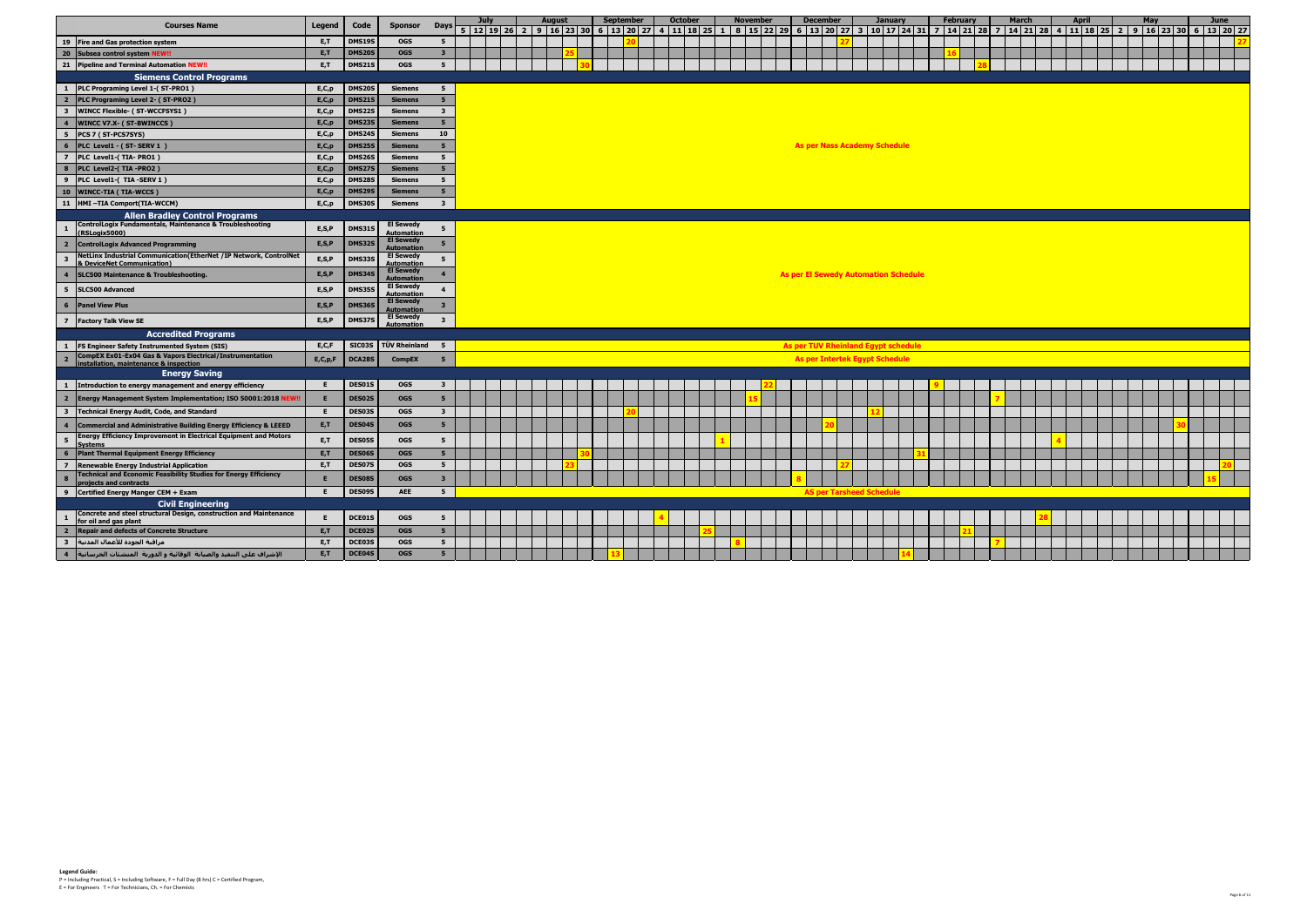| <b>Courses Name</b>                                                                                                                 | <b>Legend</b>      | Code                           | <b>Sponsor</b>                  | <b>Days</b>                               | <b>July</b> | <b>August</b> |  | <b>September</b> | <b>October</b> |  | <b>November</b> |  | <b>December</b>                  |             | <b>January</b>                             | <b>February</b><br>5   12   19   26   2   9   16   23   30   6   13   20   27   4   11   18   25   1   8   15   22   29   6   13   20   27   3   10   17   24   31   7   14   21   28   7   14   21   28   4   11   18   25   2   9   16   23   30 |  | <b>March</b> | <b>April</b> | May |  | June |  |
|-------------------------------------------------------------------------------------------------------------------------------------|--------------------|--------------------------------|---------------------------------|-------------------------------------------|-------------|---------------|--|------------------|----------------|--|-----------------|--|----------------------------------|-------------|--------------------------------------------|----------------------------------------------------------------------------------------------------------------------------------------------------------------------------------------------------------------------------------------------------|--|--------------|--------------|-----|--|------|--|
| <b>Health, Safety and Environment (HSE)</b>                                                                                         |                    |                                |                                 |                                           |             |               |  |                  |                |  |                 |  |                                  |             |                                            |                                                                                                                                                                                                                                                    |  |              |              |     |  |      |  |
| <b>Fire Safety</b>                                                                                                                  |                    |                                |                                 |                                           |             |               |  |                  |                |  |                 |  |                                  |             |                                            |                                                                                                                                                                                                                                                    |  |              |              |     |  |      |  |
| <b>NEBOSH International Certificate in Fire Safety and Risk Management</b><br>$\mathbf{1}$                                          | E, T, C            | SFI01S                         | <b>NEBOSH</b>                   | 10                                        |             |               |  |                  |                |  |                 |  |                                  | <b>Soon</b> |                                            |                                                                                                                                                                                                                                                    |  |              |              |     |  |      |  |
| $\overline{\mathbf{2}}$<br>Fire safety and Risk Management                                                                          | E,T                | <b>SFI02S</b>                  | <b>OGS</b>                      | 5 <sub>5</sub>                            |             |               |  |                  |                |  |                 |  |                                  |             |                                            |                                                                                                                                                                                                                                                    |  |              |              |     |  |      |  |
| $\overline{\mathbf{3}}$<br>fire protection and fire fighting (1 day practical)                                                      | E, T, P            | SFI03S                         | <b>OGS</b>                      | $\overline{4}$                            |             |               |  |                  |                |  |                 |  |                                  |             |                                            |                                                                                                                                                                                                                                                    |  |              |              |     |  |      |  |
| <b>Lifting &amp; Scaffolding and Fall Protection</b>                                                                                |                    |                                |                                 |                                           |             |               |  |                  |                |  |                 |  |                                  |             |                                            |                                                                                                                                                                                                                                                    |  |              |              |     |  |      |  |
| Scaffold competent Erector (2 days practical)                                                                                       | T, P, C            | SWH01S                         | <b>STI</b>                      | $\overline{4}$                            |             |               |  |                  |                |  |                 |  |                                  |             |                                            |                                                                                                                                                                                                                                                    |  |              |              |     |  |      |  |
| $\overline{\mathbf{2}}$<br>Scaffold competent Inspector (1 day practical)<br>lifting & Ringing competent Person                     | E, P, C            | <b>SWH02S</b>                  | <b>STI</b>                      | 5 <sub>5</sub>                            |             |               |  |                  |                |  |                 |  |                                  |             |                                            |                                                                                                                                                                                                                                                    |  |              |              |     |  |      |  |
| $\overline{\mathbf{3}}$<br>(Critical lifting planner) (1 day practical)<br>Mobile Crane Examination [MCE] Advanced Programme (1 day | E, P, C            | <b>SWH03S</b>                  | <b>NASP-IASP</b>                | 5                                         |             |               |  |                  |                |  |                 |  |                                  |             |                                            |                                                                                                                                                                                                                                                    |  |              |              |     |  |      |  |
| $\overline{\mathbf{4}}$<br><b>ractical</b> ) NEW!                                                                                   | E, P               | SWH04S                         | <b>OGS</b>                      | 5                                         |             |               |  |                  |                |  |                 |  |                                  |             |                                            |                                                                                                                                                                                                                                                    |  |              |              |     |  |      |  |
| Working at Heights, Fall Protection and Rescue Plan<br>5<br>$6\phantom{1}6$<br><b>Safe Lifting Operations</b>                       | E,T<br>E,T         | <b>SWH05S</b><br><b>SWH06S</b> | <b>OGS</b><br><b>OGS</b>        | 5<br>3 <sup>7</sup>                       |             |               |  |                  |                |  |                 |  |                                  |             |                                            |                                                                                                                                                                                                                                                    |  |              |              |     |  |      |  |
| <b>Scaffolding Safety Review and Inspection awarness</b><br>$\overline{7}$                                                          | E,T                | SWH079                         | <b>OGS</b>                      | $\overline{\mathbf{3}}$                   |             |               |  |                  |                |  |                 |  |                                  |             |                                            |                                                                                                                                                                                                                                                    |  |              |              |     |  |      |  |
| <b>Process Safety</b>                                                                                                               |                    |                                |                                 |                                           |             |               |  |                  |                |  |                 |  |                                  |             |                                            |                                                                                                                                                                                                                                                    |  |              |              |     |  |      |  |
| <b>NEBOSH HSE Certificate in Process Safety Management</b><br>$\mathbf{1}$                                                          | E,C                | SIC02S                         | <b>NEBOSH</b>                   | 5 <sub>5</sub>                            |             |               |  |                  |                |  |                 |  |                                  | <b>Soon</b> |                                            |                                                                                                                                                                                                                                                    |  |              |              |     |  |      |  |
| $\overline{\mathbf{2}}$<br>FS Engineer Safety Instrumented System (SIS)                                                             | E,C                | <b>SIC03S</b>                  | TÜV Rheinland                   | $\overline{4}$                            |             |               |  |                  |                |  |                 |  |                                  |             | <b>As per TUV Rheinland Egypt schedule</b> |                                                                                                                                                                                                                                                    |  |              |              |     |  |      |  |
| $\overline{\mathbf{3}}$<br>Process Hazard & Risk Analysis (PH & RA)                                                                 | E,C                | <b>SIC04S</b>                  | TÜV Rheinland                   | $\overline{4}$                            |             |               |  |                  |                |  |                 |  |                                  |             |                                            |                                                                                                                                                                                                                                                    |  |              |              |     |  |      |  |
| Process Safety management" OSHA Standard "<br>$\overline{\mathbf{4}}$<br>5<br>Process hazard analysis "PHA"/ Hazop Study workshop   |                    | DPC08S<br>DPC09S               | <b>OGS</b><br><b>OGS</b>        | 5 <sub>5</sub><br>5 <sub>5</sub>          |             |               |  |                  |                |  |                 |  |                                  |             |                                            |                                                                                                                                                                                                                                                    |  |              |              |     |  |      |  |
| 6<br><b>Brriers based risk management (BowtieXP and Incident XP)</b>                                                                | E, S, C            | <b>DPC10S</b>                  | TÜV Rheinland                   | 5                                         |             |               |  |                  |                |  |                 |  |                                  |             | As per TUV Rheinland Egypt schedule        |                                                                                                                                                                                                                                                    |  |              |              |     |  |      |  |
| <b>Certified PHA-HAZOP Leader New!</b><br>$\overline{7}$                                                                            | E                  | DPC11S                         | <b>TUV Nord</b>                 | 5 <sub>1</sub>                            |             |               |  |                  |                |  |                 |  |                                  |             |                                            |                                                                                                                                                                                                                                                    |  |              |              |     |  |      |  |
| Safety Instrumented System SIS Design and applications                                                                              |                    | <b>DMS15S</b>                  | <b>OGS</b>                      |                                           |             |               |  |                  |                |  |                 |  |                                  |             |                                            |                                                                                                                                                                                                                                                    |  |              |              |     |  |      |  |
| <b>General Safety courses</b><br>International Diploma in Occupational Health and Safety (Unit A)                                   |                    |                                |                                 |                                           |             |               |  |                  |                |  |                 |  |                                  |             |                                            |                                                                                                                                                                                                                                                    |  |              |              |     |  |      |  |
| $\mathbf{1}$                                                                                                                        | E, C               | <b>SSH239</b>                  | <b>NEBOSH</b>                   | 10                                        |             |               |  |                  |                |  |                 |  |                                  |             |                                            |                                                                                                                                                                                                                                                    |  |              |              |     |  |      |  |
| <b>International Diploma in Occupational Health and Safety (Unit B)</b><br>$\overline{\mathbf{2}}$                                  | E,C                | SSH24S                         | <b>NEBOSH</b>                   | 10                                        |             |               |  |                  |                |  |                 |  |                                  |             |                                            |                                                                                                                                                                                                                                                    |  |              |              |     |  |      |  |
| International Diploma in Occupational Health and Safety (Unit C)<br>$\overline{\mathbf{3}}$<br>EW!                                  | E,C                | SSH25S                         | <b>NEBOSH</b>                   | 10                                        |             |               |  |                  |                |  |                 |  |                                  | <b>Soon</b> |                                            |                                                                                                                                                                                                                                                    |  |              |              |     |  |      |  |
| (International Diploma in Occupational Health and Safety (Unit D)<br>$\overline{\mathbf{4}}$<br>project)                            | E, C               | SSH <sub>26S</sub>             | <b>NEBOSH</b>                   |                                           |             |               |  |                  |                |  |                 |  |                                  |             |                                            |                                                                                                                                                                                                                                                    |  |              |              |     |  |      |  |
| NEBOSH International General Certificate in Occupational Health and<br>$\sqrt{5}$                                                   | E, T, C            | SSH27S                         | <b>NEBOSH</b>                   | 10                                        |             |               |  |                  |                |  |                 |  |                                  |             |                                            |                                                                                                                                                                                                                                                    |  |              |              |     |  |      |  |
| <b>NEBOSH International Technical Certificate in Oil and Gas Operational</b><br>6<br>Safety                                         | E, C               | SSH28S                         | <b>NEBOSH</b>                   | $5\overline{5}$                           |             |               |  |                  |                |  |                 |  |                                  |             |                                            |                                                                                                                                                                                                                                                    |  |              |              |     |  |      |  |
| $\overline{z}$<br><b>IOSH Managing Safely</b>                                                                                       | E, T, C            | SIC05S                         | <b>IOSH</b>                     | 5 <sub>5</sub>                            |             |               |  |                  |                |  |                 |  |                                  |             |                                            |                                                                                                                                                                                                                                                    |  |              |              |     |  |      |  |
| $\bf{8}$<br>Occupational Safety and Health Advanced Diploma                                                                         | E, T, C            | SSH29S                         | <b>NASP-IASP</b>                | 5 <sub>5</sub>                            |             |               |  |                  |                |  |                 |  |                                  |             |                                            |                                                                                                                                                                                                                                                    |  |              |              |     |  |      |  |
| $\overline{9}$<br><b>NASP 30-Hour General Industry</b><br>$10$   IADC H <sub>2</sub> S                                              | E, T, C<br>E, T, C | SSH30S<br><b>SSH31S</b>        | <b>NASP-IASP</b><br><b>IADC</b> | $5^{\circ}$<br>3 <sup>7</sup>             |             |               |  |                  |                |  |                 |  |                                  |             |                                            |                                                                                                                                                                                                                                                    |  |              |              |     |  |      |  |
| 11<br>Basic Offshore Safety Induction Emergency (BOSIET & HUET)                                                                     | E,T                | SSH32S                         | <b>OPPITO</b>                   | $\overline{\mathbf{3}}$                   |             |               |  |                  |                |  |                 |  | <b>As per petrolift Schedule</b> |             |                                            |                                                                                                                                                                                                                                                    |  |              |              |     |  |      |  |
| ISO 45001: 2018 Occupational Health and Safety Management<br>12<br><b>Systems (Lead Auditor)</b>                                    | E, T, C            | <b>SIC09S</b>                  | <b>IRCA</b>                     | $5\overline{5}$                           |             |               |  |                  |                |  |                 |  |                                  |             |                                            |                                                                                                                                                                                                                                                    |  |              |              |     |  |      |  |
| 13   ISO 9001 : 2015 Quality management system QMS (Lead Auditor)                                                                   | E, T, C            | SSH33S                         | <b>IRCA</b>                     | $5^{\circ}$                               |             |               |  |                  |                |  |                 |  |                                  |             |                                            |                                                                                                                                                                                                                                                    |  |              |              |     |  |      |  |
| 14 ISO 45001:2018 Internal Auditor (OHSMS) awarness NEW I                                                                           | E, T               | SSH34S                         | <b>OGS</b>                      | 3 <sub>1</sub>                            |             |               |  |                  |                |  |                 |  |                                  |             |                                            |                                                                                                                                                                                                                                                    |  |              |              |     |  |      |  |
| 15 Advanced Hazard Identification and task & Risk Assessment (HITRA)                                                                | E,T                | SSH06S                         | <b>OGS</b>                      | $5\overline{5}$                           |             |               |  |                  |                |  |                 |  |                                  |             |                                            |                                                                                                                                                                                                                                                    |  |              |              |     |  |      |  |
| 16 Hazardous Area Classification and Equipment Selection                                                                            | E,T                | <b>SSH08S</b>                  | <b>OGS</b>                      | $\overline{\mathbf{3}}$                   |             |               |  |                  |                |  |                 |  |                                  |             |                                            |                                                                                                                                                                                                                                                    |  |              |              |     |  |      |  |
| 17 Crisis Management & Emergency Plans                                                                                              | E,T                | <b>SSH11S</b>                  | <b>OGS</b>                      | 3 <sup>1</sup>                            |             |               |  |                  |                |  |                 |  |                                  |             |                                            |                                                                                                                                                                                                                                                    |  |              |              |     |  |      |  |
| 18 Integrated Management System (IMS) NEW<br>19   Incident Investigation & Root Cause Analysis (RCA)                                | E,T<br>E,T         | SSH35S<br><b>SSH14S</b>        | <b>OGS</b><br><b>OGS</b>        | $\overline{2}$<br>$\mathbf{3}$            |             |               |  |                  |                |  |                 |  |                                  |             |                                            |                                                                                                                                                                                                                                                    |  |              |              |     |  |      |  |
| 20 Supervisor Performance Observation Techniques Audit (SPOT)                                                                       | E,T                | SSH36S                         | <b>OGS</b>                      | $\overline{\mathbf{3}}$                   |             |               |  |                  |                |  |                 |  |                                  |             |                                            |                                                                                                                                                                                                                                                    |  |              |              |     |  |      |  |
| 21 Petroleum Storage Tanks Safe Cleaning                                                                                            | E,T                | <b>SSH19S</b>                  | <b>OGS</b>                      | 5 <sub>1</sub>                            |             |               |  |                  |                |  |                 |  |                                  |             |                                            |                                                                                                                                                                                                                                                    |  |              |              |     |  |      |  |
| 22 Loss Prevention and Emergency Plans                                                                                              | E,T                | <b>SSH20S</b>                  | <b>OGS</b>                      | 5 <sub>5</sub>                            |             |               |  |                  |                |  |                 |  |                                  |             |                                            |                                                                                                                                                                                                                                                    |  |              |              |     |  |      |  |
| 23 Permit to Work System (PTW)                                                                                                      | E,T                | <b>SSH21S</b>                  | <b>OGS</b>                      | $\overline{\mathbf{3}}$                   |             |               |  |                  |                |  |                 |  |                                  |             |                                            |                                                                                                                                                                                                                                                    |  |              |              |     |  |      |  |
| 24 Confined Space Entry<br>25 Safety Audit and Site Inspection (Normal Production VS Shutdown)                                      | E,T                | <b>SSH22S</b><br><b>SSH17S</b> | <b>OGS</b><br><b>OGS</b>        | $\mathbf{3}$<br>$5\overline{5}$           |             |               |  |                  |                |  |                 |  |                                  |             |                                            |                                                                                                                                                                                                                                                    |  |              |              |     |  |      |  |
| 26 HSE Leadership                                                                                                                   | E, T<br>E,T        | SSH37S                         | <b>OGS</b>                      | $\overline{\mathbf{3}}$                   |             |               |  |                  |                |  |                 |  |                                  |             |                                            |                                                                                                                                                                                                                                                    |  |              |              |     |  |      |  |
| 27 OSHA 30-Hour General Industry                                                                                                    | E,T                | SSH38S                         | <b>OGS</b>                      | 5 <sub>1</sub>                            |             |               |  |                  |                |  |                 |  |                                  |             |                                            |                                                                                                                                                                                                                                                    |  |              |              |     |  |      |  |
| 28 Welding, Cutting, and Brazing NEW !                                                                                              | E,T                | SSH39S                         | <b>OGS</b>                      | $\overline{2}$                            |             |               |  |                  |                |  |                 |  |                                  |             |                                            |                                                                                                                                                                                                                                                    |  |              |              |     |  |      |  |
| 29<br>Occupational Health and Safety at Rig (Rig Safety)                                                                            | E,T                | SSH40S                         | <b>OGS</b>                      | 5 <sub>1</sub>                            |             |               |  |                  |                |  |                 |  |                                  |             |                                            |                                                                                                                                                                                                                                                    |  |              |              |     |  |      |  |
| 30 Job Safety analysis<br>Defensive driving & Road safety (Weekend Weekly Program) (1 day                                           | E,T                | SSH41S                         | <b>OGS</b>                      | $\mathbf{3}$                              |             |               |  |                  |                |  |                 |  |                                  |             |                                            |                                                                                                                                                                                                                                                    |  |              |              |     |  |      |  |
| 31<br>practical)                                                                                                                    | E,T                | <b>SSH42S</b>                  | <b>OGS</b>                      | $\overline{2}$                            |             |               |  |                  |                |  |                 |  |                                  |             |                                            |                                                                                                                                                                                                                                                    |  |              |              |     |  |      |  |
| <b>Health</b>                                                                                                                       |                    |                                |                                 |                                           |             |               |  |                  |                |  |                 |  |                                  |             |                                            |                                                                                                                                                                                                                                                    |  |              |              |     |  |      |  |
| Heartsaver First Aid &CPR AED (HS FA CPR)<br>$\mathbf{1}$<br>$\overline{2}$<br><b>Food, Personal Hygiene and Camp Service</b>       | E,T<br>E,T         | <b>SIC10S</b><br>SHE01S        | <b>AHA</b><br><b>OGS</b>        | $\overline{\mathbf{3}}$<br>5 <sub>5</sub> |             |               |  |                  |                |  |                 |  |                                  |             |                                            |                                                                                                                                                                                                                                                    |  |              |              |     |  |      |  |
| HACCP (Hazard Analysis and Critical Control Points)<br>$\overline{\mathbf{3}}$                                                      | E,T                | SHE03S                         | <b>OGS</b>                      | 5 <sub>1</sub>                            |             |               |  |                  |                |  |                 |  |                                  |             |                                            |                                                                                                                                                                                                                                                    |  |              |              |     |  |      |  |
| <b>Environment</b>                                                                                                                  |                    |                                |                                 |                                           |             |               |  |                  |                |  |                 |  |                                  |             |                                            |                                                                                                                                                                                                                                                    |  |              |              |     |  |      |  |
| ISO 14001: 2015 Environmental Management Systems EMS (Lead<br>$\mathbf{1}$                                                          | E, T               | SIC08S                         | <b>IRCA</b>                     | 5                                         |             |               |  |                  |                |  |                 |  |                                  |             |                                            |                                                                                                                                                                                                                                                    |  |              |              |     |  |      |  |
| Auditor)<br>$\overline{2}$<br><b>Environmental Impact Assessment (EIA)</b>                                                          | E,T                | SEN01S                         | <b>OGS</b>                      | 5 <sub>5</sub>                            |             |               |  |                  |                |  |                 |  |                                  |             |                                            |                                                                                                                                                                                                                                                    |  |              |              |     |  |      |  |
| $\overline{\mathbf{3}}$<br>التوافق مع القوانين والسجلات البيئية                                                                     | E,T                | SEN02S                         | <b>OGS</b>                      | $\mathbf{3}$                              |             |               |  |                  |                |  |                 |  |                                  |             |                                            |                                                                                                                                                                                                                                                    |  |              |              |     |  |      |  |
| $\overline{\mathbf{4}}$<br>Hazardous Substances & Industrial Hygiene                                                                | E,T                | SEN03S                         | <b>OGS</b>                      | 5 <sub>1</sub>                            |             |               |  |                  |                |  |                 |  |                                  |             |                                            |                                                                                                                                                                                                                                                    |  |              |              |     |  |      |  |
| 5 Norm Handling                                                                                                                     | E,T                | SEN04S                         | <b>OGS</b>                      | $\overline{2}$                            |             |               |  |                  |                |  |                 |  |                                  |             |                                            |                                                                                                                                                                                                                                                    |  |              |              |     |  |      |  |
| <b>Business Essentials</b>                                                                                                          |                    |                                |                                 |                                           |             |               |  |                  |                |  |                 |  |                                  |             |                                            |                                                                                                                                                                                                                                                    |  |              |              |     |  |      |  |



 **Legend Guide:**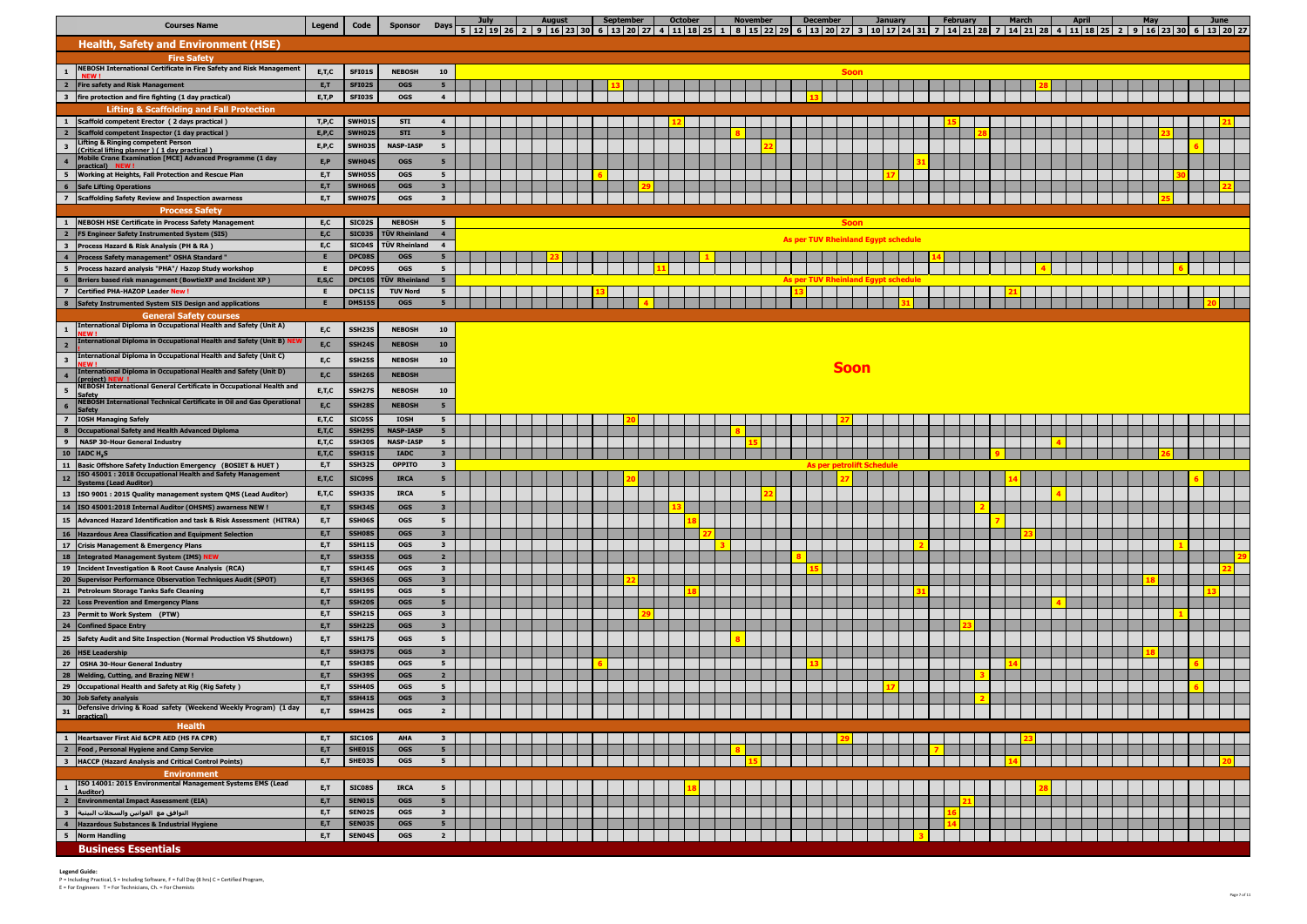|                                           | <b>Courses Name</b>                                                                       | Legend | Code             |                          |                                         | July | <b>August</b> | September | <b>October</b> | <b>November</b><br>Sponsor Days 5   12   19   26   2   9   16   23   30   6   13   20   27   4   11   18   25   1   8   25   2   29   6   13   20   27   3   10   17   24   31   7   14   21   28   7   14   21   28   4   11   18   25   2   9 | <b>December</b> | <b>January</b> | <b>February</b> | <b>March</b> | <b>April</b> | May | June |
|-------------------------------------------|-------------------------------------------------------------------------------------------|--------|------------------|--------------------------|-----------------------------------------|------|---------------|-----------|----------------|-------------------------------------------------------------------------------------------------------------------------------------------------------------------------------------------------------------------------------------------------|-----------------|----------------|-----------------|--------------|--------------|-----|------|
|                                           | <b>Bussiness Success Foudation Courses</b>                                                |        |                  |                          |                                         |      |               |           |                |                                                                                                                                                                                                                                                 |                 |                |                 |              |              |     |      |
| $\mathbf{1}$                              | <b>Strategic Management</b>                                                               |        | GMG02S           | <b>OGS</b>               | 5                                       |      |               |           |                |                                                                                                                                                                                                                                                 |                 |                |                 |              |              |     |      |
| $\overline{2}$                            | <b>Business Planning</b>                                                                  |        | GMG04S           | <b>OGS</b>               | $\overline{\mathbf{3}}$                 |      |               |           |                |                                                                                                                                                                                                                                                 |                 |                |                 |              |              |     |      |
| $\overline{\mathbf{3}}$                   | Management by Objective "New'                                                             |        | GMG54S           | <b>OGS</b>               | $\mathbf{3}$                            |      |               |           |                |                                                                                                                                                                                                                                                 |                 |                |                 |              |              |     |      |
| $\overline{4}$                            | <b>Business Imporvement &amp; Quality Techniques</b>                                      |        | GMG31S           | <b>OGS</b>               | $\overline{\mathbf{3}}$                 |      |               |           |                |                                                                                                                                                                                                                                                 |                 |                |                 |              |              |     |      |
|                                           | 5 Total Quality Management                                                                |        | <b>GMG29S</b>    | <b>OGS</b>               | 5                                       |      |               |           |                |                                                                                                                                                                                                                                                 |                 |                |                 |              |              |     |      |
| $6\phantom{1}6$                           | <b>Crisis Management and Business Continuity</b>                                          |        | <b>GMG32S</b>    | <b>OGS</b>               | $\overline{\mathbf{3}}$                 |      |               |           |                |                                                                                                                                                                                                                                                 |                 |                |                 |              |              |     |      |
|                                           | 7 Change Management                                                                       |        | GMG05S           | <b>OGS</b>               | $\mathbf{3}$                            |      |               |           |                |                                                                                                                                                                                                                                                 |                 |                |                 |              |              |     |      |
| $\bf{8}$                                  | التخطيط الاستراتيجي لتحسين نتائج الأعمال (البرنامج موجه لمستوى<br>الإداري العليا          |        | GMG36S           | <b>OGS</b>               | 5                                       |      |               |           |                |                                                                                                                                                                                                                                                 |                 |                |                 |              |              |     |      |
| $\overline{9}$                            | التخطيط التشغيلي (البرنامج موجه لرؤساء الأقسام ومديري الإدارات)                           |        | <b>GMG37S</b>    | <b>OGS</b>               | 5 <sub>5</sub>                          |      |               |           |                |                                                                                                                                                                                                                                                 |                 |                |                 |              |              |     |      |
|                                           | أعادة هندسة نظم العمل وتبسيط الأجراءات   10                                               |        | <b>GMG539</b>    | <b>OGS</b>               | $\overline{4}$                          |      |               |           |                |                                                                                                                                                                                                                                                 |                 |                |                 |              |              |     |      |
|                                           | حوكمة الشركات "New" 11                                                                    |        | <b>GMG55S</b>    | <b>OGS</b>               | $\mathbf{3}$                            |      |               |           |                |                                                                                                                                                                                                                                                 |                 |                |                 |              |              |     |      |
|                                           | إدارة الأزمات وتدابير الاستجابة لحالات الطوارئ "New" _12"                                 |        | GMG56S           | <b>OGS</b>               | $\overline{\mathbf{3}}$                 |      |               |           |                |                                                                                                                                                                                                                                                 |                 |                |                 |              |              |     |      |
|                                           | <b>Leaderhip and Influence courses</b>                                                    |        |                  |                          |                                         |      |               |           |                |                                                                                                                                                                                                                                                 |                 |                |                 |              |              |     |      |
|                                           | Inspire, Influence and Achieve Results - Essential Leadership skills                      |        | <b>GMG57S</b>    | <b>OGS</b>               | 3                                       |      |               |           |                |                                                                                                                                                                                                                                                 |                 |                |                 |              |              |     |      |
|                                           | for new leaders "New"                                                                     |        |                  |                          |                                         |      |               |           |                |                                                                                                                                                                                                                                                 |                 |                |                 |              |              |     |      |
|                                           | 2 Transformational Leadership "Courageous & Inspirational Leaders"                        |        | <b>GMG18S</b>    | <b>OGS</b>               | $\overline{\mathbf{3}}$                 |      |               |           |                |                                                                                                                                                                                                                                                 |                 |                |                 |              |              |     |      |
| $\overline{\mathbf{3}}$                   | Advancing Phenomenal Persuasion skills "New"                                              |        | <b>GMG58S</b>    | <b>OGS</b>               | $\overline{\mathbf{3}}$                 |      |               |           |                |                                                                                                                                                                                                                                                 |                 |                |                 |              |              |     |      |
|                                           | الإدارة والتحفيز من أجل تحقيق التميز 4 4                                                  |        | GMG44S           | <b>OGS</b>               | $\overline{\mathbf{3}}$                 |      |               |           |                |                                                                                                                                                                                                                                                 |                 |                |                 |              |              |     |      |
|                                           | 5 Situational Leadership                                                                  |        | GMG59S           | <b>OGS</b>               | $\mathbf{3}$                            |      |               |           |                |                                                                                                                                                                                                                                                 |                 |                |                 |              |              |     |      |
| $6\phantom{1}$                            | successful leaders in times of Pendamic                                                   |        | GMG60S           | <b>OGS</b>               | $\overline{\mathbf{3}}$                 |      |               |           |                |                                                                                                                                                                                                                                                 |                 |                |                 |              |              |     |      |
|                                           | إدارة الذات وفن قيادة الآخرين "New" 7                                                     |        | <b>GMG61S</b>    | <b>OGS</b>               | $\mathbf{3}$                            |      |               |           |                |                                                                                                                                                                                                                                                 |                 |                |                 |              |              |     |      |
|                                           | <b>Teams with Outstanding Performance Courses</b>                                         |        |                  |                          |                                         |      |               |           |                |                                                                                                                                                                                                                                                 |                 |                |                 |              |              |     |      |
|                                           | 1 Teamwork & Collabortaion (for all team members)                                         |        | <b>GMG15S</b>    | <b>OGS</b>               | $\overline{\mathbf{3}}$                 |      |               |           |                |                                                                                                                                                                                                                                                 |                 |                |                 |              |              |     |      |
| $\overline{2}$                            | Secrets to boost your Team Performance (for Team leaders)                                 |        | <b>GMG19S</b>    | <b>OGS</b>               | $\mathbf{3}$                            |      |               |           |                |                                                                                                                                                                                                                                                 |                 |                |                 |              |              |     |      |
| $\overline{\mathbf{3}}$                   | Overcoming the 5 Dysfunctions of a team "New"<br>4 Managing Remote Teams "New"            |        | GMG62S<br>GMG639 | <b>OGS</b><br><b>OGS</b> | $\mathbf{3}$<br>$\overline{\mathbf{3}}$ |      |               |           |                |                                                                                                                                                                                                                                                 |                 |                |                 |              |              |     |      |
|                                           | 5 Effective Team Meetings                                                                 |        | GMG64S           | <b>OGS</b>               | $\mathbf{3}$                            |      |               |           |                |                                                                                                                                                                                                                                                 |                 |                |                 |              |              |     |      |
|                                           |                                                                                           |        | GMG39S           | <b>OGS</b>               | $\mathbf{3}$                            |      |               |           |                |                                                                                                                                                                                                                                                 |                 |                |                 |              |              |     |      |
|                                           | <b>Vital Skills for Success Courses</b>                                                   |        |                  |                          |                                         |      |               |           |                |                                                                                                                                                                                                                                                 |                 |                |                 |              |              |     |      |
| $\mathbf{1}$                              | <b>Getting things done</b>                                                                |        | GMG03S           | <b>OGS</b>               | $\mathbf{3}$                            |      |               |           |                |                                                                                                                                                                                                                                                 |                 |                |                 |              |              |     |      |
| $\overline{\mathbf{2}}$                   | <b>Essential Management Skills for New Managers</b>                                       |        | GMG01S           | <b>OGS</b>               | 5 <sub>1</sub>                          |      |               |           |                |                                                                                                                                                                                                                                                 |                 |                |                 |              |              |     |      |
|                                           | The One Minuet Management -"The Secrets of Effective                                      |        |                  |                          |                                         |      |               |           |                |                                                                                                                                                                                                                                                 |                 |                |                 |              |              |     |      |
| $\overline{\mathbf{3}}$                   | Management"                                                                               |        | GMG52S           | <b>OGS</b>               | $\overline{2}$                          |      |               |           |                |                                                                                                                                                                                                                                                 |                 |                |                 |              |              |     |      |
| $\overline{4}$                            | <b>Critical &amp; Creative Thinking</b>                                                   |        | GMG06S           | <b>OGS</b>               | $\mathbf{3}$                            |      |               |           |                |                                                                                                                                                                                                                                                 |                 |                |                 |              |              |     |      |
|                                           | 5 Problem Solving and Decision Making                                                     |        | GMG07S           | <b>OGS</b>               | $\mathbf{3}$                            |      |               |           |                |                                                                                                                                                                                                                                                 |                 |                |                 |              |              |     |      |
|                                           | <b>6</b> Boost your Productivity Level (Time Management) "New                             |        | GMG65S           | <b>OGS</b>               | $\overline{2}$                          |      |               |           |                |                                                                                                                                                                                                                                                 |                 |                |                 |              |              |     |      |
|                                           | 7 Performing Under Pressure - Dealing with Stress and Anger "New"                         |        | GMG66S           | <b>OGS</b>               | $\overline{2}$                          |      |               |           |                |                                                                                                                                                                                                                                                 |                 |                |                 |              |              |     |      |
|                                           | 8 Presentations Skills (Basic Level)                                                      |        | <b>GMG10S</b>    | <b>OGS</b>               | $\overline{\mathbf{3}}$                 |      |               |           |                |                                                                                                                                                                                                                                                 |                 |                |                 |              |              |     |      |
| $\overline{9}$                            | Mastering public Speaking and Professional Presentations (Advanced<br><u>Level )</u>      |        | <b>GMG11S</b>    | <b>OGS</b>               | $\overline{\mathbf{3}}$                 |      |               |           |                |                                                                                                                                                                                                                                                 |                 |                |                 |              |              |     |      |
|                                           | 10 Supervisory Skills: Managing People and Performance                                    |        | GMG20S           | <b>OGS</b>               | $\overline{\mathbf{3}}$                 |      |               |           |                |                                                                                                                                                                                                                                                 |                 |                |                 |              |              |     |      |
|                                           | 11 Effective Coaching & Mentoring Skills                                                  |        | GMG21S           | <b>OGS</b>               | $\overline{\mathbf{3}}$                 |      |               |           |                |                                                                                                                                                                                                                                                 |                 |                |                 |              |              |     |      |
|                                           | 12 Effective Delegation                                                                   |        | GMG22S           | <b>OGS</b>               | $\overline{2}$                          |      |               |           |                |                                                                                                                                                                                                                                                 |                 |                |                 |              |              |     |      |
|                                           | 13 Train The Trainer "TOT"                                                                |        | GMG30S           | <b>OGS</b>               | 5 <sub>5</sub>                          |      |               |           |                |                                                                                                                                                                                                                                                 |                 |                |                 |              |              |     |      |
|                                           | 14 The Art of Written Communication "Business Writing"                                    |        | GMG24S           | <b>OGS</b>               | 3 <sup>7</sup>                          |      |               |           |                |                                                                                                                                                                                                                                                 |                 |                |                 |              |              |     |      |
|                                           | 15 Business Protocol & Etiquette                                                          |        | GMG25S           | <b>OGS</b>               | $\mathbf{3}$                            |      |               |           |                |                                                                                                                                                                                                                                                 |                 |                |                 |              |              |     |      |
|                                           | 16 Emotional Intelligence                                                                 |        | GMG16S           | <b>OGS</b>               | 3 <sup>7</sup>                          |      |               |           |                |                                                                                                                                                                                                                                                 |                 |                |                 |              |              |     |      |
|                                           | 17 Filing and Archiving Management                                                        |        | GMG26S           | <b>OGS</b>               | $\mathbf{3}$                            |      |               |           |                |                                                                                                                                                                                                                                                 |                 |                |                 |              |              |     |      |
|                                           | 18 Mind Mapping                                                                           |        | GMG28S           | <b>OGS</b>               | 3 <sup>7</sup>                          |      |               |           |                |                                                                                                                                                                                                                                                 |                 |                |                 |              |              |     |      |
|                                           | 19 Tactics to Win any Negotation<br>20 Conflict Management & Resoultion                   |        | GMG12S           | <b>OGS</b><br><b>OGS</b> | $\mathbf{3}$<br>3 <sup>7</sup>          |      |               |           |                |                                                                                                                                                                                                                                                 |                 |                |                 |              |              |     |      |
|                                           | 21 The 5 Cs of communication and body language skills "New"                               |        | GMG13S<br>GMG14S | <b>OGS</b>               | $\mathbf{3}$                            |      |               |           |                |                                                                                                                                                                                                                                                 |                 |                |                 |              |              |     |      |
|                                           | فهم وإدراك البرمجة اللغوية العصبية لتحقيق النجاح "New"   22                               |        | GMG52S           | <b>OGS</b>               | 3 <sup>7</sup>                          |      |               |           |                |                                                                                                                                                                                                                                                 |                 |                |                 |              |              |     |      |
|                                           | مهارات التواصل وفن التعامل مع الآخرين <mark>23</mark> _                                   |        | GMG38S           | <b>OGS</b>               | $\mathbf{3}$                            |      |               |           |                |                                                                                                                                                                                                                                                 |                 |                |                 |              |              |     |      |
|                                           | ∣الذكاء الوجداني <mark> </mark> 24 ∣                                                      |        | GMG40S           | <b>OGS</b>               | $\mathbf{3}$                            |      |               |           |                |                                                                                                                                                                                                                                                 |                 |                |                 |              |              |     |      |
|                                           | مهارات إدارة الوقت وضغوط العمل 25                                                         |        | GMG41S           | <b>OGS</b>               | $\mathbf{3}$                            |      |               |           |                |                                                                                                                                                                                                                                                 |                 |                |                 |              |              |     |      |
|                                           | التفكير الابتكاري │ 26                                                                    |        | GMG42S           | <b>OGS</b>               | 3 <sup>7</sup>                          |      |               |           |                |                                                                                                                                                                                                                                                 |                 |                |                 |              |              |     |      |
|                                           | مهارات تحليل المشكلات واتخاذ القرار 27                                                    |        | GMG45S           | <b>OGS</b>               | $\mathbf{3}$                            |      |               |           |                |                                                                                                                                                                                                                                                 |                 |                |                 |              |              |     |      |
|                                           | استراتيجيات التغيير "New" 28                                                              |        | GMG46S           | <b>OGS</b>               | 3 <sup>7</sup>                          |      |               |           |                |                                                                                                                                                                                                                                                 |                 |                |                 |              |              |     |      |
|                                           | مهارات إدارة الصراعات   29                                                                |        | <b>GMG47S</b>    | <b>OGS</b>               | $\mathbf{3}$                            |      |               |           |                |                                                                                                                                                                                                                                                 |                 |                |                 |              |              |     |      |
|                                           | مهارات التفاوض <mark> </mark> 30                                                          |        | GMG50S           | <b>OGS</b>               | 3 <sup>1</sup>                          |      |               |           |                |                                                                                                                                                                                                                                                 |                 |                |                 |              |              |     |      |
|                                           | المهارات المهنية للسكرتير التنفيذي 31                                                     |        | <b>GMG51S</b>    | <b>OGS</b>               | 5 <sub>5</sub>                          |      |               |           |                |                                                                                                                                                                                                                                                 |                 |                |                 |              |              |     |      |
|                                           | <b>Promoting Healthy, Dynamic and Joyful Workplace</b>                                    |        |                  |                          |                                         |      |               |           |                |                                                                                                                                                                                                                                                 |                 |                |                 |              |              |     |      |
| $\mathbf{1}$                              | Attract Optimism at Workplace - Make it your everyday Assignment                          |        | GMG67S           |                          |                                         |      |               |           |                |                                                                                                                                                                                                                                                 |                 |                |                 |              |              |     |      |
|                                           |                                                                                           |        |                  | <b>OGS</b>               | $\overline{\mathbf{3}}$                 |      |               |           |                |                                                                                                                                                                                                                                                 |                 |                |                 |              |              |     |      |
| $\overline{\mathbf{2}}$                   | Self-Actualization - Accessing you Fulfilment state "New"                                 |        | GMG68S<br>GMG69S | <b>OGS</b><br><b>OGS</b> | 3 <sup>1</sup><br>$\mathbf{3}$          |      |               |           |                |                                                                                                                                                                                                                                                 |                 |                |                 |              |              |     |      |
| $\overline{\mathbf{3}}$<br>$\overline{4}$ | <b>Enjoy a Positive Mindset "New"</b><br>Transforming Challenges into Opportunities "New" |        | GMG70S           | <b>OGS</b>               | 3 <sup>1</sup>                          |      |               |           |                |                                                                                                                                                                                                                                                 |                 |                |                 |              |              |     |      |
|                                           | Management & Leadership Modules                                                           |        |                  |                          |                                         |      |               |           |                |                                                                                                                                                                                                                                                 |                 |                |                 |              |              |     |      |
|                                           |                                                                                           |        |                  |                          |                                         |      |               |           |                |                                                                                                                                                                                                                                                 |                 |                |                 |              |              |     |      |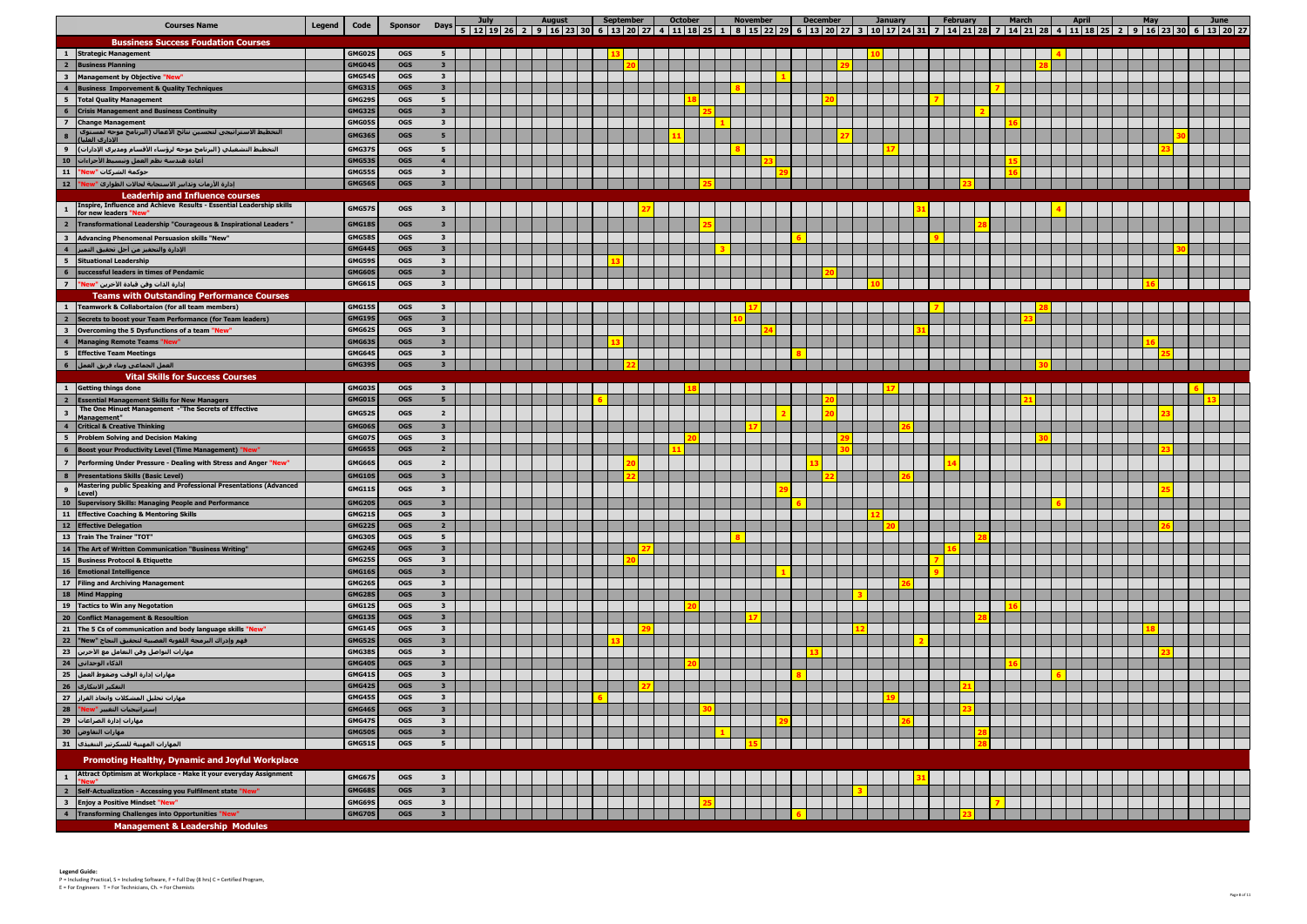| <b>Courses Name</b>                                                                                                                                                                                                                        | Legend | Code                           | <b>Sponsor</b>                      | Days <b>F</b>                             | <b>July</b> | <b>August</b><br>5 12 19 26 2 9 16 23 30 6 13 20 27 | <b>September</b> |  | <b>October</b> | <b>November</b> | <b>December</b> |  | <b>January</b> | <b>February</b><br>4 11 18 25 1 1 8 15 27 28 1 1 28 27 28 1 2 20 27 28 27 28 27 28 20 27 28 20 27 28 20 27 28 20 27 28 2 | <b>March</b> | <b>April</b> | May | June |  |
|--------------------------------------------------------------------------------------------------------------------------------------------------------------------------------------------------------------------------------------------|--------|--------------------------------|-------------------------------------|-------------------------------------------|-------------|-----------------------------------------------------|------------------|--|----------------|-----------------|-----------------|--|----------------|--------------------------------------------------------------------------------------------------------------------------|--------------|--------------|-----|------|--|
| The 7 Essential Skills for Success - Presented to Non Managerial<br><b>Positions</b>                                                                                                                                                       |        |                                |                                     |                                           |             |                                                     |                  |  |                |                 |                 |  |                |                                                                                                                          |              |              |     |      |  |
| (Communication Skills, Presentation Skills, Manging Priorities Tasks                                                                                                                                                                       |        | GLT12L                         | <b>OGS</b>                          | $\overline{z}$                            |             |                                                     |                  |  |                |                 |                 |  |                |                                                                                                                          |              |              |     |      |  |
| and Deadlines, Issuing Business Corresspondences, Problem Solving,<br>Team Work, Self Motivation)                                                                                                                                          |        |                                | OGS&                                |                                           |             |                                                     |                  |  |                |                 |                 |  |                |                                                                                                                          |              |              |     |      |  |
| Towards Business Excellence Revival "New"<br>(It all starts with Employee Well-Being)                                                                                                                                                      |        | <b>GMG71S</b>                  | <b>Optimistic</b><br><b>Spark</b>   | 13                                        |             |                                                     |                  |  |                |                 |                 |  |                |                                                                                                                          |              |              |     |      |  |
| <b>Effective Executive Secretaries and Office Managers (Business</b><br><b>Ettiquet - Communication &amp; Presentation Skills, Manging Priorities</b>                                                                                      |        |                                |                                     |                                           |             |                                                     |                  |  |                |                 |                 |  |                |                                                                                                                          |              |              |     |      |  |
| Tasks and Deadlines, Manageing Business Corresspondences,<br><b>Manageing Meetings)</b>                                                                                                                                                    |        | GMG23S                         | <b>OGS</b>                          |                                           |             |                                                     |                  |  |                |                 |                 |  |                |                                                                                                                          |              |              |     |      |  |
| <b>Project Management</b>                                                                                                                                                                                                                  |        |                                |                                     |                                           |             |                                                     |                  |  |                |                 |                 |  |                |                                                                                                                          |              |              |     |      |  |
| A Guide to your first steps in Project Management (Foundation level)<br>$\mathbf{1}$<br>"New"                                                                                                                                              |        | PJE04S                         | <b>OGS</b>                          |                                           |             |                                                     |                  |  |                |                 |                 |  |                |                                                                                                                          |              |              |     |      |  |
| <b>Project Management Professional (PMP) Preparation Course</b><br>(35 hrs from 9:00 am to 5:00 pm)                                                                                                                                        |        | PJE01S                         | <b>OGS</b>                          | 5                                         |             |                                                     |                  |  |                |                 |                 |  |                |                                                                                                                          |              |              |     |      |  |
| <b>Project Risk Assessment and Management</b><br>$\overline{\mathbf{3}}$                                                                                                                                                                   |        | PJE02S                         | <b>OGS</b>                          | 5 <sub>1</sub>                            |             |                                                     |                  |  |                |                 |                 |  |                |                                                                                                                          |              |              |     |      |  |
| $\overline{4}$<br><b>Project Planning, Scheduling &amp; Cost Control</b><br><b>Value Engineering</b><br>5                                                                                                                                  |        | PJE03S<br><b>PJE05S</b>        | <b>OGS</b><br><b>OGS</b>            | 5 <sub>1</sub><br>5 <sub>5</sub>          |             |                                                     |                  |  |                |                 |                 |  |                |                                                                                                                          |              |              |     |      |  |
| Project Delay Management and Claim Assessment "New"<br>6                                                                                                                                                                                   |        | PJE06S                         | <b>OGS</b>                          | 5 <sub>1</sub>                            |             |                                                     |                  |  |                |                 |                 |  |                |                                                                                                                          |              |              |     |      |  |
| <b>Human Resources &amp; Adminstration</b>                                                                                                                                                                                                 |        |                                |                                     |                                           |             |                                                     |                  |  |                |                 |                 |  |                |                                                                                                                          |              |              |     |      |  |
| دبلومة الموارد البشرية <br>$\mathbf{1}$<br><b>Principles of Human Resources Management</b><br>$\overline{2}$                                                                                                                               |        | HHR01L<br>HHR03S               | <b>OGS &amp; RCSC</b><br><b>OGS</b> | 26<br>5                                   |             |                                                     |                  |  |                |                 |                 |  |                |                                                                                                                          |              |              |     |      |  |
| Leading Strategic HR Transformation "New"<br>$\overline{\mathbf{3}}$                                                                                                                                                                       |        | <b>HHR22S</b>                  | <b>OGS</b>                          | 5 <sub>1</sub>                            |             |                                                     |                  |  |                |                 |                 |  |                |                                                                                                                          |              |              |     |      |  |
| $\overline{\mathbf{4}}$<br><b>Raising Performace Standards "No</b>                                                                                                                                                                         |        | <b>HHR23S</b>                  | <b>OGS</b>                          | 5 <sup>5</sup>                            |             |                                                     |                  |  |                |                 |                 |  |                |                                                                                                                          |              |              |     |      |  |
| 5 <sub>5</sub><br><b>Competency Assurance Management system</b>                                                                                                                                                                            |        | HHR06S                         | <b>OGS</b>                          | 5 <sub>1</sub>                            |             |                                                     |                  |  |                |                 |                 |  |                |                                                                                                                          |              |              |     |      |  |
| 6<br>The role of HR during crucial times (pandemic)<br><b>Organizational Behavior</b><br>$\overline{7}$                                                                                                                                    |        | HHR24S<br><b>HHR11S</b>        | <b>OGS</b><br><b>OGS</b>            | 3 <sup>1</sup><br>5 <sub>1</sub>          |             |                                                     |                  |  |                |                 |                 |  |                |                                                                                                                          |              |              |     |      |  |
| $\bf{8}$<br>تخطيط الموارد البشرية وتطبيقاتها بشركات قطاع البترول                                                                                                                                                                           |        | <b>HHR14S</b>                  | <b>OGS</b>                          | 5 <sub>1</sub>                            |             |                                                     |                  |  |                |                 |                 |  |                |                                                                                                                          |              |              |     |      |  |
| $\overline{9}$<br>التطوير المهني والتخطيط للتعاقب الوظيفي "New"                                                                                                                                                                            |        | <b>HHR25S</b>                  | <b>OGS</b>                          | 5 <sub>5</sub>                            |             |                                                     |                  |  |                |                 |                 |  |                |                                                                                                                          |              |              |     |      |  |
| مهارات إعداد الهياكل التنظيمية و بطاقات وصف الوظائف  (يقدم لشاغلب أ<br>10<br>الإدارة الوسطيّ)                                                                                                                                              |        | <b>HHR13S</b>                  | <b>OGS</b>                          | $\overline{\mathbf{3}}$                   |             |                                                     |                  |  |                |                 |                 |  |                |                                                                                                                          |              |              |     |      |  |
| 11<br>التامينات الاحتماعية و طرق تسوية المعاش                                                                                                                                                                                              |        | <b>HHR16S</b>                  | <b>OGS</b>                          | 5 <sub>5</sub>                            |             |                                                     |                  |  |                |                 |                 |  |                |                                                                                                                          |              |              |     |      |  |
| ُ تطبيقات لوائح و نظم شئون العاملين بقطاع البترول │ 12<br>تطبيقات قانون العمل بلوائح قطاع البترول [13]                                                                                                                                     |        | <b>HHR15S</b><br><b>HHR17S</b> | <b>OGS</b><br><b>OGS</b>            | 5 <sub>1</sub><br>5 <sub>1</sub>          |             |                                                     |                  |  |                |                 |                 |  |                |                                                                                                                          |              |              |     |      |  |
| الأجور والاستحقاقات والمزايا للعاملين بقطاع البترول $\vert$ 14 $\vert$                                                                                                                                                                     |        | <b>HHR18S</b>                  | <b>OGS</b>                          | 5 <sup>5</sup>                            |             |                                                     |                  |  |                |                 |                 |  |                |                                                                                                                          |              |              |     |      |  |
| التحقيقات القانونية والإدارية   15                                                                                                                                                                                                         |        | <b>HHR26S</b>                  | <b>OGS</b>                          | $\overline{\mathbf{3}}$                   |             |                                                     |                  |  |                |                 |                 |  |                |                                                                                                                          |              |              |     |      |  |
| الملتقي التطبيقي للتنظيم و شئون العاملين $\vert$ 16                                                                                                                                                                                        |        | <b>HHR19S</b>                  | <b>OGS</b>                          | 5 <sub>5</sub>                            |             |                                                     |                  |  |                |                 |                 |  |                |                                                                                                                          |              |              |     |      |  |
| نقييم أداء العاملين، وإعداد تقارير الكفاية السنوية $\mid$ 17 $\mid$<br>.<br>مهارات اعداد ميزانية التدريب و الاحتياجات التدريبية للعاملين <mark>.</mark> 18                                                                                 |        | <b>HHR20S</b><br><b>HHR21S</b> | <b>OGS</b><br><b>OGS</b>            | 5 <sub>1</sub><br>$\overline{\mathbf{3}}$ |             |                                                     |                  |  |                |                 |                 |  |                |                                                                                                                          |              |              |     |      |  |
| <b>Public Relations &amp; Media</b>                                                                                                                                                                                                        |        |                                |                                     |                                           |             |                                                     |                  |  |                |                 |                 |  |                |                                                                                                                          |              |              |     |      |  |
| <b>Principles of Public Relations</b><br>$\mathbf{1}$                                                                                                                                                                                      |        | HPM01S                         | <b>OGS</b>                          | $\overline{2}$                            |             |                                                     |                  |  |                |                 |                 |  |                |                                                                                                                          |              |              |     |      |  |
| $\overline{\mathbf{2}}$<br>أساسيات إتيكيت وبروتوكول الأعمال  "New<br>$\overline{\mathbf{3}}$<br>مهارات وفنون الصباغة الصحفية أ                                                                                                             |        | <b>HHR279</b><br>HPM02S        | <b>OGS</b><br><b>OGS</b>            | $\overline{4}$<br>5 <sub>5</sub>          |             |                                                     |                  |  |                |                 |                 |  |                |                                                                                                                          |              |              |     |      |  |
| $\overline{\mathbf{4}}$<br>ألتواصل الإعلامي ودوره في التعامل مع الأزمات  "New"                                                                                                                                                             |        | <b>HHR28S</b>                  | <b>OGS</b>                          | $\overline{4}$                            |             |                                                     |                  |  |                |                 |                 |  |                |                                                                                                                          |              |              |     |      |  |
| $-5$<br>إعداد وتنظيم المعارض والمؤتمرات                                                                                                                                                                                                    |        | HPM04S                         | <b>OGS</b>                          | $\overline{\mathbf{3}}$                   |             |                                                     |                  |  |                |                 |                 |  |                |                                                                                                                          |              |              |     |      |  |
| <b>Marketing &amp; Sales</b><br><b>Marketing Principles</b>                                                                                                                                                                                |        |                                |                                     |                                           |             |                                                     |                  |  |                |                 |                 |  |                |                                                                                                                          |              |              |     |      |  |
| $\mathbf{1}$<br>$\overline{\mathbf{2}}$<br><b>Digital marketing</b>                                                                                                                                                                        |        | GKT01S<br>GKT02S               | <b>OGS</b><br><b>OGS</b>            | $\mathbf{3}$<br>$\mathbf{3}$              |             |                                                     |                  |  |                |                 |                 |  |                |                                                                                                                          |              |              |     |      |  |
| ]عداد خطط تسويق فعالة "New"   3                                                                                                                                                                                                            |        | GKT03S                         | <b>OGS</b>                          | $\overline{4}$                            |             |                                                     |                  |  |                |                 |                 |  |                |                                                                                                                          |              |              |     |      |  |
| $\overline{\phantom{a}}$<br>إحتراف فن البيع "New"                                                                                                                                                                                          |        | GKT04S                         | <b>OGS</b>                          | $\mathbf{3}$                              |             |                                                     |                  |  |                |                 |                 |  |                |                                                                                                                          |              |              |     |      |  |
| <b>Finance, Economics and Auditing</b><br>$\mathbf{1}$<br>Finance for Non-Financials - "Presented for all job levels"                                                                                                                      |        | FFC01S                         | <b>OGS</b>                          | 4                                         |             |                                                     |                  |  |                |                 |                 |  |                |                                                                                                                          |              |              |     |      |  |
| Financial Analysis for Performance Evaluation - Presented to Board<br>$\overline{\mathbf{2}}$                                                                                                                                              |        | FFC23S                         | <b>OGS</b>                          | $\overline{a}$                            |             |                                                     |                  |  |                |                 |                 |  |                |                                                                                                                          |              |              |     |      |  |
| and Top Managmenet levels "New"<br>Foundation of Financial Accounting "New"                                                                                                                                                                |        | FFC24S                         | <b>OGS</b>                          | 5                                         |             |                                                     |                  |  |                |                 |                 |  |                |                                                                                                                          |              |              |     |      |  |
| $\frac{3}{4}$<br>Financial Risk Managmenet "New"                                                                                                                                                                                           |        | <b>FFC25S</b>                  | <b>OGS</b>                          | 5 <sub>1</sub>                            |             |                                                     |                  |  |                |                 |                 |  |                |                                                                                                                          |              |              |     |      |  |
| The Essentials of Budgeting & Cost Control "New"<br>6 Principles of Liquidity Management "New"<br>7 International Financial Reporting Standards- IFRS<br>8 Basic<br>Economic Evaluation and Feasibility Study for Petrol<br>19 Basic<br>19 |        | FFC26S                         | <b>OGS</b>                          | $\overline{4}$                            |             |                                                     |                  |  |                |                 |                 |  |                |                                                                                                                          |              |              |     |      |  |
|                                                                                                                                                                                                                                            |        | FFC27S<br>FFC02S               | <b>OGS</b><br><b>OGS</b>            | 3 <sup>7</sup><br>5 <sub>5</sub>          |             |                                                     |                  |  |                |                 |                 |  |                |                                                                                                                          |              |              |     |      |  |
| Economic Evaluation and Feasibility Study for Petroleum Projects -                                                                                                                                                                         |        | FFC03S                         | <b>OGS</b>                          | $\mathbf{3}$                              |             |                                                     |                  |  |                |                 |                 |  |                |                                                                                                                          |              |              |     |      |  |
| Economic Evaluation and Feasibility Study for Petroleum Projects -                                                                                                                                                                         |        | FFC04S                         | <b>OGS</b>                          | $\overline{4}$                            |             |                                                     |                  |  |                |                 |                 |  |                |                                                                                                                          |              |              |     |      |  |
| <b>Advanced</b><br>10 Wells and Projects Under Construction Accounting                                                                                                                                                                     |        | FFC05S                         | <b>OGS</b>                          | 5 <sub>1</sub>                            |             |                                                     |                  |  |                |                 |                 |  |                |                                                                                                                          |              |              |     |      |  |
| إدارة النقدية وحسابات البنوك 11                                                                                                                                                                                                            |        | FFC06S                         | <b>OGS</b>                          | 5 <sub>5</sub>                            |             |                                                     |                  |  |                |                 |                 |  |                |                                                                                                                          |              |              |     |      |  |
|                                                                                                                                                                                                                                            |        | FFC07S                         | <b>OGS</b>                          | 5 <sub>1</sub>                            |             |                                                     |                  |  |                |                 |                 |  |                |                                                                                                                          |              |              |     |      |  |
| التخطيط المالي وإعداد الموازنات 31 13                                                                                                                                                                                                      |        | FFC08S<br>FFC09S               | <b>OGS</b><br><b>OGS</b>            | $\overline{4}$<br>5 <sub>1</sub>          |             |                                                     |                  |  |                |                 |                 |  |                |                                                                                                                          |              |              |     |      |  |
|                                                                                                                                                                                                                                            |        | <b>FFC10S</b>                  | <b>OGS</b>                          | 5 <sub>1</sub>                            |             |                                                     |                  |  |                |                 |                 |  |                |                                                                                                                          |              |              |     |      |  |
| حسابات الأصول والمهمات <mark>16</mark>                                                                                                                                                                                                     |        | <b>FFC11S</b>                  | <b>OGS</b>                          | 3 <sup>7</sup>                            |             |                                                     |                  |  |                |                 |                 |  |                |                                                                                                                          |              |              |     |      |  |
| الإعتمادات المستندية وخطابات الضمان 17 _                                                                                                                                                                                                   |        | <b>FFC12S</b><br><b>FFC13S</b> | <b>OGS</b><br><b>OGS</b>            | 5 <sub>5</sub><br>$\overline{4}$          |             |                                                     |                  |  |                |                 |                 |  |                |                                                                                                                          |              |              |     |      |  |
| .<br>- مراقبة المدفوعات<br>- إعداد القوائم المالية لنظام المعاش التكميلى   19                                                                                                                                                              |        | <b>FFC16S</b>                  | <b>OGS</b>                          | $\mathbf{3}$                              |             |                                                     |                  |  |                |                 |                 |  |                |                                                                                                                          |              |              |     |      |  |
| المواتم المنتقب المنتقب المنتقب<br>المحاسبة المالية فى شركات البترول<br>المحاسبة المالية فى شركات البترول<br>برنامج معايير المحاسبة المصرية<br>برنامج معايير المحاسبة المصرية<br>Total Duration 20 days - 5 days ea                        |        | <b>FFC17S</b>                  | <b>OGS</b>                          | 5 <sub>1</sub>                            |             |                                                     |                  |  |                |                 |                 |  |                |                                                                                                                          |              |              |     |      |  |
|                                                                                                                                                                                                                                            |        | FFC14S                         | <b>OGS</b>                          | 5 <sub>5</sub>                            |             |                                                     |                  |  |                |                 |                 |  |                |                                                                                                                          |              |              |     |      |  |
| Total Duration 20 days - 5 days each month                                                                                                                                                                                                 |        | FLT01L                         | <b>OGS</b>                          | 20                                        |             |                                                     |                  |  |                |                 |                 |  |                |                                                                                                                          |              |              |     |      |  |
| <b>Finance and Accounting for JVs</b>                                                                                                                                                                                                      |        |                                |                                     |                                           |             |                                                     |                  |  |                |                 |                 |  |                |                                                                                                                          |              |              |     |      |  |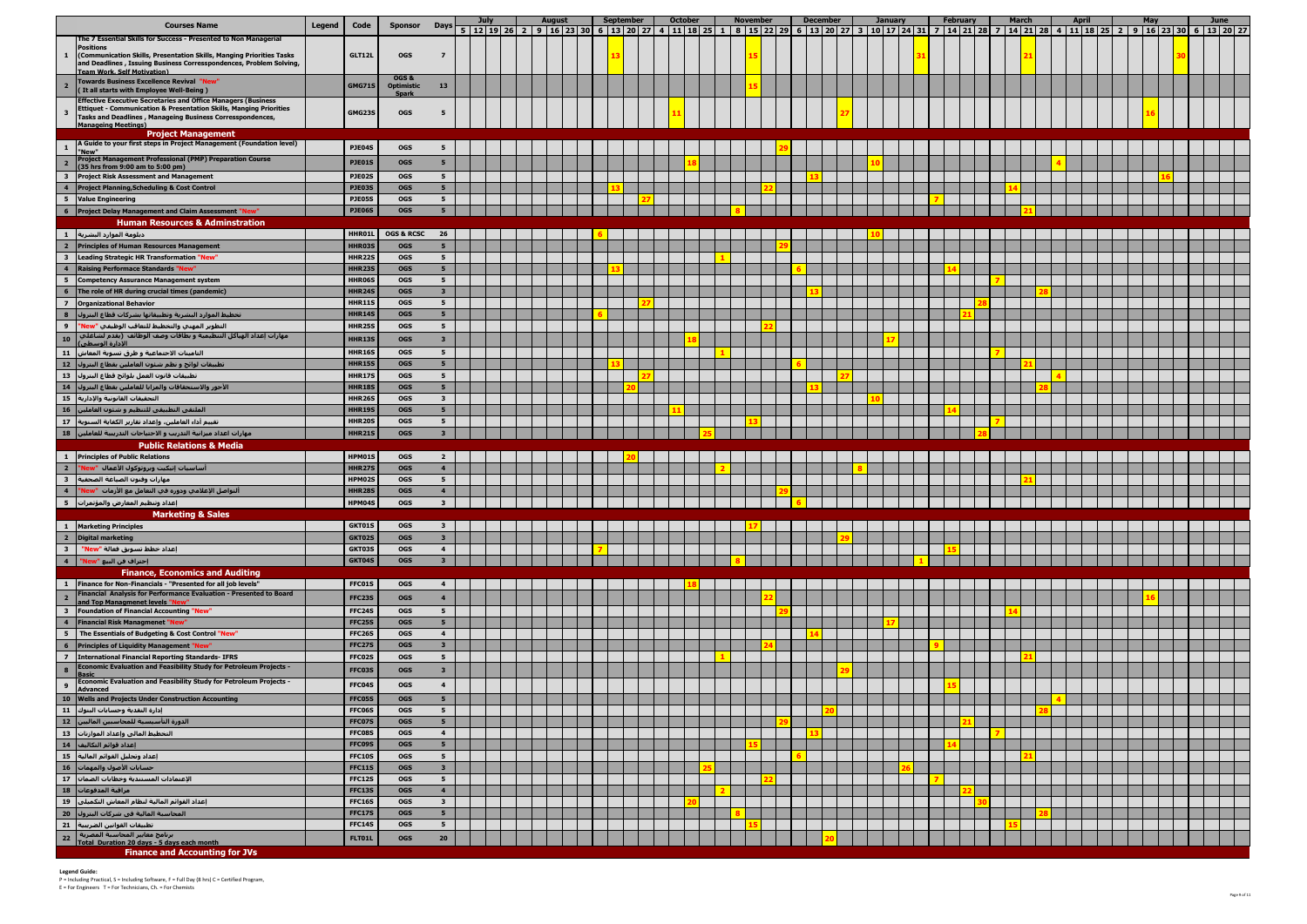|                                                                                                                                                                                                                                                                                                                                                                                                                                                          | <b>Courses Name</b>                                                                                              | <b>Legend</b> | Code                           | <b>Sponsor</b>           | <b>Days</b>                      | <b>July</b> | <b>August</b> | <b>September</b> | <b>October</b> | <b>November</b> | <b>December</b> | <b>January</b> | <b>February</b><br>12 12 13 26 2 9 14 25 2 9 16 23 30 6 13 20 27 4 11 18 25 1 8 15 22 29 6 13 20 27 3 10 17 24 31 7 14 21 28 7 14 21 28 4 11 18 25 2 9 16 23 30 6 13 20 27 | <b>March</b> | <b>April</b> | May | June |
|----------------------------------------------------------------------------------------------------------------------------------------------------------------------------------------------------------------------------------------------------------------------------------------------------------------------------------------------------------------------------------------------------------------------------------------------------------|------------------------------------------------------------------------------------------------------------------|---------------|--------------------------------|--------------------------|----------------------------------|-------------|---------------|------------------|----------------|-----------------|-----------------|----------------|----------------------------------------------------------------------------------------------------------------------------------------------------------------------------|--------------|--------------|-----|------|
| $\mathbf{1}$                                                                                                                                                                                                                                                                                                                                                                                                                                             | <b>Budgeting and Cost Control for Joint Venture Companies</b>                                                    |               | <b>FFC18S</b>                  | <b>OGS</b>               | $\overline{4}$                   |             |               |                  |                |                 |                 |                |                                                                                                                                                                            |              |              |     |      |
|                                                                                                                                                                                                                                                                                                                                                                                                                                                          | <b>Budgeting and Cost Control for Joint Venture Companies - Advanced</b>                                         |               | <b>FFC19S</b>                  | <b>OGS</b>               | $\overline{4}$                   |             |               |                  |                |                 |                 |                |                                                                                                                                                                            |              |              |     |      |
| $\overline{\mathbf{3}}$                                                                                                                                                                                                                                                                                                                                                                                                                                  | <b>Cost Accounting and Allocation Cycles for Joint Venture Companies</b>                                         |               | FFC20S                         | <b>OGS</b>               | $5^{\circ}$                      |             |               |                  |                |                 |                 |                |                                                                                                                                                                            |              |              |     |      |
| $\overline{4}$                                                                                                                                                                                                                                                                                                                                                                                                                                           | <b>Financial Statements and Reports for Joint Venture companies</b>                                              |               | FFC21S                         | <b>OGS</b>               | 5 <sub>1</sub>                   |             |               |                  |                |                 |                 |                |                                                                                                                                                                            |              |              |     |      |
| $5^{\circ}$                                                                                                                                                                                                                                                                                                                                                                                                                                              | <b>Cost Recovery System for Joint Venture Companies</b>                                                          |               | FFC22S                         | <b>OGS</b>               | 3 <sup>1</sup>                   |             |               |                  |                |                 |                 |                |                                                                                                                                                                            |              |              |     |      |
|                                                                                                                                                                                                                                                                                                                                                                                                                                                          | <b>Auditing and Internal Control</b>                                                                             |               |                                |                          |                                  |             |               |                  |                |                 |                 |                |                                                                                                                                                                            |              |              |     |      |
|                                                                                                                                                                                                                                                                                                                                                                                                                                                          | <b>Internal Control and Auditing</b>                                                                             |               | <b>FIQ01S</b>                  | <b>OGS</b>               | 5 <sub>5</sub>                   |             |               |                  |                |                 |                 |                |                                                                                                                                                                            |              |              |     |      |
| $\overline{\mathbf{3}}$                                                                                                                                                                                                                                                                                                                                                                                                                                  | Fraud Prevention, Detection and Investigation "New"<br><b>Governance, Risk &amp; Compliance "New"</b>            |               | FIQ05S<br><b>FIQ06S</b>        | <b>OGS</b><br><b>OGS</b> | 5 <sub>1</sub><br>5 <sub>5</sub> |             |               |                  |                |                 |                 |                |                                                                                                                                                                            |              |              |     |      |
|                                                                                                                                                                                                                                                                                                                                                                                                                                                          | نظم الضبط والرقابة الداخلية                                                                                      |               | FIQ02S                         | <b>OGS</b>               | 5 <sub>1</sub>                   |             |               |                  |                |                 |                 |                |                                                                                                                                                                            |              |              |     |      |
| 5 <sub>5</sub>                                                                                                                                                                                                                                                                                                                                                                                                                                           | أساليب كشف الغش ومكافحة الفساد                                                                                   |               | FIQ03S                         | OGS                      | 5 <sub>5</sub>                   |             |               |                  |                |                 |                 |                |                                                                                                                                                                            |              |              |     |      |
|                                                                                                                                                                                                                                                                                                                                                                                                                                                          | سس وتطبيقات المراجعة الداخلية                                                                                    |               | <b>FIQ04S</b>                  | <b>OGS</b>               | 5 <sub>1</sub>                   |             |               |                  |                |                 |                 |                |                                                                                                                                                                            |              |              |     |      |
|                                                                                                                                                                                                                                                                                                                                                                                                                                                          | <b>Insurance</b>                                                                                                 |               |                                |                          |                                  |             |               |                  |                |                 |                 |                |                                                                                                                                                                            |              |              |     |      |
|                                                                                                                                                                                                                                                                                                                                                                                                                                                          | <b>Risk Management and Insurance in Petroleum Industry</b>                                                       |               | FIN01S                         | OGS                      | 5 <sub>5</sub>                   |             |               |                  |                |                 |                 |                |                                                                                                                                                                            |              |              |     |      |
| $\mathbf{1}$                                                                                                                                                                                                                                                                                                                                                                                                                                             | <b>Security</b><br>أمن المنشآت البترولية إ                                                                       |               | ASC01S                         | <b>OGS</b>               | $5^{\circ}$                      |             |               |                  |                |                 |                 |                |                                                                                                                                                                            |              |              |     |      |
| $\overline{2}$                                                                                                                                                                                                                                                                                                                                                                                                                                           | إعداد و تأهيل رجال الأمن <mark>.</mark>                                                                          |               | ASC02S                         | <b>OGS</b>               | 5 <sub>1</sub>                   |             |               |                  |                |                 |                 |                |                                                                                                                                                                            |              |              |     |      |
| $\overline{\mathbf{3}}$                                                                                                                                                                                                                                                                                                                                                                                                                                  | مهارات مدير الأمن المحترف "New"                                                                                  |               | ASC03S                         | OGS                      | 15                               |             |               |                  |                |                 |                 |                |                                                                                                                                                                            |              |              |     |      |
|                                                                                                                                                                                                                                                                                                                                                                                                                                                          | <b>Procurement &amp; Supply Chain Management</b>                                                                 |               |                                |                          |                                  |             |               |                  |                |                 |                 |                |                                                                                                                                                                            |              |              |     |      |
| $\mathbf{1}$                                                                                                                                                                                                                                                                                                                                                                                                                                             | Logistics & Operations Management "New"                                                                          |               | <b>ASN13S</b>                  | <b>OGS</b>               | $5^{\circ}$                      |             |               |                  |                |                 |                 |                |                                                                                                                                                                            |              |              |     |      |
| $\overline{\mathbf{2}}$<br>$\overline{\mathbf{3}}$                                                                                                                                                                                                                                                                                                                                                                                                       | <b>Managing Capacity "New'</b><br><b>Transportation Management "New"</b>                                         |               | <b>ASN14S</b><br><b>ASN15S</b> | <b>OGS</b><br><b>OGS</b> | 5 <sub>1</sub><br>5 <sub>5</sub> |             |               |                  |                |                 |                 |                |                                                                                                                                                                            |              |              |     |      |
| $\overline{\mathbf{4}}$                                                                                                                                                                                                                                                                                                                                                                                                                                  | <b>Aggregate Planning "New'</b>                                                                                  |               | <b>ASN16S</b>                  | <b>OGS</b>               | 3 <sup>7</sup>                   |             |               |                  |                |                 |                 |                |                                                                                                                                                                            |              |              |     |      |
|                                                                                                                                                                                                                                                                                                                                                                                                                                                          | 5   Warehouse Management - from Strategy to Control                                                              |               | ASN02S                         | <b>OGS</b>               | 5 <sub>5</sub>                   |             |               |                  |                |                 |                 |                |                                                                                                                                                                            |              |              |     |      |
|                                                                                                                                                                                                                                                                                                                                                                                                                                                          | Lean Supply Chain Management - Key to Opertaional Excellence "Ne                                                 |               | <b>ASN17S</b>                  | <b>OGS</b>               | 5 <sub>5</sub>                   |             |               |                  |                |                 |                 |                |                                                                                                                                                                            |              |              |     |      |
|                                                                                                                                                                                                                                                                                                                                                                                                                                                          | 7   Material Planning and Inventory Management                                                                   |               | <b>ASN03S</b>                  | <b>OGS</b>               | 5 <sub>5</sub>                   |             |               |                  |                |                 |                 |                |                                                                                                                                                                            |              |              |     |      |
| $\overline{\mathbf{8}}$                                                                                                                                                                                                                                                                                                                                                                                                                                  | <b>Fundamentals of Purchasing Management</b>                                                                     |               | <b>ASN10S</b>                  | <b>OGS</b>               | 3 <sup>7</sup>                   |             |               |                  |                |                 |                 |                |                                                                                                                                                                            |              |              |     |      |
|                                                                                                                                                                                                                                                                                                                                                                                                                                                          | 9 Effective Procurement Management and ways of sourcing<br>10 Incoterms 2020 "New"                               |               | <b>ASN05S</b><br><b>ASN18S</b> | <b>OGS</b><br><b>OGS</b> | 5 <sub>5</sub><br>$\overline{2}$ |             |               |                  |                |                 |                 |                |                                                                                                                                                                            |              |              |     |      |
|                                                                                                                                                                                                                                                                                                                                                                                                                                                          | إدارة المخزون والتنبؤ والتخطيط للطلب "New"   11                                                                  |               | <b>ASN19S</b>                  | <b>OGS</b>               | 5 <sub>5</sub>                   |             |               |                  |                |                 |                 |                |                                                                                                                                                                            |              |              |     |      |
|                                                                                                                                                                                                                                                                                                                                                                                                                                                          | قيادة وإدارة علاقات الموردين "New" _ 12                                                                          |               | <b>ASN20S</b>                  | <b>OGS</b>               | 3 <sup>7</sup>                   |             |               |                  |                |                 |                 |                |                                                                                                                                                                            |              |              |     |      |
|                                                                                                                                                                                                                                                                                                                                                                                                                                                          | فن إعداد العطاءات والتفاوض مع الموردين د13                                                                       |               | <b>ASN12S</b>                  | <b>OGS</b>               | $\overline{\mathbf{3}}$          |             |               |                  |                |                 |                 |                |                                                                                                                                                                            |              |              |     |      |
|                                                                                                                                                                                                                                                                                                                                                                                                                                                          | الإدارة الالكترونية والدعم اللوحستي لإدارة المخازن   14                                                          |               | <b>ASN06S</b>                  | <b>OGS</b><br><b>OGS</b> | 5 <sub>1</sub>                   |             |               |                  |                |                 |                 |                |                                                                                                                                                                            |              |              |     |      |
|                                                                                                                                                                                                                                                                                                                                                                                                                                                          | أساليب الجرد المخزني والتخلص من المخزون الراكد  15<br>نـظـم وأســاليب تـكويــد أصنـــاف المخــزون السلــــعي  16 |               | ASN07S<br>ASN08S               | <b>OGS</b>               | $\overline{4}$<br>5 <sub>1</sub> |             |               |                  |                |                 |                 |                |                                                                                                                                                                            |              |              |     |      |
|                                                                                                                                                                                                                                                                                                                                                                                                                                                          | الإدارة الفعالة للمشتريات و طرق شراء المهمات و الأعمال $\ $ 17                                                   |               | ASN09S                         | <b>OGS</b>               | 5 <sub>5</sub>                   |             |               |                  |                |                 |                 |                |                                                                                                                                                                            |              |              |     |      |
|                                                                                                                                                                                                                                                                                                                                                                                                                                                          | إجراءات النقل والشحن والتخليص الجمركي والتأمين   18                                                              |               | <b>ASN13S</b>                  | <b>OGS</b>               | $\overline{4}$                   |             |               |                  |                |                 |                 |                |                                                                                                                                                                            |              |              |     |      |
|                                                                                                                                                                                                                                                                                                                                                                                                                                                          | أساليب ترشيد الإنفاق في مجالي الشراء والتخزين   19                                                               |               | <b>ASN14S</b>                  | <b>OGS</b>               | 3                                |             |               |                  |                |                 |                 |                |                                                                                                                                                                            |              |              |     |      |
|                                                                                                                                                                                                                                                                                                                                                                                                                                                          | <b>Contracts Management</b><br>1 Contracts and Tenders Management                                                |               | ACTO1S                         | <b>OGS</b>               | 51                               |             |               |                  |                |                 |                 |                |                                                                                                                                                                            |              |              |     |      |
| $\overline{\phantom{a}}$                                                                                                                                                                                                                                                                                                                                                                                                                                 | Managing contractual liabilities "New'                                                                           |               | ACT09S                         | <b>OGS</b>               | 5 <sub>5</sub>                   |             |               |                  |                |                 |                 |                |                                                                                                                                                                            |              |              |     |      |
|                                                                                                                                                                                                                                                                                                                                                                                                                                                          | 3 Petroleum Agreements                                                                                           |               | ACT03S                         | <b>OGS</b>               | 3 <sup>1</sup>                   |             |               |                  |                |                 |                 |                |                                                                                                                                                                            |              |              |     |      |
| $\frac{4}{5}$                                                                                                                                                                                                                                                                                                                                                                                                                                            | Managing Construction Claims "New"                                                                               |               | ACT10S                         | <b>OGS</b>               | 5 <sub>1</sub>                   |             |               |                  |                |                 |                 |                |                                                                                                                                                                            |              |              |     |      |
|                                                                                                                                                                                                                                                                                                                                                                                                                                                          | Mediation and Arbirtation "New"<br>6 FIDIC Contracts "New"                                                       |               | ACT11S                         | <b>OGS</b>               | 5 <sub>1</sub>                   |             |               |                  |                |                 |                 |                |                                                                                                                                                                            |              |              |     |      |
| $\overline{z}$                                                                                                                                                                                                                                                                                                                                                                                                                                           | تطوير إستراتيجيات إدارة العقود وتقييم المناقصات                                                                  |               | ACT12S<br>ACT08S               | <b>OGS</b><br><b>OGS</b> | 5 <sub>1</sub><br>5 <sub>5</sub> |             |               |                  |                |                 |                 |                |                                                                                                                                                                            |              |              |     |      |
| $\overline{\mathbf{8}}$                                                                                                                                                                                                                                                                                                                                                                                                                                  | أساسيات التعاقد وتحرير العقود أ                                                                                  |               | ACT05S                         | <b>OGS</b>               | 5 <sub>1</sub>                   |             |               |                  |                |                 |                 |                |                                                                                                                                                                            |              |              |     |      |
| $\overline{\cdot}$                                                                                                                                                                                                                                                                                                                                                                                                                                       | برنامج تنمية القدرات في مجال المناقصات والمزايدات إ                                                              |               | ACT06S                         | <b>OGS</b>               | 5 <sub>1</sub>                   |             |               |                  |                |                 |                 |                |                                                                                                                                                                            |              |              |     |      |
|                                                                                                                                                                                                                                                                                                                                                                                                                                                          | مهارات صياغة العقود <mark>10</mark>                                                                              |               | ACT07S                         | <b>OGS</b>               | $\overline{4}$                   |             |               |                  |                |                 |                 |                |                                                                                                                                                                            |              |              |     |      |
|                                                                                                                                                                                                                                                                                                                                                                                                                                                          | <b>Information &amp; Communicaton Technology (ICT)</b>                                                           |               |                                |                          |                                  |             |               |                  |                |                 |                 |                |                                                                                                                                                                            |              |              |     |      |
| $\mathbf{1}$                                                                                                                                                                                                                                                                                                                                                                                                                                             | <b>Microsoft Office 2013</b><br>Microsoft Excel 2013                                                             |               | ITC02S                         | <b>OGS</b>               | $\mathbf{3}$                     |             |               |                  |                |                 |                 |                |                                                                                                                                                                            |              |              |     |      |
| $\overline{\mathbf{2}}$                                                                                                                                                                                                                                                                                                                                                                                                                                  | Microsoft Excel 2013 Expert                                                                                      |               | ITC03S                         | <b>OGS</b>               | 3 <sup>7</sup>                   |             |               |                  |                |                 |                 |                |                                                                                                                                                                            |              |              |     |      |
| $\overline{\mathbf{3}}$                                                                                                                                                                                                                                                                                                                                                                                                                                  | Microsoft Word 2013                                                                                              |               | <b>ITC01S</b>                  | <b>OGS</b>               | 5 <sub>1</sub>                   |             |               |                  |                |                 |                 |                |                                                                                                                                                                            |              |              |     |      |
| $\overline{4}$                                                                                                                                                                                                                                                                                                                                                                                                                                           | PowerPoint 2013                                                                                                  |               | ITC04S                         | <b>OGS</b>               | 3 <sup>7</sup>                   |             |               |                  |                |                 |                 |                |                                                                                                                                                                            |              |              |     |      |
| $5\overline{5}$                                                                                                                                                                                                                                                                                                                                                                                                                                          | Outlook 2013                                                                                                     |               | ITC05S                         | <b>OGS</b>               | $\mathbf{3}$                     |             |               |                  |                |                 |                 |                |                                                                                                                                                                            |              |              |     |      |
| $6\overline{6}$                                                                                                                                                                                                                                                                                                                                                                                                                                          | Access 2013                                                                                                      |               | ITC06S                         | <b>OGS</b>               | 5 <sub>1</sub>                   |             |               |                  |                |                 |                 |                |                                                                                                                                                                            |              |              |     |      |
|                                                                                                                                                                                                                                                                                                                                                                                                                                                          | <b>Microsoft Office 2016</b><br>Microsoft Excel 2016 : Core Data Analysis, Manipulation, and                     |               |                                |                          |                                  |             |               |                  |                |                 |                 |                |                                                                                                                                                                            |              |              |     |      |
| $\mathbf{1}$                                                                                                                                                                                                                                                                                                                                                                                                                                             | <b>Presentation</b>                                                                                              |               | ITC07S                         | <b>OGS</b>               | $\mathbf{3}$                     |             |               |                  |                |                 |                 |                |                                                                                                                                                                            |              |              |     |      |
|                                                                                                                                                                                                                                                                                                                                                                                                                                                          | Microsoft Excel 2016 Expert : Interpreting Data for Insights                                                     |               | ITC08S                         | <b>OGS</b>               | $\mathbf{3}$                     |             |               |                  |                |                 |                 |                |                                                                                                                                                                            |              |              |     |      |
| $\begin{array}{c c c c c} \hline \multicolumn{3}{c }{\mathbf{r}} & \multicolumn{3}{c }{\mathbf{r}} & \multicolumn{3}{c }{\mathbf{r}} \\ \multicolumn{3}{c }{\mathbf{r}} & \multicolumn{3}{c }{\mathbf{r}} & \multicolumn{3}{c }{\mathbf{r}} & \multicolumn{3}{c }{\mathbf{r}} \\ \multicolumn{3}{c }{\mathbf{r}} & \multicolumn{3}{c }{\mathbf{r}} & \multicolumn{3}{c }{\mathbf{r}} & \multicolumn{3}{c }{\mathbf{r}} \\ \multicolumn{3}{c }{\mathbf{r$ | Microsoft Word 2016 : Core Document Creation, Collaboration and<br><b>Communication</b>                          |               | ITC09S                         | <b>OGS</b>               | 5                                |             |               |                  |                |                 |                 |                |                                                                                                                                                                            |              |              |     |      |
|                                                                                                                                                                                                                                                                                                                                                                                                                                                          | PowerPoint 2016 : Core Presentation Design and Delivery Skills                                                   |               | <b>ITC10S</b>                  | <b>OGS</b>               | $\mathbf{3}$                     |             |               |                  |                |                 |                 |                |                                                                                                                                                                            |              |              |     |      |
| $\overline{\phantom{a}}$                                                                                                                                                                                                                                                                                                                                                                                                                                 | Outlook 2016 : Core Communication, Collaboration and Email Skills                                                |               | <b>ITC11S</b>                  | <b>OGS</b>               | $\mathbf{3}$                     |             |               |                  |                |                 |                 |                |                                                                                                                                                                            |              |              |     |      |
| $\overline{\phantom{a}}$                                                                                                                                                                                                                                                                                                                                                                                                                                 | Access 2016 : Core Database Management, Manipulation, and Query<br><b>Skill:</b>                                 |               | <b>ITC12S</b>                  | <b>OGS</b>               | 5                                |             |               |                  |                |                 |                 |                |                                                                                                                                                                            |              |              |     |      |
|                                                                                                                                                                                                                                                                                                                                                                                                                                                          | <b>Adobe &amp; Autodesk</b>                                                                                      |               |                                |                          |                                  |             |               |                  |                |                 |                 |                |                                                                                                                                                                            |              |              |     |      |
| $\blacksquare$                                                                                                                                                                                                                                                                                                                                                                                                                                           | Adobe Photoshop CS6 (Essentials)                                                                                 |               | ING01S                         | <b>OGS</b>               | 5                                |             |               |                  |                |                 |                 |                |                                                                                                                                                                            |              |              |     |      |
| $\overline{\phantom{a}}$ 2                                                                                                                                                                                                                                                                                                                                                                                                                               | Adobe Photoshop CS6 (Advanced)                                                                                   |               | <b>ING02S</b>                  | <b>OGS</b>               |                                  |             |               |                  |                |                 |                 |                |                                                                                                                                                                            |              |              |     |      |